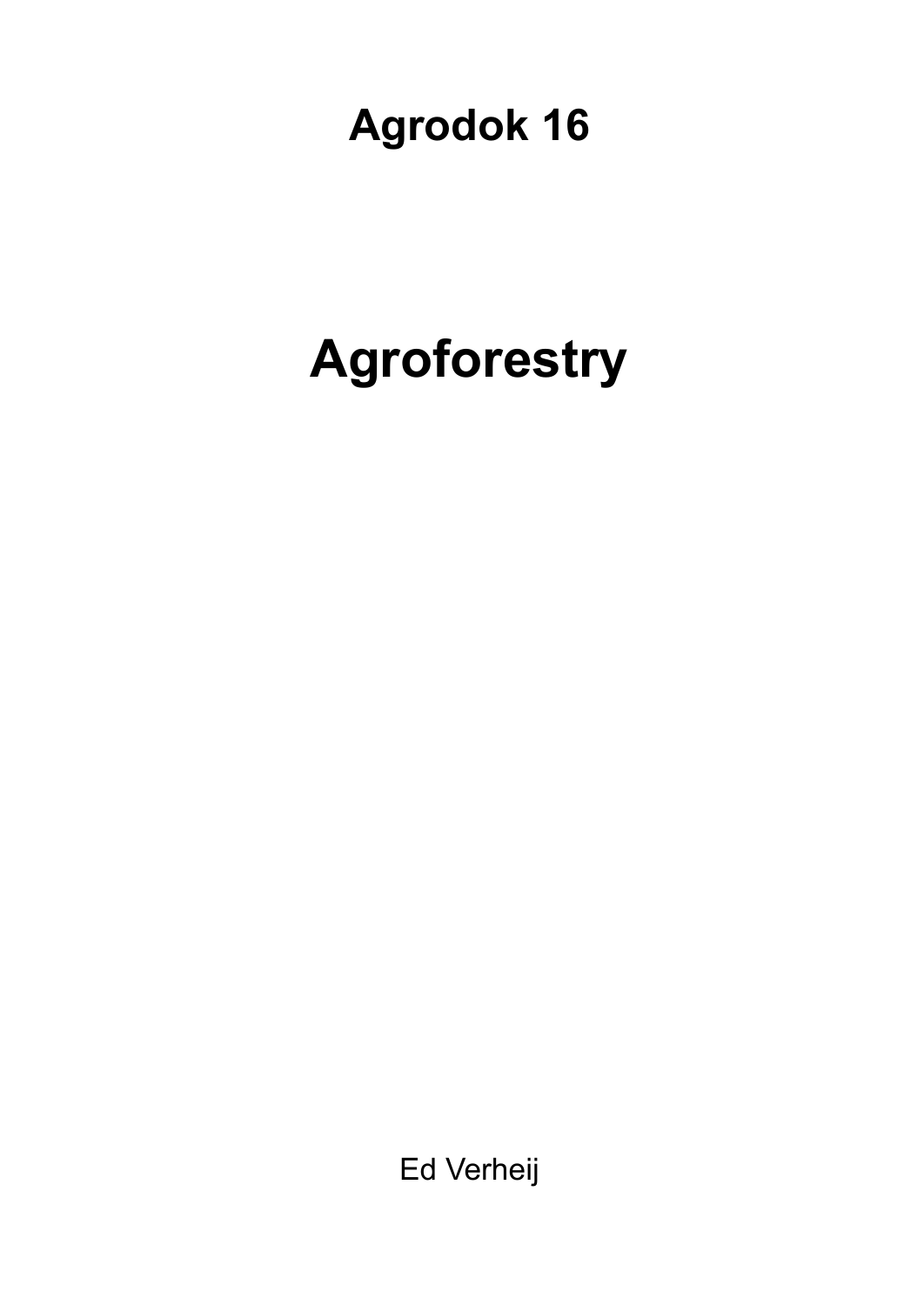This publication is sponsored by: KERKINACTIE.

KERKINACTIE attaches high priority to rural development in its work, and supports organisations active in this field. Agriculture and food production are activities of vital importance in rural areas. Kerkinactie supports this kind of work directly and also indirectly providing support for the collection, compilation and spread of information and knowledge.

© Agromisa Foundation, Wageningen, 2003.

*All rights reserved. No part of this book may be reproduced in any form, by print, photocopy, microfilm or any other means, without written permission from the publisher.* 

First edition: 1994 Third, completely revised, edition: 2003

Author: Ed Verheij Editor: Catharina de Kat-Reynen Illustrators: Barbera Oranje, Toon Helmink Printed by: STOAS Digigrafi, Wageningen, the Netherlands

ISBN: 90-72746--92-9

NUGI: 835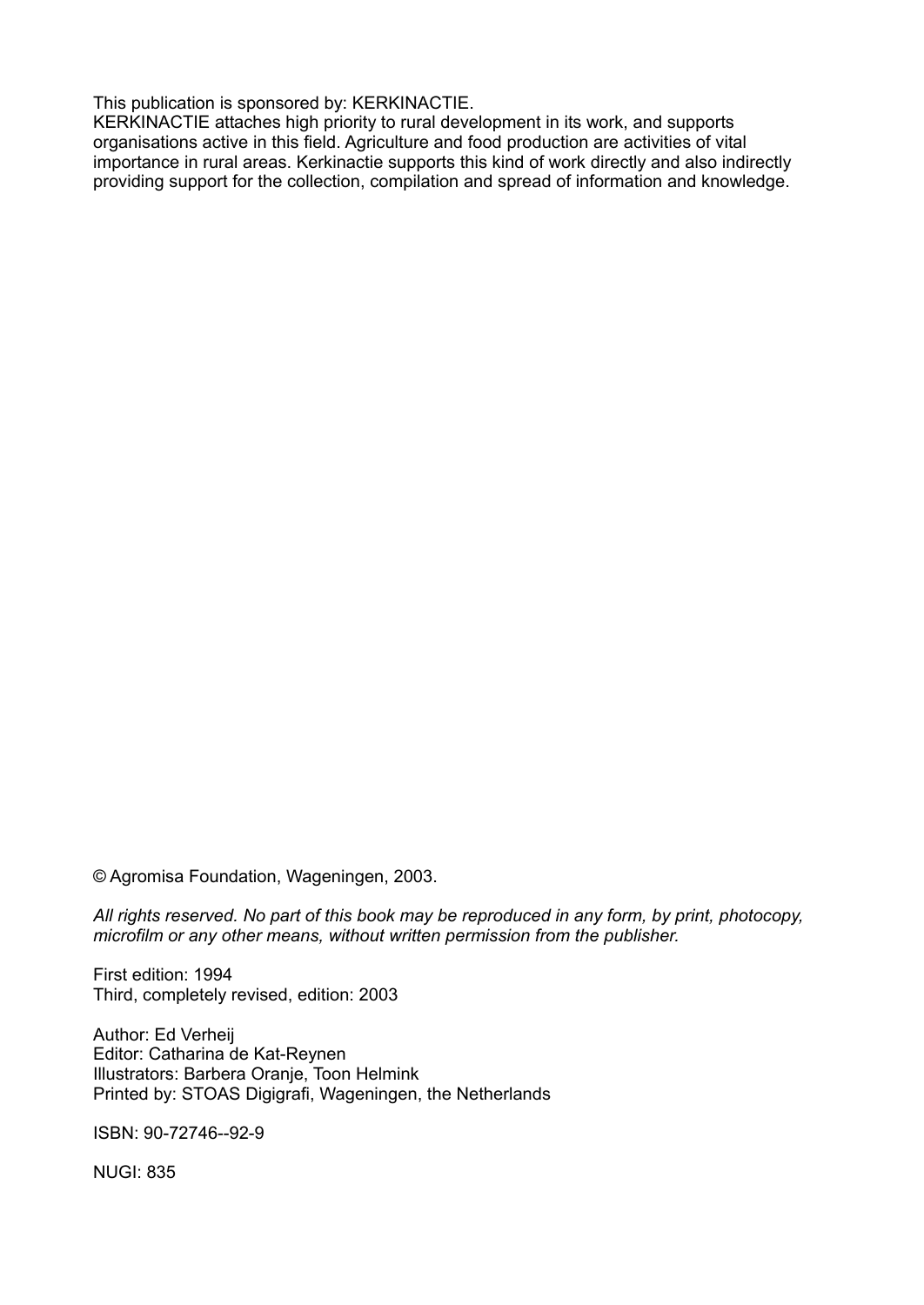## **Foreword**

Each year, Agromisa receives many enquiries on agroforestry from persons and institutions in the South. There is thus clearly a need for practical information on the subject. It is in this context that this Agrodok is presented. It describes the essential elements of agroforestry, from some basic principles to their practical application; looking at the benefits but also paying attention to the difficulties and constraints. The aim is to offer options for improved land-use in the tropics. Extension issues are also addressed, because recommendations by scientists or extension workers to introduce certain agroforestry systems can only be successful if village people are convinced that the proposed change in their land-use is beneficial.

Certain aspects of agroforestry systems are also covered in other Agromisa publications:<br> $\triangleright$  AgroBrief no. 1

- (Van Tol, 2002: *Fodder trees*)
- ? Agrodok no. 5 (*Fruit growing in the tropics*)
- ? Agrodok no. 11 (*Erosion control in the tropics*)
- ? Agrodok no. 19 (Schreppers et al., 1998: *Propagating and planting trees*)

#### **Acknowledgement**

This third edition of Agrodok 16, Agroforestry, has been completely rewritten to incorporate new insights in agroforestry. I gratefully acknowledge the text contributions and reviews of specific subjects by Robert Peter Heijer, Rick Thijssen and Nick Pasieczik (HDRA) and the editorial work of Orisa Julius Ainyia, Jan Joost Kessler, Paul Kiepe and Marg Leijdens. I am particularly grateful to Dr M. Wessel, emeritus professor of Tropical Crop Science, Wageningen University, for inspiring discussions, suggestions for further reading, and comments on the manuscript. However, I accept full responsibility for the contents, including any imperfections or errors.

Ed Verheij, September 2003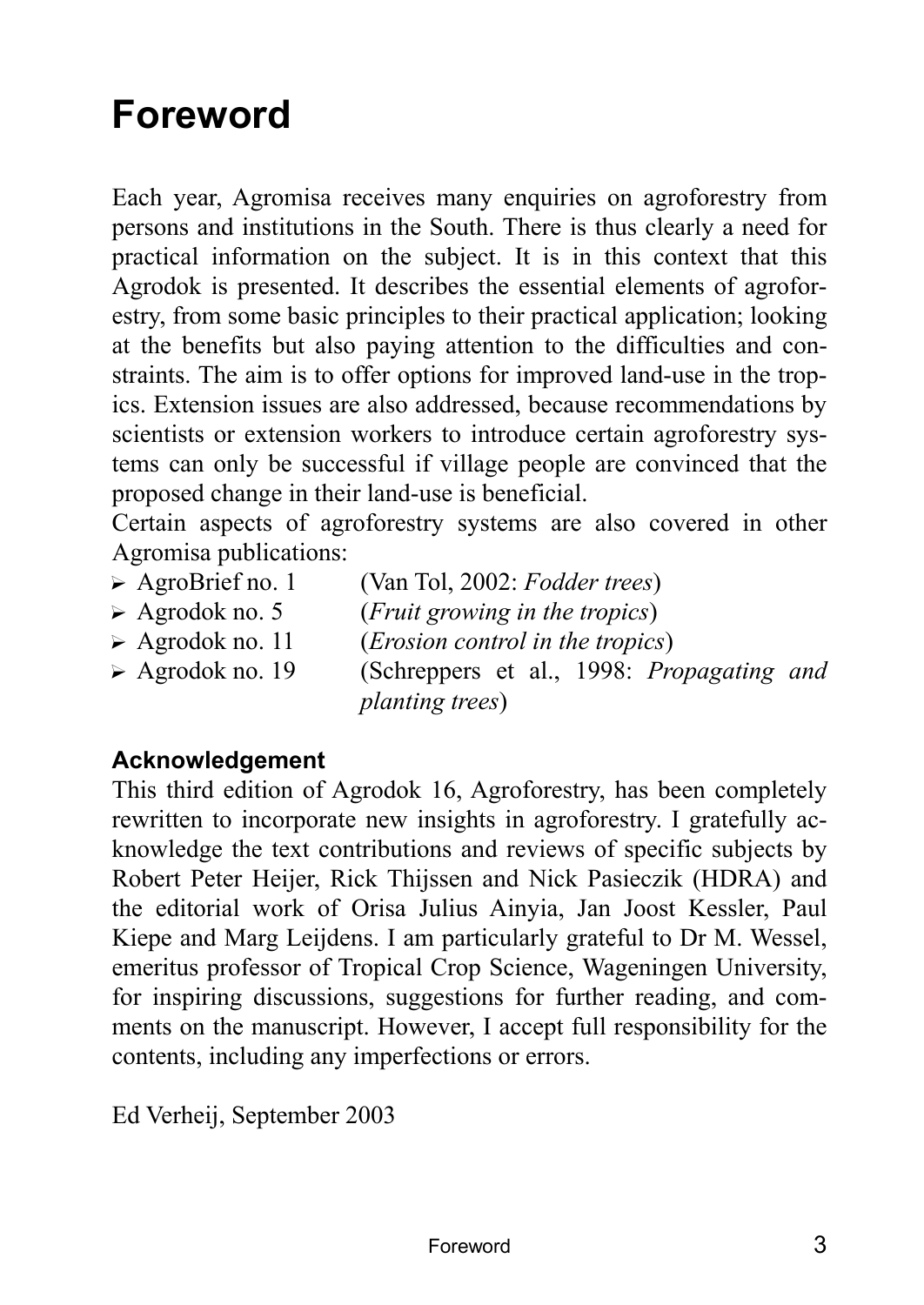## **Contents**

| 1<br>1.1<br>1.2 <sub>1</sub>                       | <b>Introduction</b><br>Annual crops and trees in agricultural development<br>The scope of agroforestry and of this Agrodok                                                                                   | 6<br>6<br>10                                 |
|----------------------------------------------------|--------------------------------------------------------------------------------------------------------------------------------------------------------------------------------------------------------------|----------------------------------------------|
| $\mathbf 2$<br>2.1<br>2.2<br>2.3                   | <b>Benefits and limitations of trees</b><br>Favourable impact of trees on the environment and on<br>farming<br>Limitations of trees<br>Why trees disappear                                                   | 13<br>13<br>16<br>20                         |
| 3<br>3.1<br>3.2                                    | Agroforestry in the farming system<br>Trees in different parts of the farm<br>Climate, farming system and agroforestry                                                                                       | 23<br>23<br>25                               |
| 4<br>4.1<br>4.2<br>4.3<br>4.4<br>4.5<br>4.6<br>4.7 | <b>Practical applications of agroforestry</b><br>Live fences<br><b>Hedgerow barriers</b><br>Windbreaks and shelterbelts<br>Parklands (scattered trees)<br>Alley cropping<br>Improved fallows<br>Home gardens | 28<br>29<br>33<br>38<br>44<br>47<br>51<br>58 |
| 5                                                  | <b>Postscript</b>                                                                                                                                                                                            | 63                                           |
| <b>References</b>                                  |                                                                                                                                                                                                              | 64                                           |
| <b>Further reading</b>                             |                                                                                                                                                                                                              | 65                                           |
| <b>Useful addresses</b>                            |                                                                                                                                                                                                              | 66                                           |
| Glossary                                           |                                                                                                                                                                                                              | 69                                           |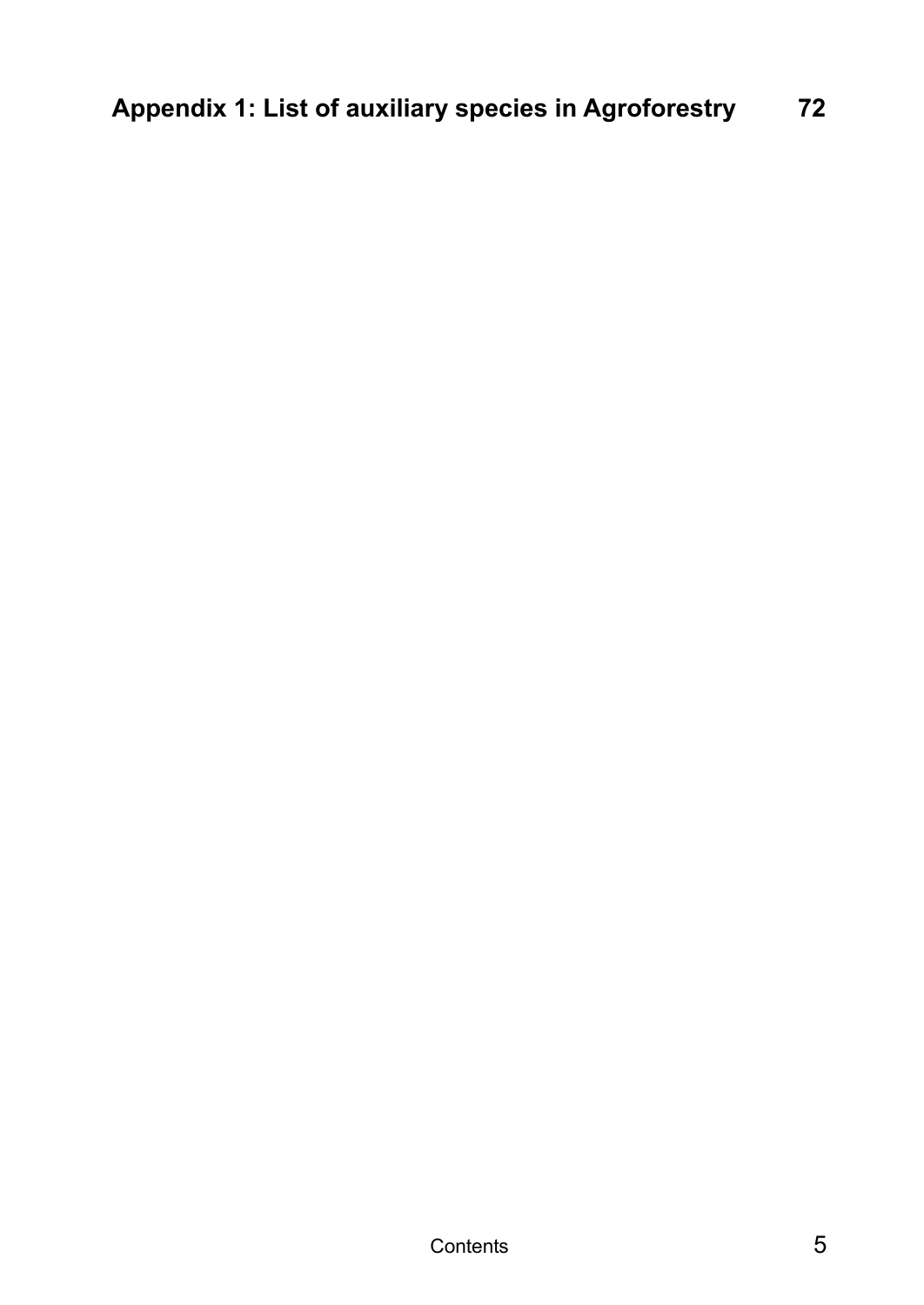## **1 Introduction**

### **1.1 Annual crops and trees in agricultural development**

Farmers in large parts of the tropics have no tradition of aiming at maximum production per hectare; their main concern was to reduce the risk of crop failure. The principal reason is that - except in the main population centres - there were no convenient markets for food surpluses. The traditional farming systems were integrated, based on self-sufficiency and hence on internal supplies and services between different farm components: mixed cropping with a legume supplying nitrogen to a cereal, field crops supplying fodder for livestock in exchange for manure, etc.

However, in the last century these systems proved to be not sufficiently productive to feed the rapidly growing population. That is not surprising, because these traditional systems were not touched by agricultural science, which was the driving force for ever-increasing yield levels in the temperate zones of the world. Agronomists neglected the traditional mixed farming systems for two reasons:

- $\triangleright$  the prevailing notion that the market economy demands specialization;
- $\triangleright$  the lack of suitable research methods to study the intricately interwoven farm components.

The second reason of course follows from the first; modern agricultural science, in spite of its roots in systems research, gradually became very much preoccupied with the improvement of single crops. When called upon to combat hunger in tropical regions, agronomists knew no better than to concentrate on raising yield of the principal annual staple food crops, such as rice and wheat. These crops were already grown as mono-crops for the market and lent themselves to the approach which had been so successful in the temperate zones. Agronomists indeed succeeded with these crops, as for instance shown by the 'green revolution' in Asia.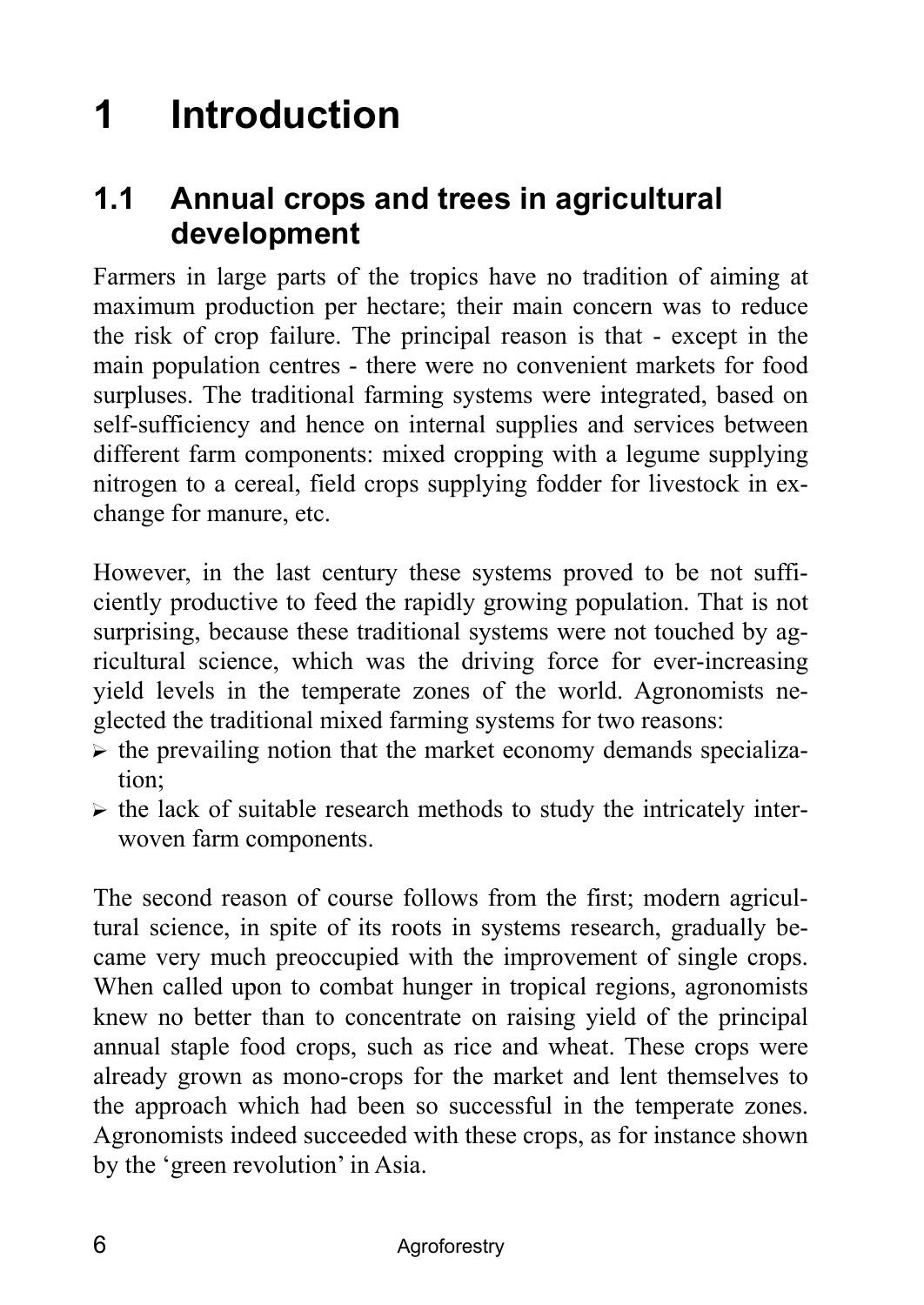Unfortunately this approach failed to alleviate hunger, in particular in tropical regions with rainfed farming systems and underdeveloped markets for food crops. In those regions the situation continued to deteriorate, also because the prices of non-food commodities (e.g. cotton, coffee, spices, fibres) kept falling worldwide, strapping smallholders of cash income and reducing them to subsistence levels of farming. Mounting population pressure resulted in ever-smaller farm size and the need to sacrifice 'unproductive' trees in favour of planting food crops. Moreover, the inability to raise yield levels forced the growing population to bring more land (often marginal land) under cultivation at the expense of the natural vegetation.

Before long these trends led to alarming reports about deteriorating land use systems: expanding 'dust bowls' and deserts (because of wind erosion), degraded land following loss of topsoil and silting up of irrigation systems (all because of water erosion), declining soil fertility and yield levels (because of inadequate inputs of manure and fertilizer and the opening up of marginal lands), etc. And then it was realized that these precarious situations had something in common: trees were vanishing from the landscape. Deforestation to open more arable fields, trees and shrubs killed by overgrazing, cutting of trees for fuelwood, etc., all add up to a landscape being denuded of its permanent vegetation (mainly forests and grazing land for cattle).

Thus it became clear that trees not only yield useful products but also play a vital role as more permanent elements in the landscape, sustaining the capacity of the land to feed people. This brought trees onto the agenda of agricultural development. Although trees are the largest perennial plants and they best exhibit the qualities which are important in sustaining the productive capacity of the land, the most important factor is that permanent vegetation covers the land, whether it consists of trees, shrubs, vines or perennial herbs (such as grasses, banana/plantain, yams). Therefore, where the term 'trees' is used in this booklet, it usually stands for all woody plants (and large perennials such as banana as well). In Chapter 2 the benefits and limitations of trees are discussed in more detail.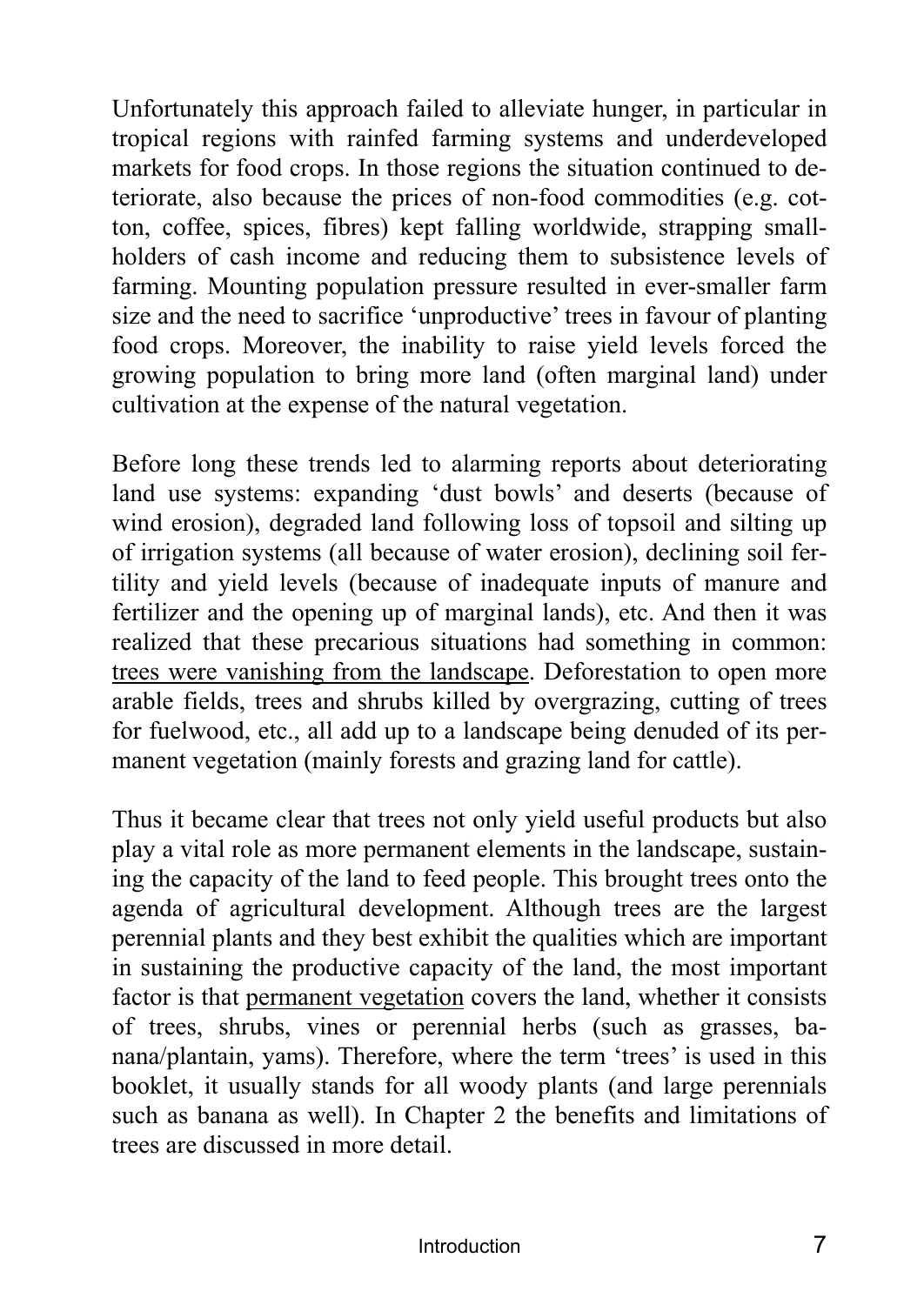Unfortunately the benefits of a permanent vegetation cover of trees and other perennials only become obvious when the land has been denuded under excessive population pressure, overgrazing and deforestation. Then it is too late; once the elements have free play over the bare land 'regreening' becomes very difficult, because only the hardiest of plants can reclaim the area, and these tend to produce little in the way of food for man and beast. It is therefore of the utmost importance to reverse this overexploitation process before land degradation has impoverished the people who live in the area.

Annual crops cannot provide permanent cover and in dryland farming the fields lie a large part



*Figure 1: Wood being carried home to be burnt; but will the loss be compensated by new growth?* 

of the year unprotected. The realization that these crops should benefit from suitable combinations with tree crops in mixed cropping systems gave rise to AGROFORESTRY as a distinct discipline in agricultural science in the 1970s. Further consideration of the role of trees, shrubs and vines in mixed cropping systems resulted in the inclusion of crop mixtures of woody plants as well as cropping systems combining woody plants and animal husbandry.

Meanwhile agricultural science had rediscovered its origins - dating back to the early 19th century - in farming systems research, and was developing methods to study the mixed farming systems in the tropics. Crop science had already extended its reach from single crops to the study of mixed crops. This research confirmed the farmers' claim that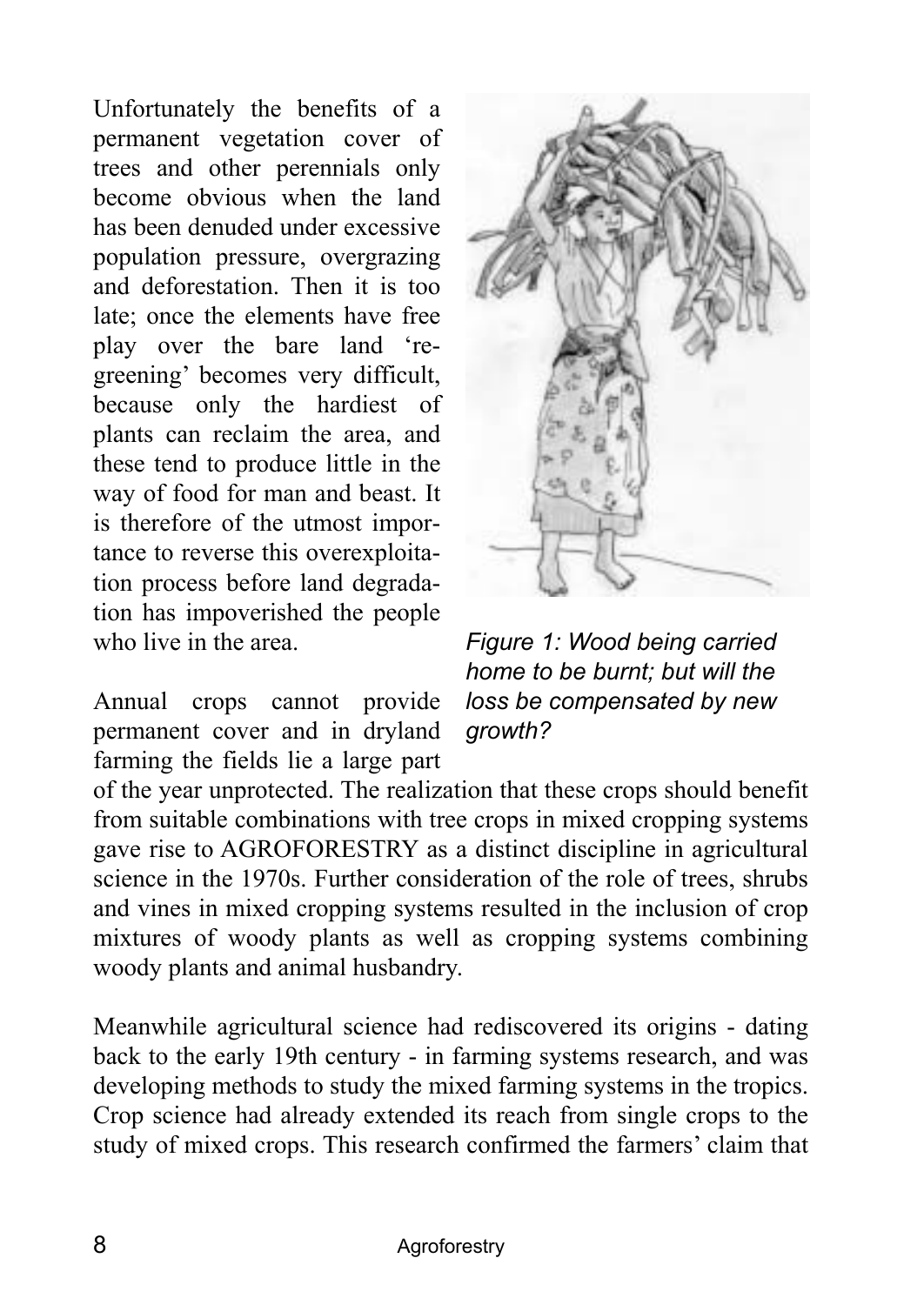mixed cropping reduces the risk of crop failure, but it also dampens the response to crop care. To demonstrate that a simple crop mixture of e.g. maize and beans outyields two plots of maize and beans grown separately requires many years of painstaking research and the outcome is not spectacular at all: the mixture yields only slightly more than the sum of the two crops on their own, mainly because the total yield of the mixture is more stable from year to year. The difference is larger - but the yields are much lower - at low input levels (no fertilizer, imperfect crop protection, etc.).

Compared to the interactions between maize and beans in mixed cropping, the interactions in agroforestry systems are a good deal more complex. Moreover, trees require years before they reach an effective size. During these years their interactions with companion crops and/or livestock keep changing. Thus the results will not be achieved quickly, nor will they be spectacular (if they were, farmers would have discovered this long before agronomists became involved). The hoped-for result of agroforestry technology is the reversal of a downward trend in land use into an upward trend, putting land-use back on a sustainable basis.

In fact the main benefit of agroforestry so far has been descriptive: studying the role of trees in traditional farming systems in various parts of the tropics and sounding the alarm over the dramatic losses of trees in the vegetation in many regions. The information collected regarding the many auxiliary woody plants and their uses in farming systems and descriptions of traditional forms of agroforestry provide the basis for experimental work. It took about a dozen years before the first agroforestry field experiment was laid out in 1984. Up till now the only system that has been tried well enough for a provisional evaluation of its usefulness is alley cropping, described in Section 4.5. In recent years the focus of attention has shifted to improved fallows, described in Section 4.6. This promising agroforestry system also requires long-term research work, but the complexity of the interactions is greatly reduced because the woody plants and the crops are not grown side by side, but one after the other.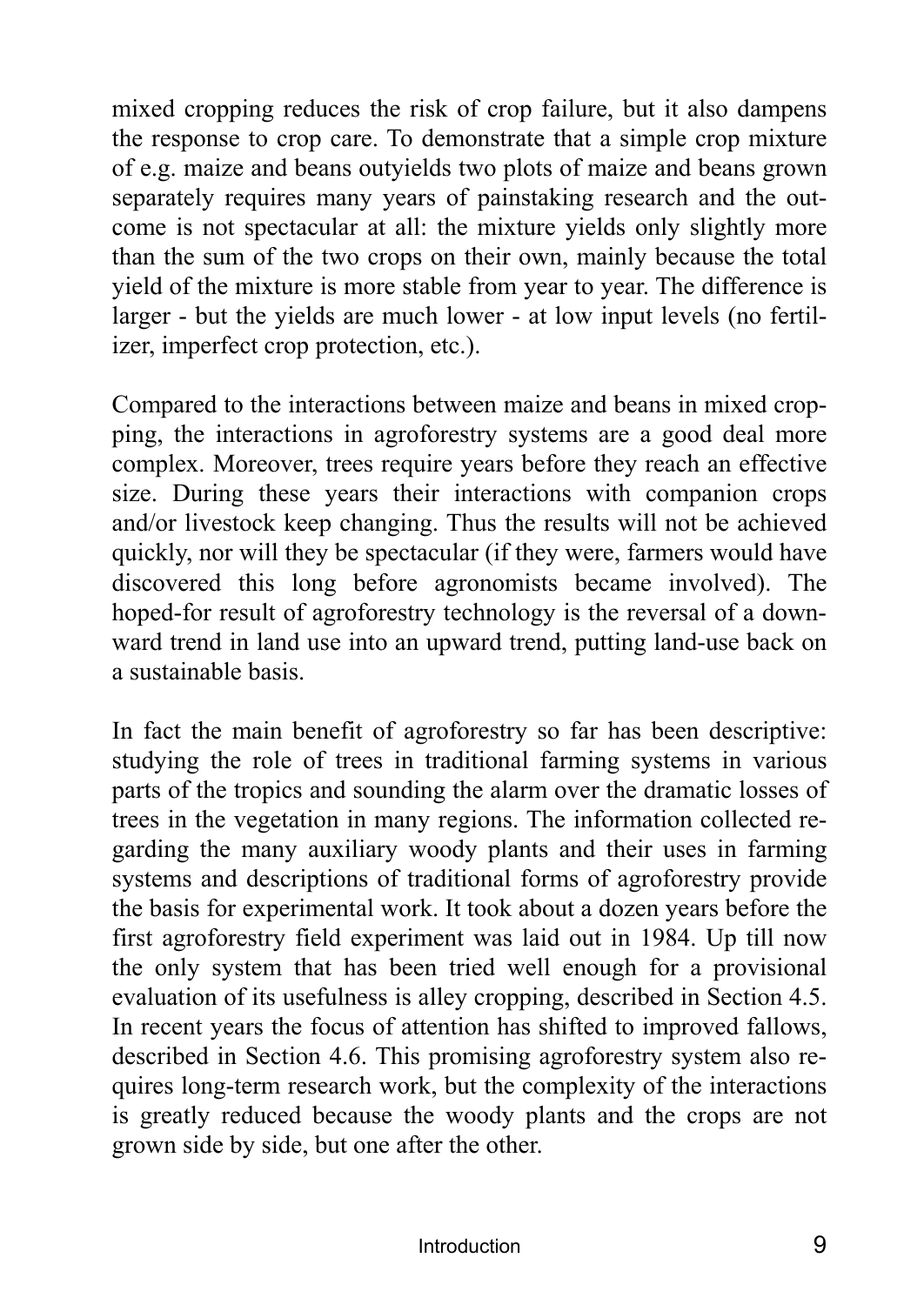### **1.2 The scope of agroforestry and of this Agrodok**

Agroforestry is concerned with the role of woody plants in farming systems; it deals in particular with mixed cropping systems on the farm which comprise:

- $\triangleright$  several woody plants, e.g. coconut casting shade over cocoa or a windscreen of trees along an orchard of fruit trees;
- $\triangleright$  woody plants and herbaceous (usually annual) plants, e.g. improved fallows of fast-growing trees which restore soil fertility for the field crops grown after the fallow period;
- $\triangleright$  woody plants and livestock, e.g. scattered trees in parklands, which provide shade for cattle and lopped branches for fodder in periods of scarcity.



*Figure 2: Interactions between trees, field crops, animals and people*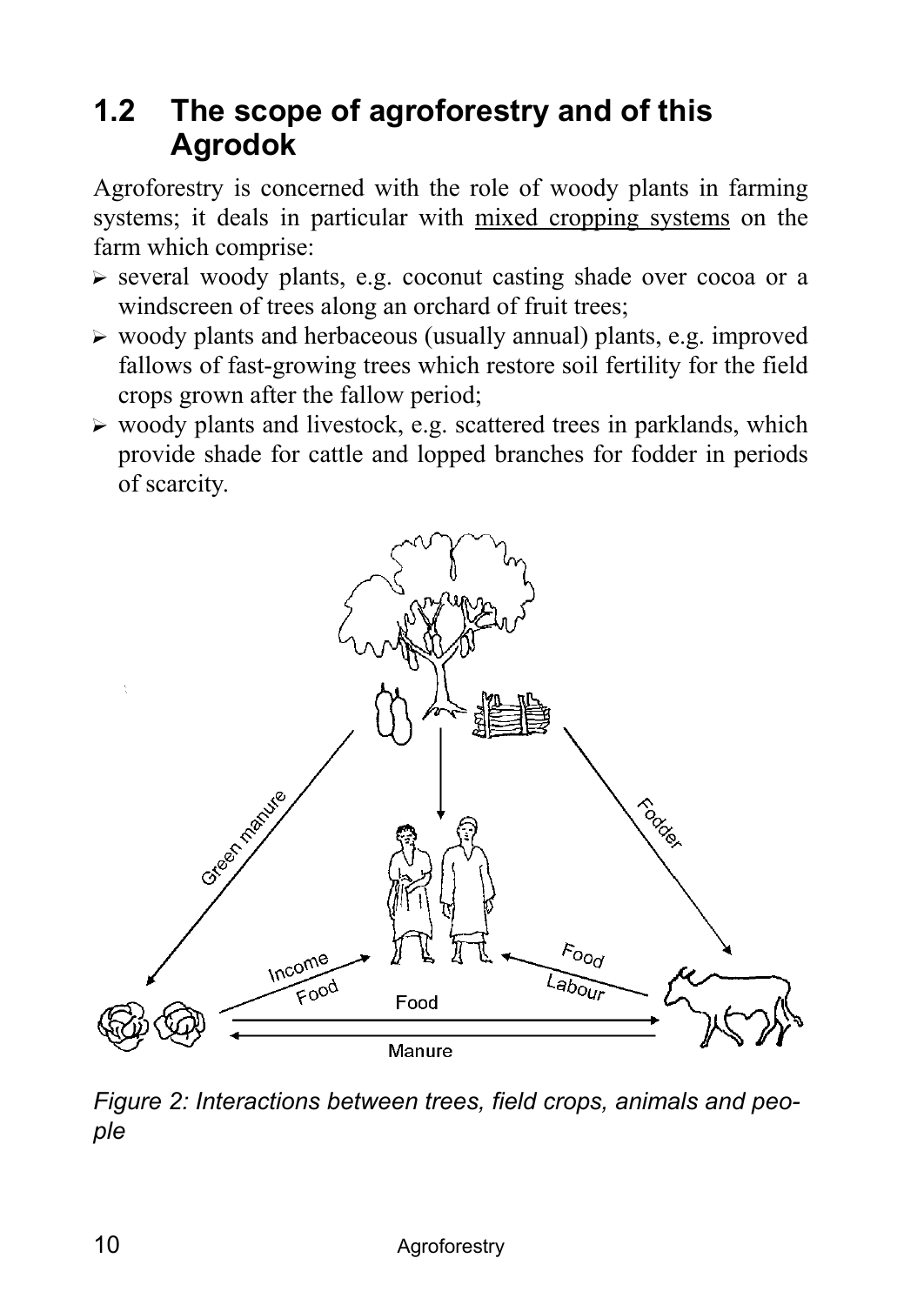This Agrodok does not give recipes for agroforestry plantings. That would be impossible in view of the diversity of the tropical environments, and of the large numbers of woody plants deserving consideration. Rather it is hoped that the reader gains insight in the scope and limitations of trees (Chapter 2) and in their possible roles within the farm (Chapter 3), in order to be able to choose practical applications of agroforestry (Chapter 4) which suit the local conditions. In Chapter 4 conditions under which an agroforestry approach is applicable are spelled out and examples of woody plants used for that application are given. Moreover, important characteristics of these plants are listed in Appendix 1; on the basis of these characteristics locally available plants may be selected which have similar properties. In other words: it is hoped that this Agrodok will foster understanding of the issues, so that the reader can adapt a specific agroforestry application to his or her local conditions, making good use of trees which have proven their usefulness locally, perhaps supplemented by some of the trees mentioned in Chapter 4.

To end this introduction the scope of agroforestry is briefly considered in relation to other disciplines in agriculture and forestry dealing with trees. Taking a historical perspective, public concern for the development of tropical tree crops emerged during the colonial era. This era started off with sea voyages from Portugal around Africa to give Europe direct access to the oriental spices, in particular black pepper and clove (borne on a vine and a tree resp.). Soon other tree crops were moved across the oceans, to set up large-scale production of what came to be known as plantation crops: coffee, tea, cocoa, coconut, oil palm, rubber, etc. These are still the best-researched tropical tree crops; they cover vast areas, now mainly in the hands of small farmers.

Likewise the tropical rain forests were a welcome source of timber for the colonial powers. They logged the valuable hardwoods and initiated plantation forestry - e.g. teak plantations - to supply the mother countries (with lasting consequences for the organization of forestry in the former colonies).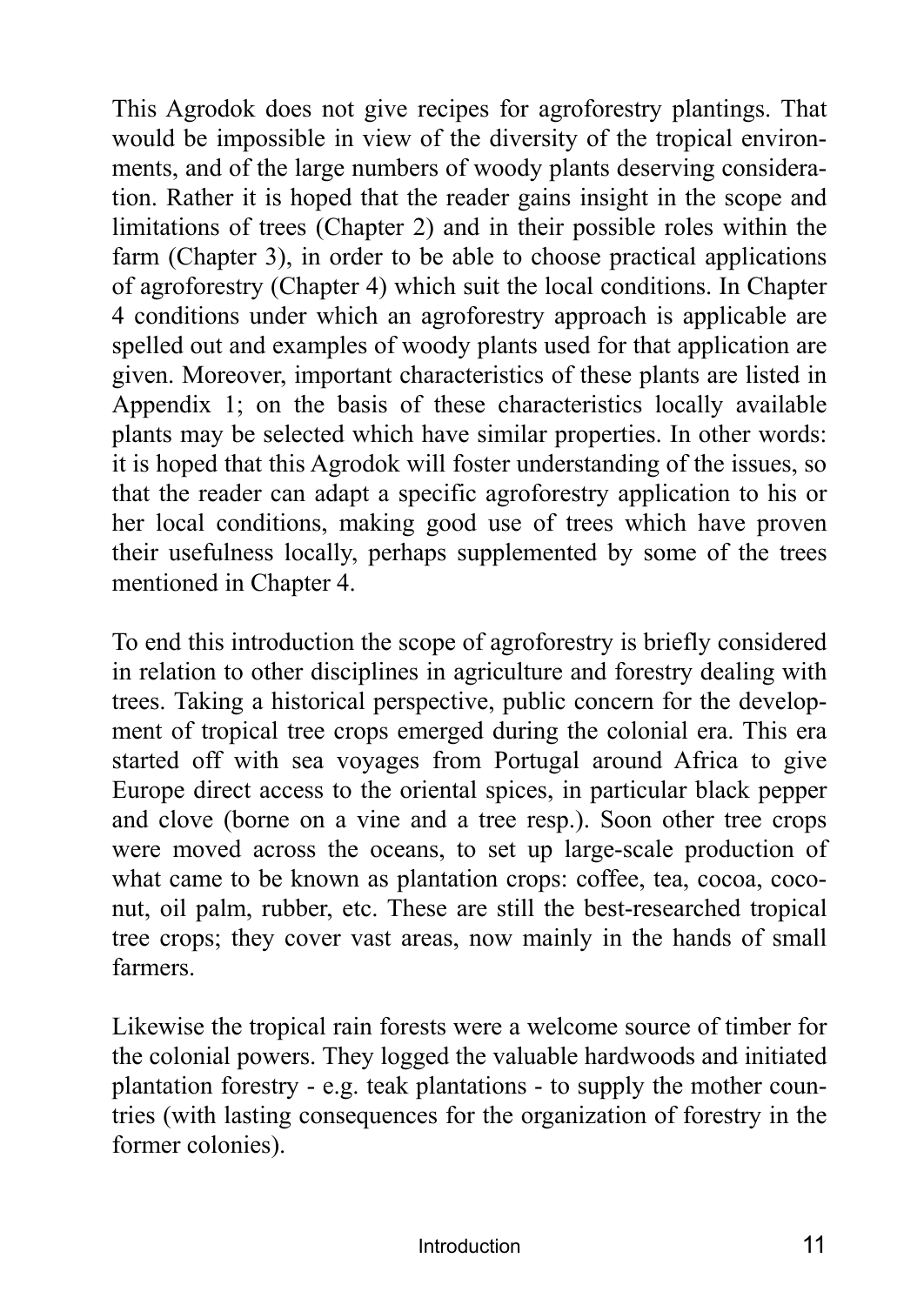The tremendous variety of tropical fruits also aroused attention in the colonial period. Because transporting fresh fruit to the mother country was not feasible, the study of these trees was largely left to botanists; agronomically the tropical fruits remain ill-understood tree crops.

This episode in agricultural development is related here because it marked the beginning of new disciplines in agricultural science: tropical forestry, plantation tree crops, and tropical fruit growing. Is there really a need for agroforestry to supplement these older disciplines? Yes, there is. For one thing the other disciplines operate mainly in the humid tropics and in the tropical highlands; their impact in drier regions is quite small. Sisal, for instance, is practically the only plantation tree crop in low-rainfall areas.

Secondly, these other disciplines stand on their own; unfortunately the study of tropical trees is largely fragmented. There is little exchange of information, which weakens the impact of science on tree crops. Agroforestry, by cutting across these barriers, can play a unifying role: fostering the understanding of how trees function in order to give them their due place in the tropical environment.

Thirdly, the formal disciplines leave a large category of so-called auxiliary woody plants unattended. These auxiliary plants produce no marketable product; they play a supportive role in cropping systems, by providing shade or shelter, serving as a hedge or live stake (to support a trellis for climbers), providing fodder, etc. The supportive role on the farm implies that we must not only get to know these plants themselves; we also must study how the woody plants interact with the crops or animals on the farm which they shade, shelter, support, feed, etc. That is the scope of agroforestry.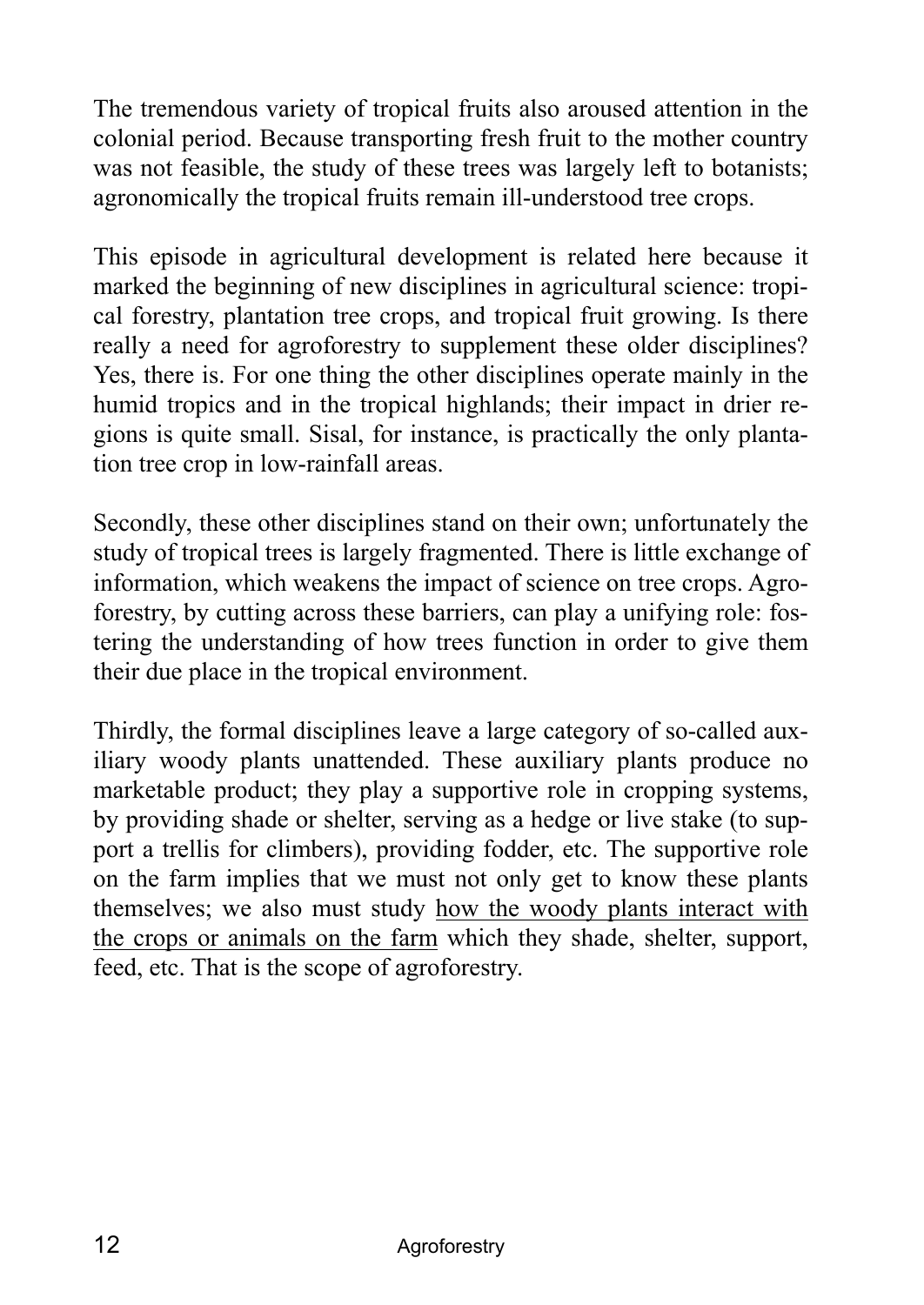## **2 Benefits and limitations of trees**

### **2.1 Favourable impact of trees on the environment and on farming**

What are the qualities of 'trees' which annual crop plants lack? As perennial plants trees cover the soil throughout the year, protecting it against the hot sun, high winds and heavy rain. But not only the soil: trees cast their shade over man and beast and companion crops (particularly shade-loving plants) and reduce the stress caused by drying winds or storms. Sheltered against the wind and shaded for part of the day the companion crop consumes less moisture, an important factor in ensuring good yields in dry areas. The trees themselves consume moisture which they transpire to cool the leaves; this helps to raise humidity and to lower daytime temperatures (see box 1).

Moreover, rooting to a much greater depth than annual crops, woody plants take up nutrients from these deeper strata and deposit most of them on the soil surface when they shed their leaves. In this way nutrients which have been leached from the topsoil are recycled and made available to the annual field crops: trees act as 'nutrient pumps'.

Let us list the beneficial effects of trees on the environment, including crop plants and animals. Trees:

- $\triangleright$  ameliorate the (micro)climate, breaking the wind, moderating temperatures and raising humidity;
- $\triangleright$  protect the soil against erosion by wind and water, at the same time improving water infiltration;
- $\triangleright$  support companion crops and animals by their effect on the climate and the soil, but also directly through providing shade and shelter or protection (live fences, hedges) and acting as nutrient pumps (see figure 3);
- $\triangleright$  diversify the landscape and enrich the environment: where would the birds nest without trees?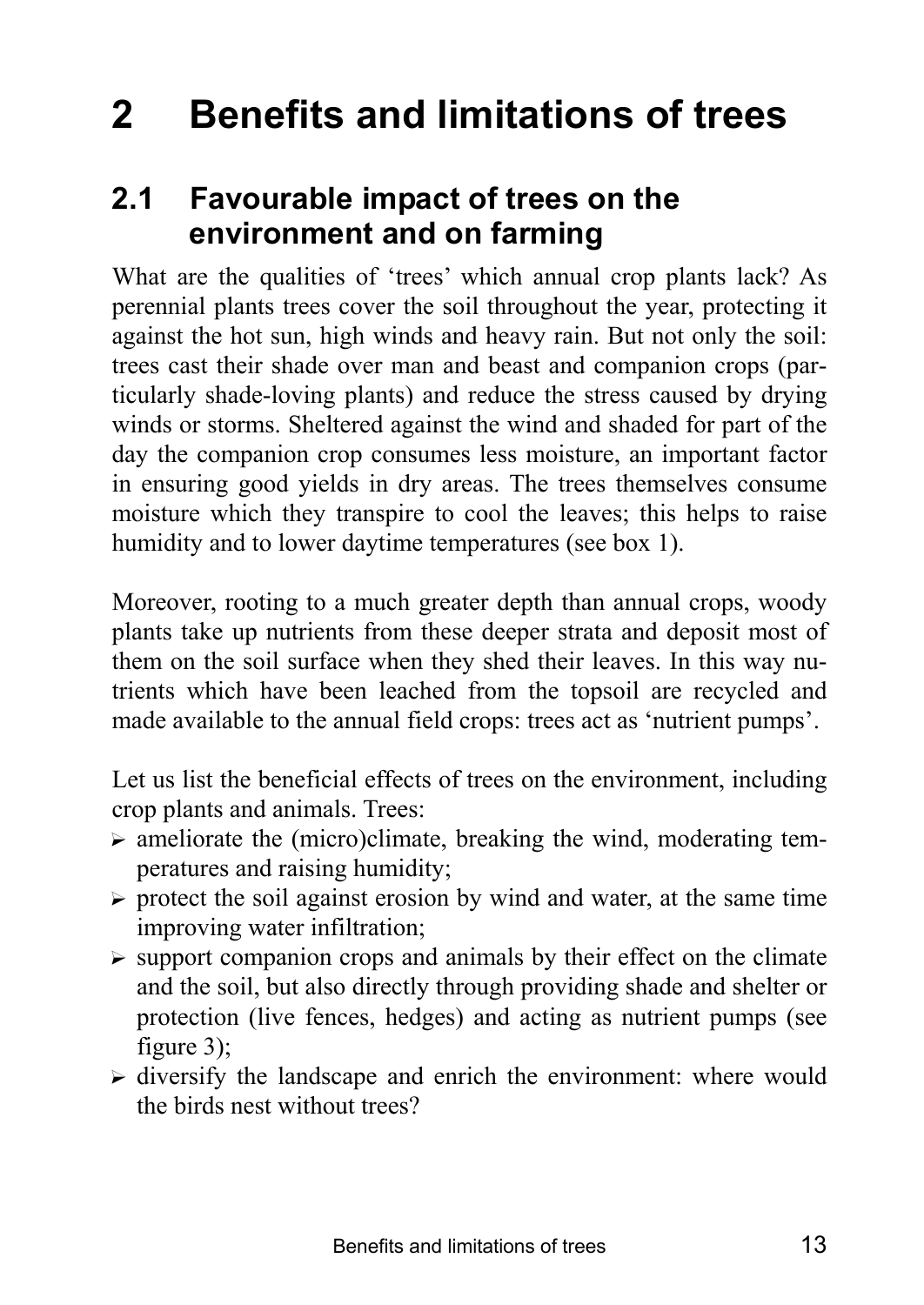#### **Box 1: Vegetation affects the environment**

All plants transpire water to prevent overheating in the full sun. Transpiration cools the leaves and these act like air-conditioning, cooling the surrounding air. That is how a lush vegetation can lower the daytime temperature. At night the earth radiates heat and cools down, along with the ambient air. A dense vegetation acts as insulation; the soil cannot emit its heat freely and the temperature drops less than above bare soil.

During the second half of the last century Singapore developed rapidly into a large metropolis. However, at the same time every effort was made to strengthen its image as a 'garden city'. Trees were raised on a massive scale to plant avenues, parks and recreational areas. Remarkably, considering the heat expelled by all the air-conditioners on new buildings, by all the cars now clogging the roads and by the increased industrial activity, the maximum temperatures in the city dropped during that period. It has been claimed that this is a result of the 're-greening' of the city. Such a claim is hard to prove, but it has been convincingly shown that trees along busy Singapore highways reduce air pollution and tree barriers planted between industrial and residential areas have cut air pollution by about 25%.

A more extreme example of vegetation moderating extremes of temperature is Metahara Sugar Estate in Ethiopia. Driving from the capital Addis Abeba to Metahara one descends into the Great African Rift; it is like entering an oven. However, turning off the main road to Metahara, the oppression of the heat vanishes almost at once, and entering the estate 4 km down the access road, one feels quite refreshed. The estate takes in 5  $m^3$  of water from the Awash river per second to irrigate 6000 ha of sugarcane and most of this water is transpired to cool the cane and the air!

Before the cane was planted frosts occurred in the area. Weather records of the estate show that the average minimum temperature during December the month with the coldest nights - has risen to nearly 12°C. The increase in minimum temperature is not only due to the cane acting as a blanket against heat loss; the wet (irrigated) soil also does not cool down as quickly as the dry soil did, because the heat capacity of wet soil is much larger.

All woody plants have these beneficial effects on their environment, including on companion crops and animals, although the impact of a large tree is of course greater than that of a shrub. Auxiliary woody plants are primarily grown for these benefits and/or for the fodder or fuelwood they provide. Tree crops are primarily grown for their marketable product: e.g. fruit, spice, oil, stimulant, timber; the benefits listed above are valuable but of secondary importance to the grower.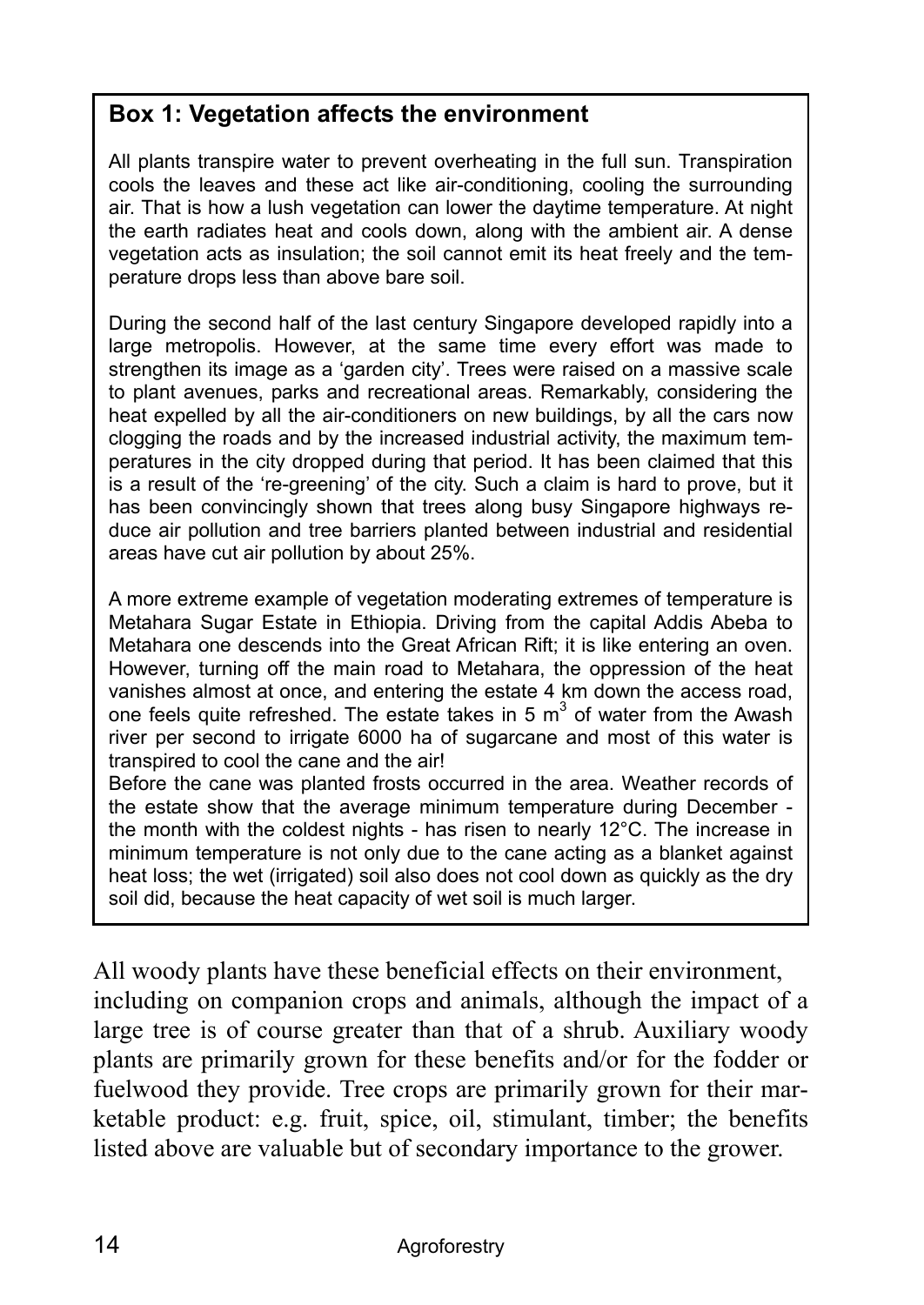

*Figure 3: Trees act as nutrient pumps* 

#### **Box 2: Multi-purpose trees**

In the early days of agroforestry, when agronomists realized that certain woody plants are useful in more than one respect, the cultivation of these species as multi-purpose trees was promoted. A well-known example is *Leucaena leucocephala*: the twigs serve as a high-quality green manure or as fodder, the woody parts as fuelwood, and the main stems are used as poles. However, as discussed in this chapter, practically every tree or shrub can serve multiple purposes. On the other hand it is clear that not all these functions can be combined effectively. If a farmer regularly cuts branches off a tree for fodder, he will not expect that tree to produce much fruit or provide good shade for cattle; moreover its growth will be set back so that in the end it will yield less wood.

Thus it is important to treat each tree in accordance with the main purpose for which it is grown and to accept that as a consequence the other benefits are reduced.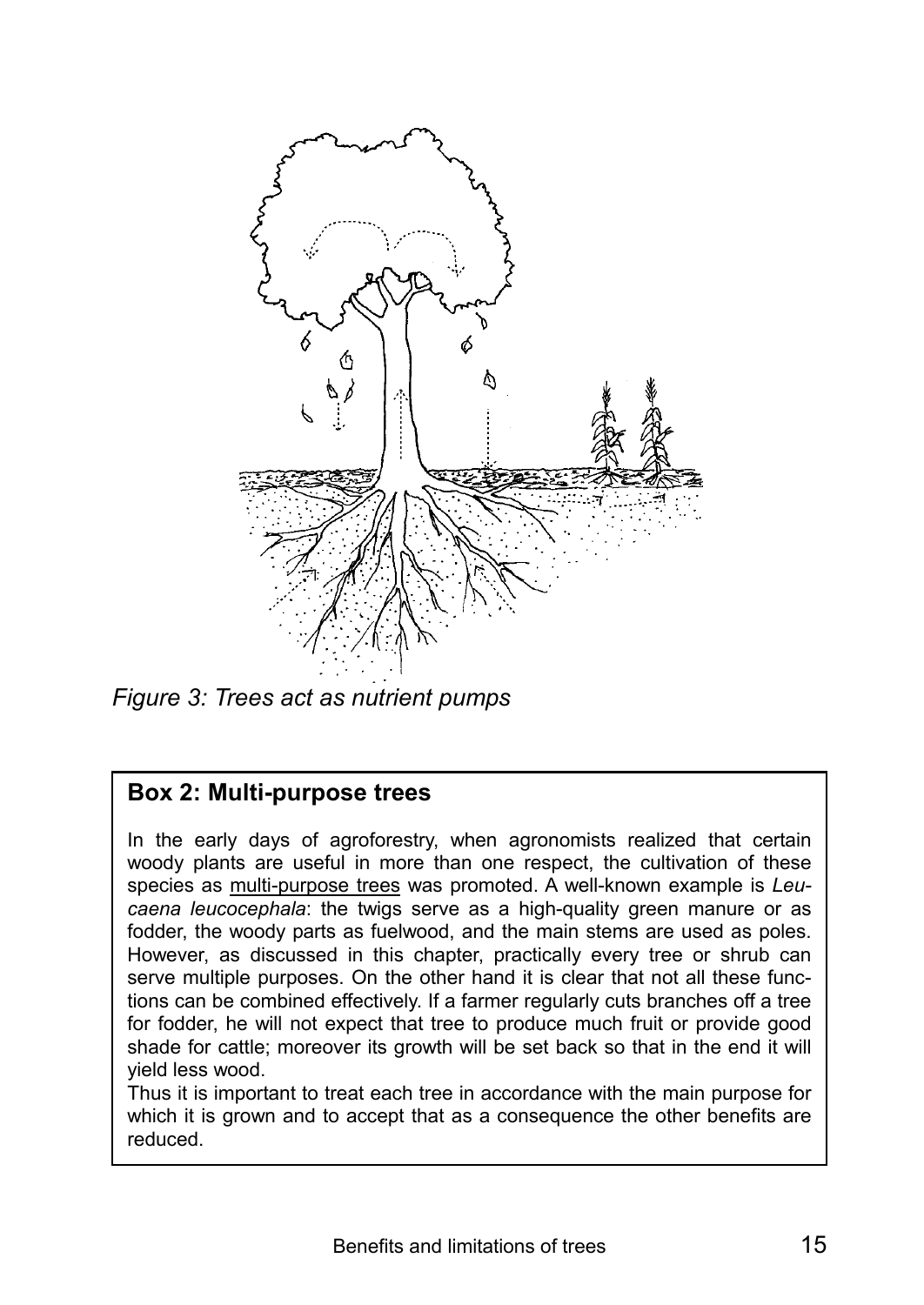

*Figure 4: Trees provide shade to people and livestock* 

### **2.2 Limitations of trees**

Given all these benefits, why do we still need agroforestry to promote the use of trees? The answer lies in the consideration of time and space. Trees take a long time to reach the required size. If a hedge would be goat-proof the moment it is planted, there would be far more hedges! And trees grow to a large size. If land is scarce, how will farmers agree to allocate a strip of land sufficiently wide to plant a shelter belt (which will take several years to reduce the wind noticeably)? This consideration also implies that we should think twice before cutting existing trees; once they are gone it takes a lot of time and effort to get them back.

The other important limitation of trees is that they may compete with the companion crop. A shade-loving crop such as cocoa fits more easily in a mixed cropping system with trees than a sun-loving crop like maize. Eucalyptus trees use large quantities of water and in a dry climate the roots extend sideways almost as far as the tree is high; no ideal characteristics for a windbreak! Moreover, in that situation it pumps nutrients mainly for its own benefit.

Scattered trees in arable fields interfere with cultivation (e.g. ploughing) and lead to an uneven stand of the crop: poor growth under the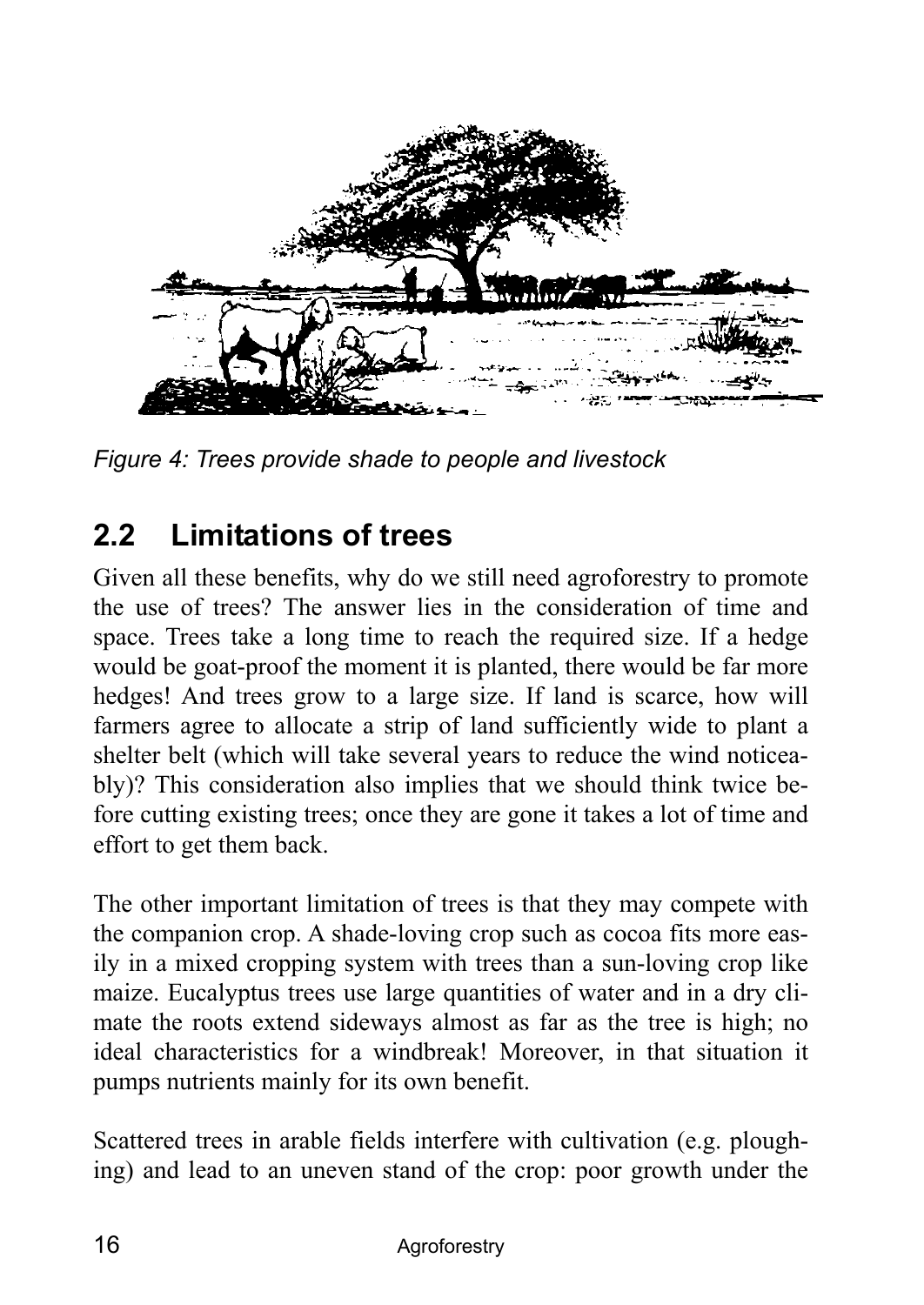trees, improved growth near the drip line of the tree canopy. This is why farmers usually prefer to have trees on the edge of a field (where they also may serve to mark the boundary of land owned by the farmer).

Trees compete with companion crops - whether field crops or pastures - for light, water and nutrients. Light need not be a limiting factor if trees are well spaced and trees with dense canopies are avoided. Pruning for fodder, for green manure or for puddling material can further reduce shade during the cropping season (although farmers prefer to prune for fodder during the dry season when other feedstuffs are scarce).

Competition for water is the largest problem in the drier parts of the tropics, not only because rainfall is lower, but also because it is more erratic from year to year. Thus, even where the average rainfall during the wet season is enough to grow sorghum, there is a real chance that the rainfall in any one particular year may not be enough. In that case the yield of sorghum will be further depressed if soil moisture has to be shared with trees.

Shortage of nutrients is common; it becomes serious where mounting population pressure leads to more or less continuous cropping and farming on land with low natural fertility. Deep-rooted plants such as trees act as nutrient pumps. However, a tree can only pump up nutrients it finds in the soil. On poor soil few nutrients are brought to the topsoil, especially because the trees themselves tend to grow poorly on such soils. The one exception, where trees not only pump up nutrients but increase soil fertility, is fixation of nitrogen by leguminous trees and a few others. This is very important because nitrogen is practically always in short supply for vigorous plant growth. (See box 3 for a brief explanation of nutrient shortages in tropical Africa and remedial measures.)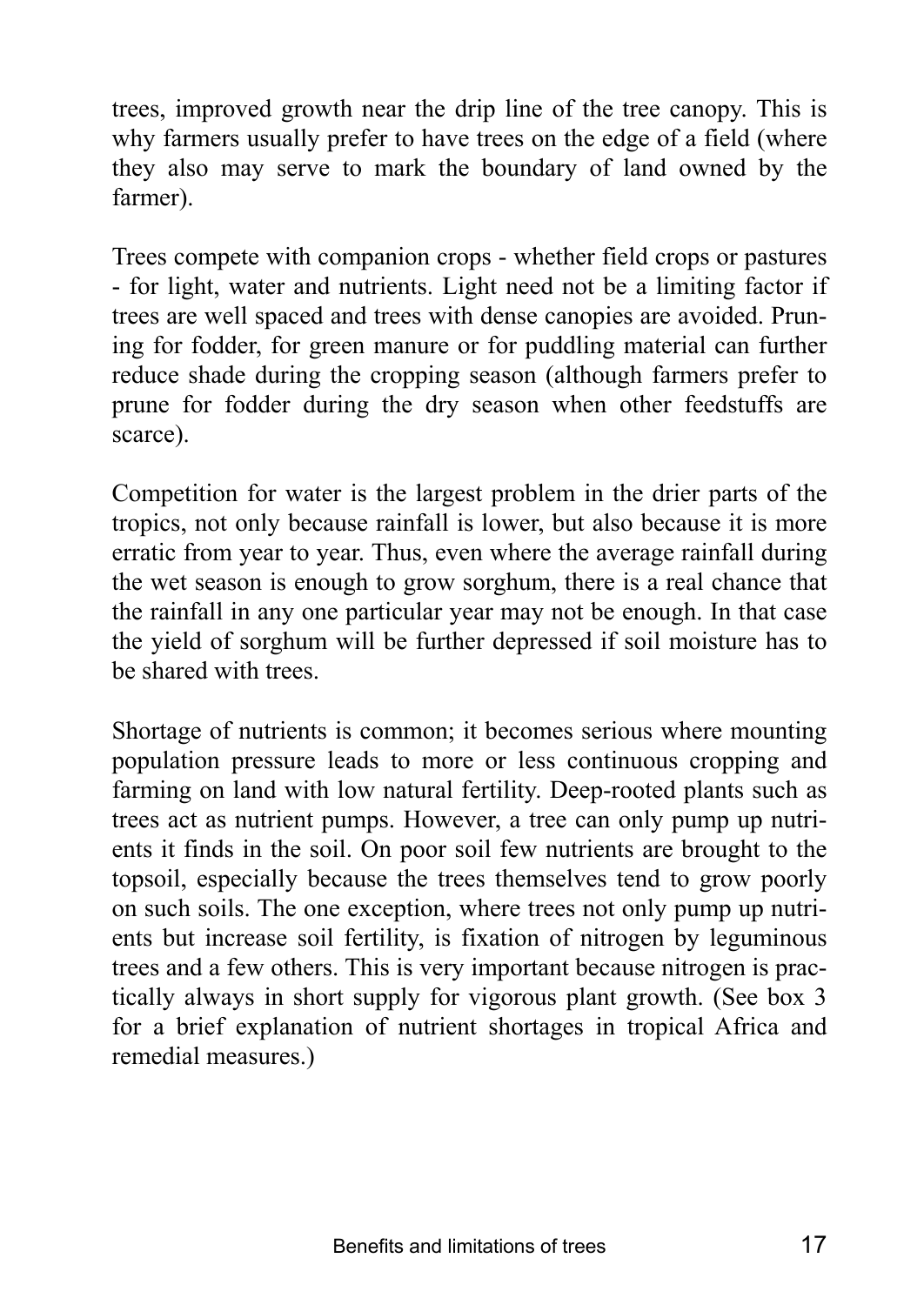#### **Box 3: Agroforestry on impoverished soils in Africa**

In large parts of tropical Africa soil fertility and crop yields have declined over the last 30 years because the loss of nutrients through leaching, erosion and harvesting has not been made good by natural processes and manuring. This has led to a gradual decline in yields per hectare; maize yields on smallholder farms typically have dropped to about 1 ton per ha. In combination with the declining farm size due to rapid population growth this is an alarming trend.

Yields are in particular reduced by lack of nitrogen (N) and phosphorus (P). Legumes can convert inert N from the air into plant N with the help of bacteria living in the roots. That is why legumes are preferred for green manuring and in mixed cropping. However, crops such as bean, soybean and peanut have only a short growing season during which they can fix N, and most of the N is removed with the harvested pods, so that little remains for the nonleguminous companion crop. Leguminous trees have the great advantage that they fix N throughout the year. Moreover N is quite easily leached and only deep-rooting plants such as trees can pump up this N which has leached beyond the reach of annual field crops. That is why leguminous trees, if used properly in agroforestry systems, have such a favourable effect on nitrogen levels in the topsoil.

Phosphorus is not leached from the soil; it is mainly lost through erosion (which, if it ends up in ponds or lakes, pollutes the water) and harvested products. Even if crop remains and manure are efficiently returned to the soil, these contain only about half the amount of P which is removed with the next crop. Thus, in spite of perfect erosion control and husbandry, continuous cropping inevitably leads to a shortage of P in the soil; after a number of years this affects crop yields even more than N deficiency.

The only way to raise P levels in the farm is through fertilizer application. On most impoverished soils a single heavy dressing of  $1 - 2$  ton rock phosphate per ha (mined in different parts of Africa) can support, in combination with improved N levels, a several-fold increase in yields for 5 - 10 years. A further benefit is that N-fixation by legumes is much higher at adequate P levels.

Interestingly, it has been found that some plants extract far more P than others. *Tithonia diversifolia* accumulates twice as much P per kg dry material as legumes. In an experiment in western Kenya prunings of a *Tithonia diversifolia* hedge were supplied to a nearby arable field in which P had been replenished by rock phosphate. The results indicate that the high yield level following P replenishment can be maintained by annual green manuring with these prunings.

Source: Sanchez, P.A. et al., 1997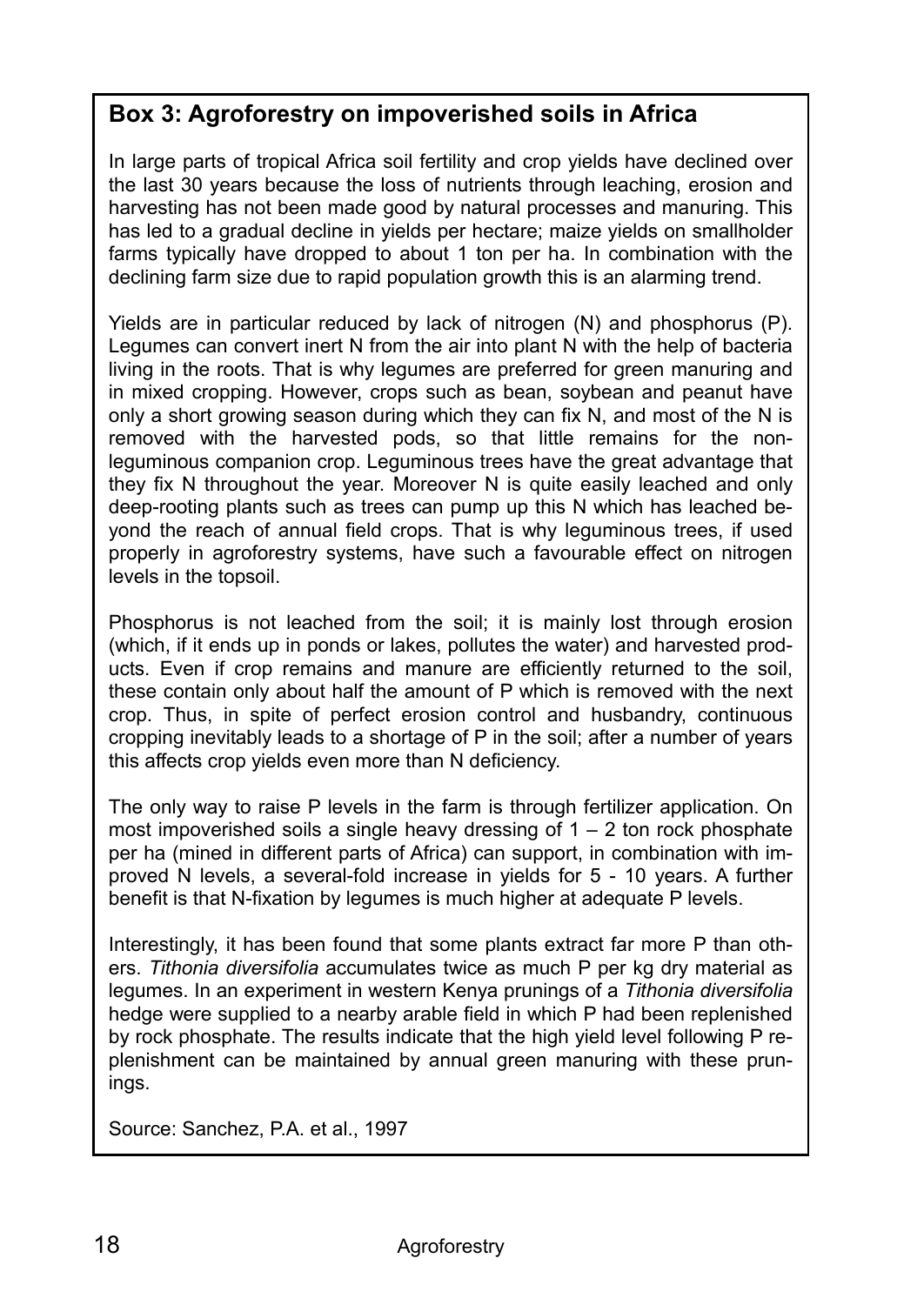Up till now agroforestry has mainly promoted fast-growing trees, because these promised quick results with respect to tree size or good yields in terms of green manure or fodder. However, in many cases the results were disappointing because fast-growing trees proved to be fierce competitors. Apparently they mainly compete with the companion crop for soil moisture, fast growth being associated with extensive rooting in the topsoil. Thus agroforestry systems designed to let the trees supply nutrients to the companion crop, such as alley cropping (see Section 4.5), can only be successful where rainfall during the cropping season is adequate. If it is not, crop yield will be depressed by drought rather than being increased by improved availability of nutrients! It is mainly for this reason that agroforestry research aimed at improving soil fertility for the field crops is shifting attention from alley cropping to improving the fallow vegetation (see Section 4.6). By planting fast-growing trees during the fallow period competition between trees and field crops is avoided altogether.

In dry areas deep-rooting trees deserve more attention. In arid regions trees are mainly found in depressions, near river beds and in other places where their roots can reach the ground water table. Trees that are adapted to such conditions generally grow slowly; during the seedling and sapling stages they survive by sending roots down and restricting aerial growth to limit transpiration. Once the roots tap ground water the tree top can grow more vigorously. Trees with this habit of growth do not compete strongly for water with a rain-fed companion crop.

Certain shrubs, when introduced into a new region, proved to be such fierce competitors that they became rampant, smothering other vegetation and making it extremely difficult to reclaim the land for grazing or field crops. This happened for instance with *Prosopis juliflora* on the Deccan plateau in India; for the same reason it is legally forbidden to grow *Lantana camara*, a common ornamental shrub much used as a hedge, in the Solomon Islands. Another well-known example of an unfavourable relationship between trees and animals is that cattle may be killed by browsing poisonous shrubs.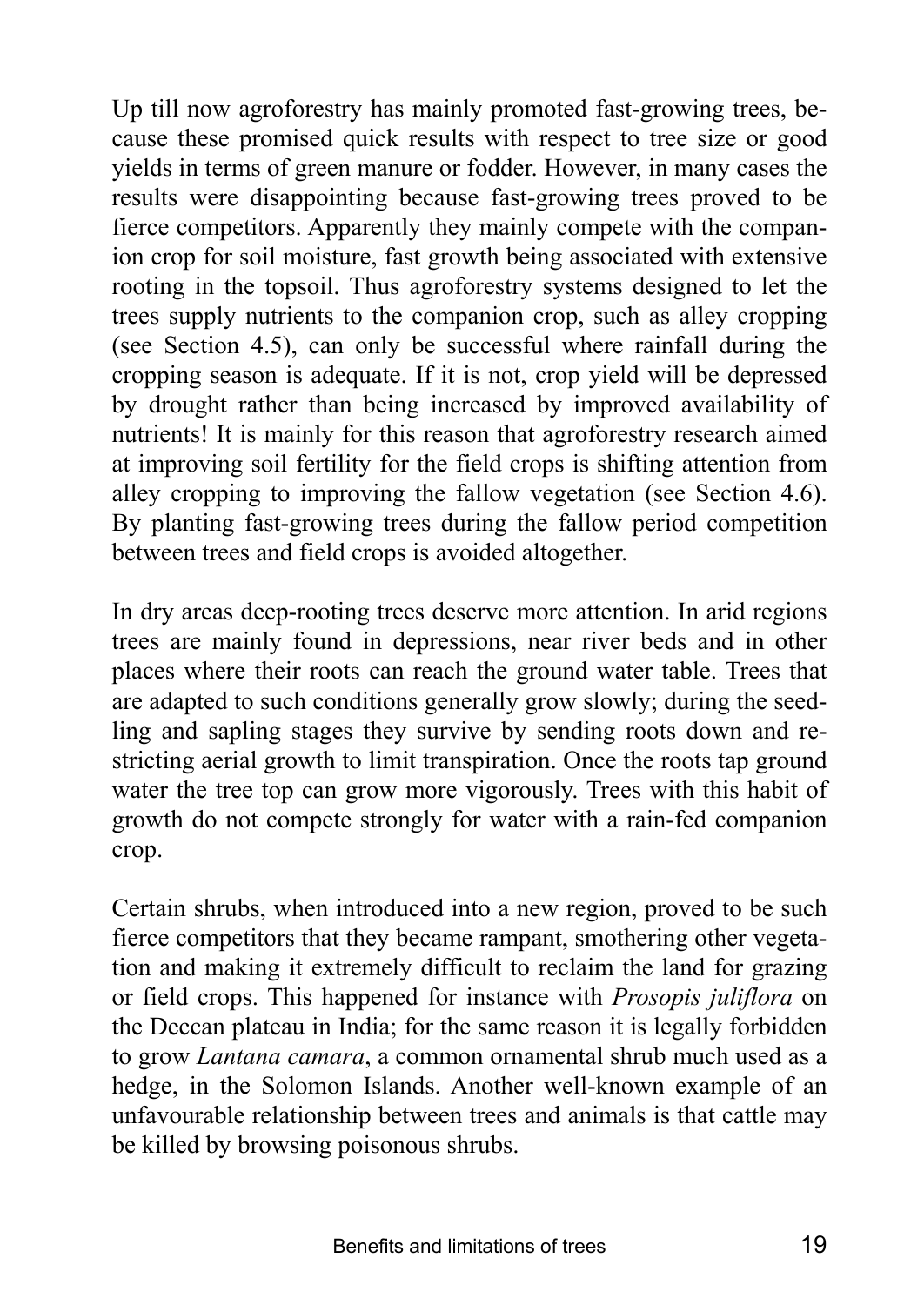Hence the benefits of trees for companion crops and animals cannot be taken for granted. On the other hand, better insight into their mutual relationships should result in even more successful mixed cropping systems. In Chapter 4 the role of woody plants in several agroforestry systems is discussed in more detail. But let us first consider why in so many areas in the tropics trees are losing ground, in spite of their benefits, which can be summarized as follows:

#### **Box 4: Within the farming system woody plants:**

#### *Protect*

- $\blacktriangleright$  the environment \*)
- $\triangleright$  companion crops and/or livestock

#### *Produce*

- $\triangleright$  green manure\*\*), fodder, fuelwood\*\*\*), stakes for on-farm use or the local market
- $\triangleright$  yield of cropped trees: fruit, fibre, timber, etc. for home consumption or to be marketed
- $\frac{1}{2}$ \*) the principal benefit in farming is soil conservation
- \*\*) improved fallow vegetations offer the best scope for sustaining soil fertility
- \*\*\*) fuelwood is the main product of auxiliary trees in rural areas

## **2.3 Why trees disappear**

In many parts of the tropics trees are disappearing. To reverse this trend it is important to understand why this is happening. If we do not know what motivates rural people to cut trees, it will be impossible to convince them to plant trees instead.

Traditionally rural people are very much aware of the benefits of trees and they know everything about subsidiary products and services rendered by each species. This is evident from the local customs governing the ownership and use of trees. These rules are often very intricate. People distinguish trees which have grown spontaneously from trees which have been planted deliberately. Trees which have grown spontaneously - 'wild' trees - are generally owned collectively, especially if they grow on non-cultivated land. Every type of tree is known by name and has its approved uses, for certain purposes in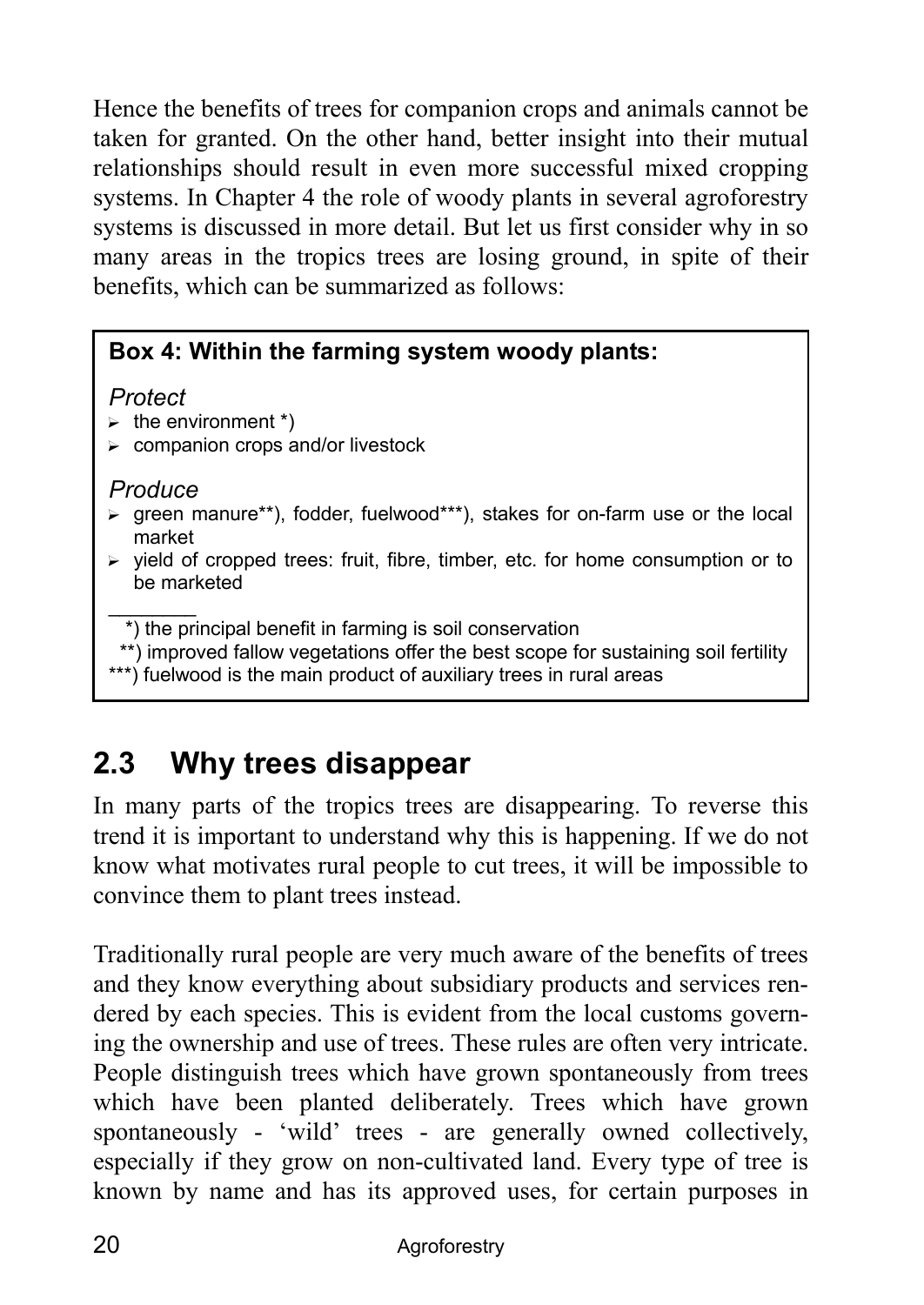name and has its approved uses, for certain purposes in certain seasons. Destructive use, e.g. for fuelwood, is strictly regulated, and limited to named species.

Planted trees are usually owned by the planter and he may be entitled to use the tree, even if it is not standing on his own land. It is believed that violation of trees planted in burial grounds would incur the wrath of the spirits of the dead. Trees under which elders meet to discuss village affairs are held in high esteem, and if they do not thrive this is seen as a bad omen.



*Figure 5: Leucaena leucocephala*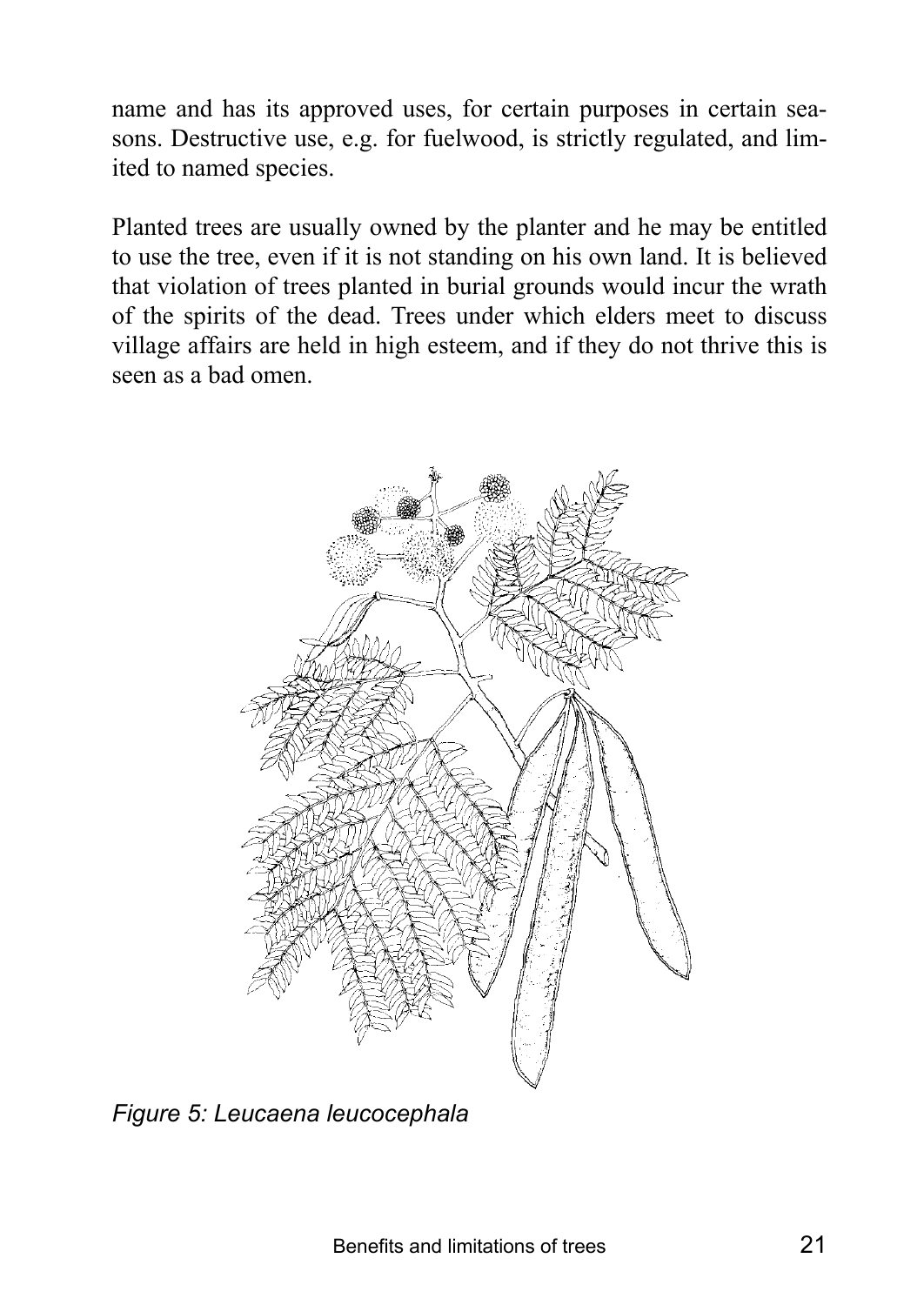Much more could be said about traditional customs governing the ownership and use of trees, but it is clear that people will not lightly cut down trees. So if trees are disappearing, there must be compelling reasons, such as scarcity of land or migration. The rapid increase in population makes land more scarce virtually everywhere. To feed more mouths the areas under food crops have to be increased and land used for grazing or collection of fuelwood is renamed 'waste land' and converted into arable fields.

Often the highlands with their more congenial climate have the highest population density, therefore one sees that people are forced to migrate to the nearby lowlands. These settlers have yet to develop their customs regarding dealing with trees in the new environment. Most likely, they have settled on land which was already used by pastoral people; in that case it is easy to imagine that the trees will suffer under this conflict of interest. All over Africa and in many other parts of the world people are on the move, as in the above example, or because the spreading desert drives them away, or because they hope for a better life in the towns. Thus the population becomes more and more mixed, comprising people with different notions about dealing with trees. Consequently there is no longer consensus regarding the traditional customs and their enforcement in the village; again the trees suffer.

Sometimes even government regulations forbid certain desirable uses of trees. In Kenya for instance, ill-advised government policy does not allow farmers to interplant coffee with bananas; just across the border in Tanzania it is shown that this mixture is very advantageous....

Anyone who wishes to strengthen the role of trees should first become thoroughly familiar with the traditional customs regarding trees and the reasons why trees are losing ground before proposing a tree planting project.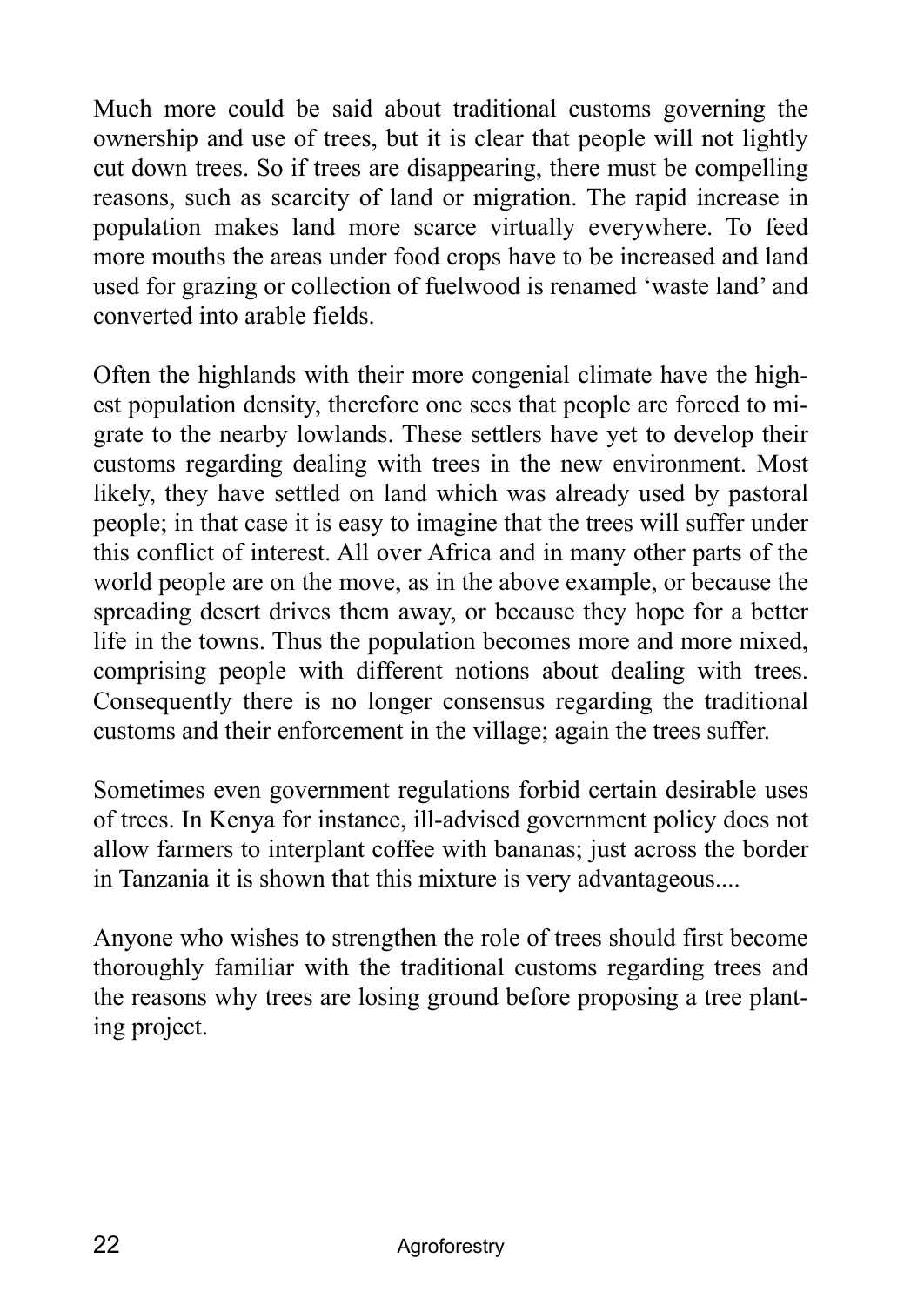## **3 Agroforestry in the farming system**

### **3.1 Trees in different parts of the farm**

To get a better idea of the practical applications of agroforestry, we must look at the farming system. It is not possible to deal with all the different farming systems, but in large parts of the tropics the farming system basically consists of the following major components:

- 1 farmstead with one or more building, farmyard and ideally home garden,
- 2 arable fields for staple foods and cash crops and
- 3 the 'natural' vegetation: non-cultivated communal areas, where the farm animals of the entire village are herded and firewood is collected; if forested areas are included these supply timber and a range of forest by-products.

Farmers largely depend on the field crops for their livelihood. Usually only a few food and cash crops are grown in a village, all farmers growing the same crops at the same time. After the growing season animals can graze the stubble. Although in certain farming systems the arable fields are dotted with scattered trees - the 'parklands' described in Section 4.4 - farmers usually consider trees a nuisance in those fields because they interfere with cultivation and lead to uneven growth of the crops. Trees are more commonly grown along field borders, where they may also serve as wind breaks (see Section 4.3). On sloping land hedgerow barriers, planted along the contours, greatly reduce erosion and in the long run lead to formation of terraces (see Section 4.2). Thus, although the major cropping system on the farm, the arable fields, is least suited to combinations with trees, it nevertheless offers scope for distinct forms of agroforestry.

A farmyard in the tropics is not complete unless there are a few trees. Many people also do their best to grow some garden plants near the house. In the home garden fruits, vegetables, pot herbs, spices (and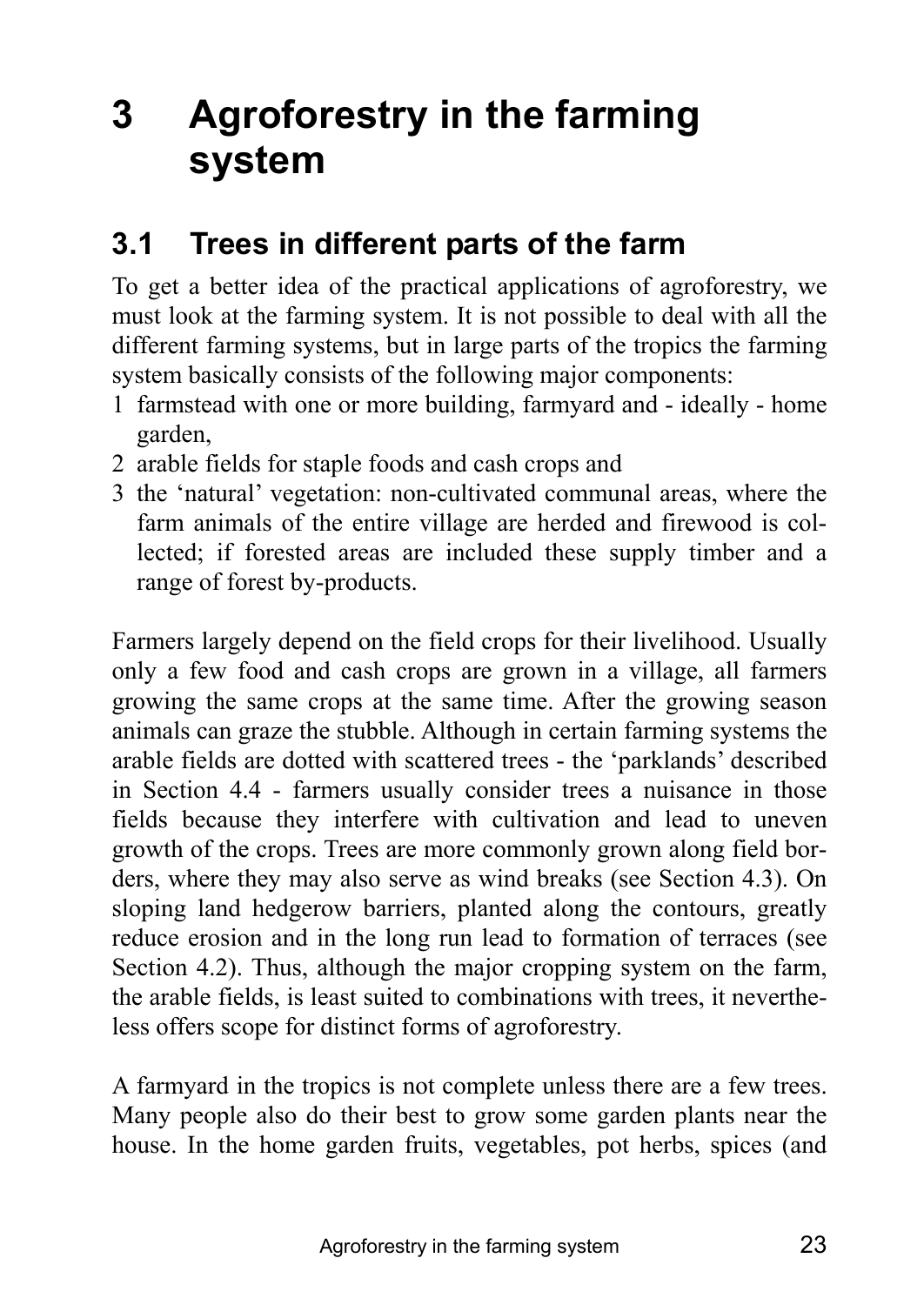ornamental plants) may be grown to supplement the staples and animal products. In contrast with the arable fields, each family grows the garden crops it prefers, and the aim is year-round supplies of small quantities of a range of products. That is why the garden needs to be protected against goats and school children by a hedge or fence. (See Section 4.1; the original meaning of 'garden' and 'hortis' is enclosure!) Notice that whatever cannot be bought in the market with the cash earned from cash crops and the sale of animal products has to come either from the home garden or from the non-cultivated common lands to which the villagers have access. So the home garden may also be the source of medicines, fibres, fodder for livestock, bamboo, construction wood, live stakes, etc.

Trees give the garden its permanent character; they also provide shade in the farmyard for outdoor activities of the family. Thus the home garden, discussed in Section 4.7, is a form of agroforestry in the true sense of the word, because it is a mixed cropping system with a strong component of woody plants.



*Figure 6: Trees in the farmyard/ home garden* 

Beyond the arable fields lies the non-cultivated land, which is often mainly used to let the cattle graze and to collect fuelwood. It may be marsh, grassland, scrubland or forest. In most cases it is common land,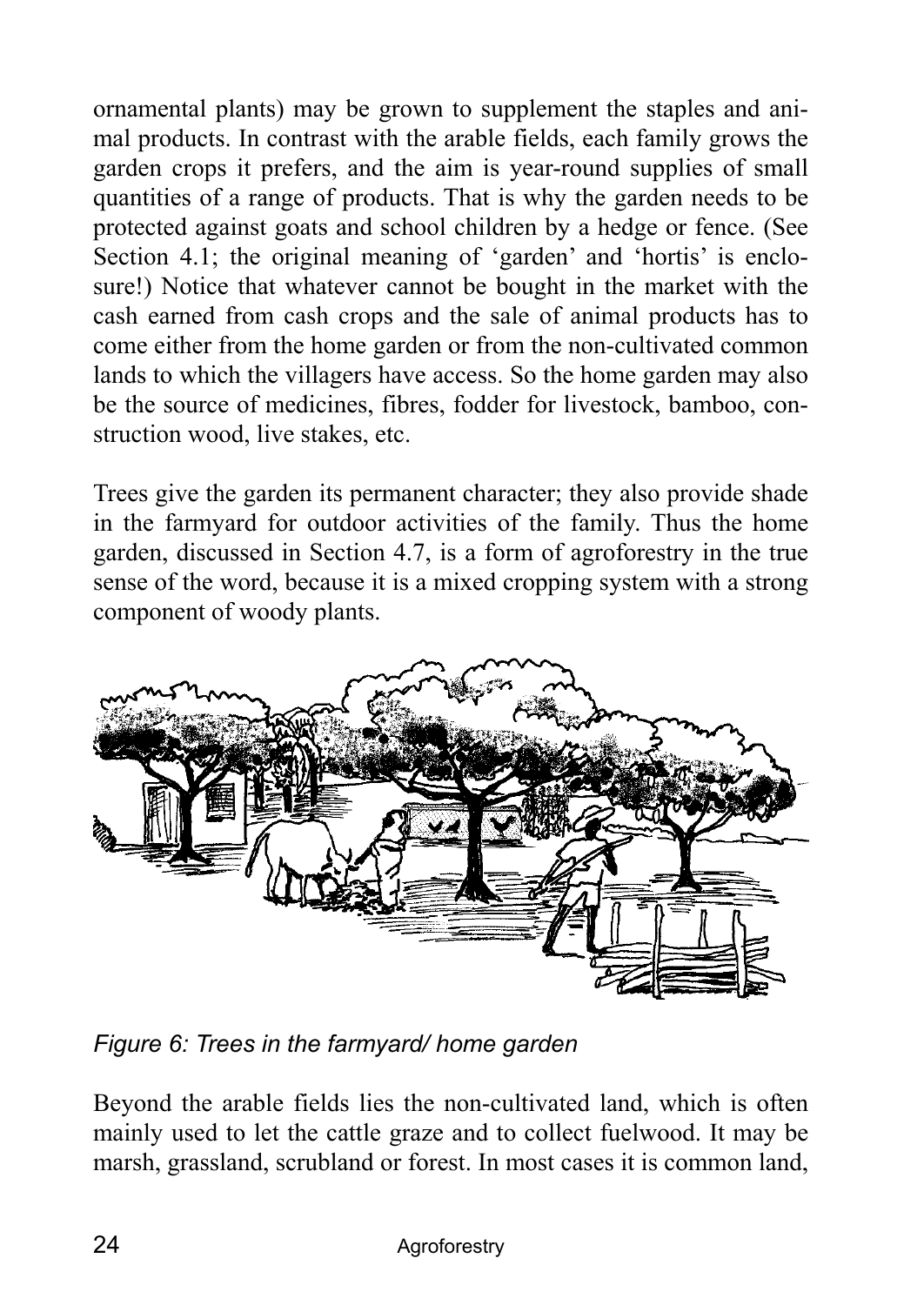i.e. collectively used by all villagers. Its use may be controlled by the village council or by a state agency, e.g. the Forestry Department. Increasing population pressure often leads to rapid deterioration through deforestation, excessive fuelwood requirements or overgrazing; in regions with favourable growing conditions for field crops the noncultivated land has all but disappeared.

Apart from fuelwood and timber, other tree products found in these communal areas such as wild fruits and nuts, honey, gums, resins, fibres, etc., may be important resources. There is much scope for agroforestry to improve the mix of animal husbandry and woody plants. However, consensus between the users and the controlling agency is essential and this tends to complicate agroforestry interventions.

Although based on a simplified model farming system, the above discussion shows that woody plants can interact in many ways with herbaceous crops and animal husbandry. It also shows that the term 'mixed cropping system' is not restrictive: agroforestry deals with the thorny hedge used to set up a cattle pen and a shelterbelt on the windward side of a village as well as with true mixtures of woody plants and herbs in home gardens, parklands or alley cropping.

### **3.2 Climate, farming system and agroforestry**

Trees become more prominent in the vegetation when one moves from high latitudes towards the equator. This is caused by climatic differences, in particular the absence of cold winters in the tropics. Within the tropical region rainfall is the main climatic influence; it affects the vegetation and - as a consequence - also the farming system. The changes in farming systems and the position of woody plants in the vegetation when going from wet to increasingly dry tropical climates are presented schematically in Figure 7.

In the humid tropics trees dominate the vegetation; that is why we use the term tropical RAIN forest. In the farming system this is reflected in the dominant position of perennial crops, in particular tree crops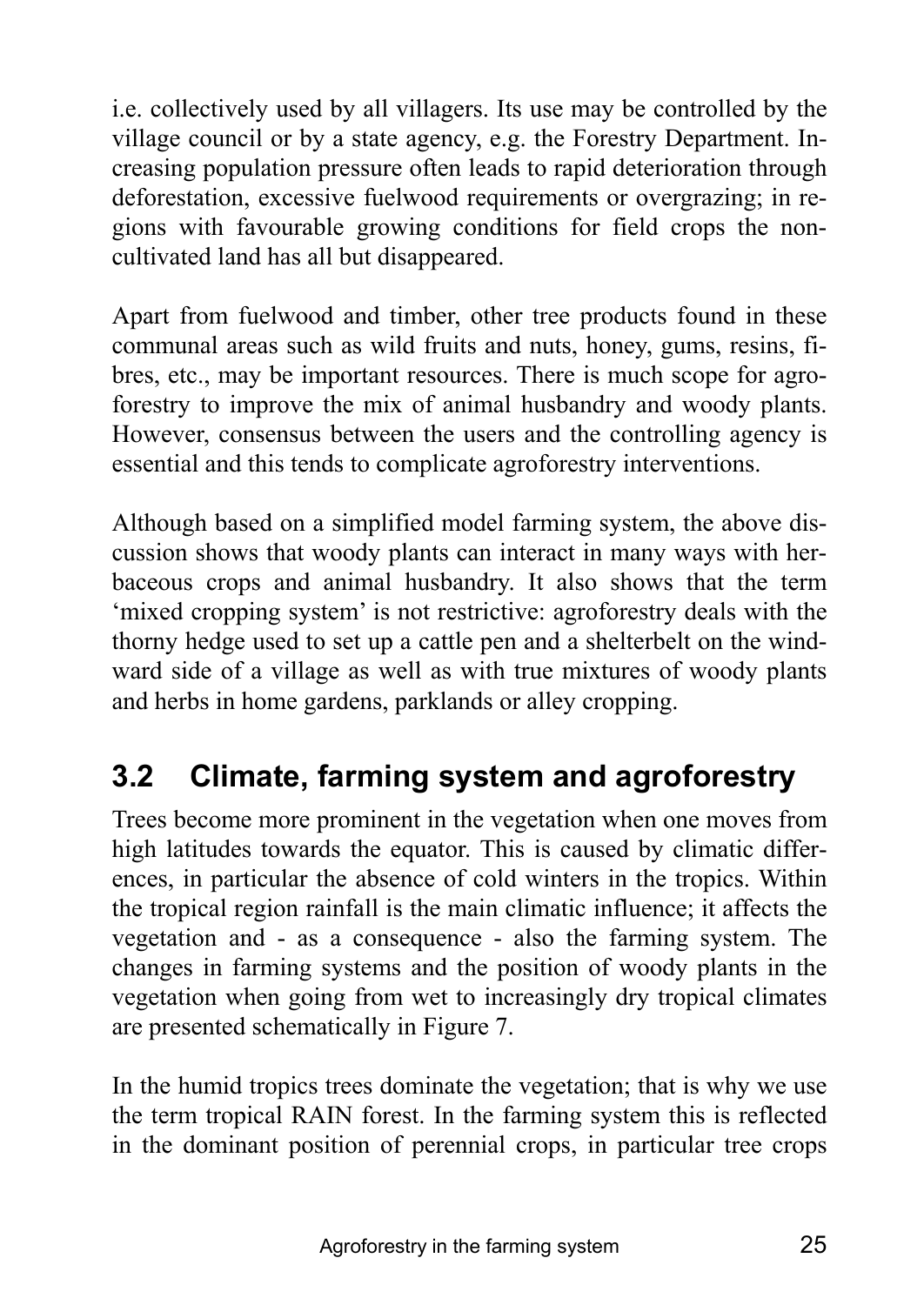(e.g. tracts of coconut palms in many coastal areas). The open fields may be largely limited to wet rice. The garden crops tend to merge with the field crops. Non-cultivated land is limited to inaccessible slopes, wetlands, and the like. There are few farm animals apart from poultry and fish; if there are larger animals (e.g. buffaloes) they are usually stable-fed or tethered, not herded. The favourable growing conditions allow a high population density and small farm size.



*Figure 7: Climate, tree cover and farming system*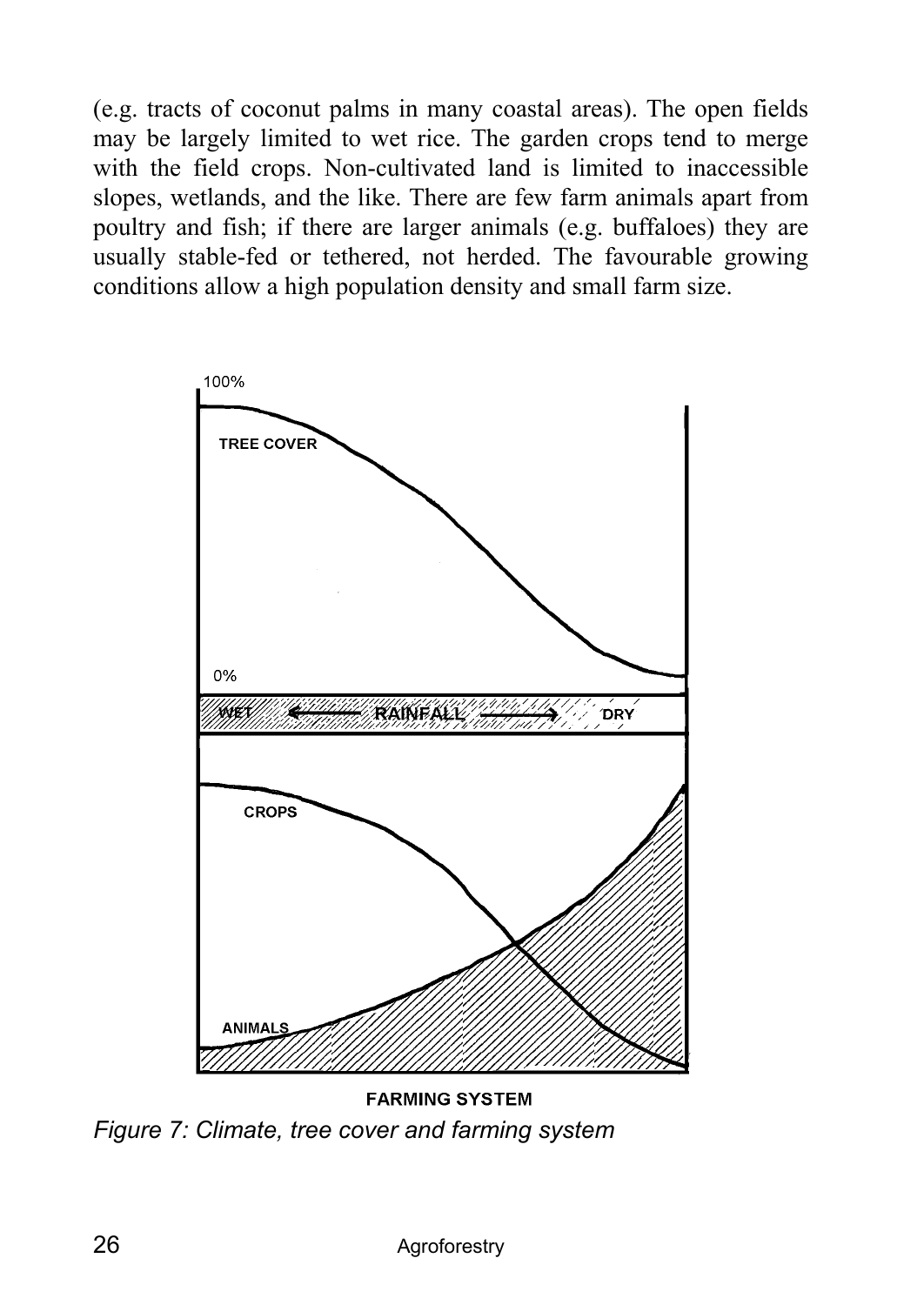Going from the humid tropics to areas with an ever longer dry season, culminating in semi-arid conditions, the natural vegetation changes from tropical rain forest to seasonal forest in monsoon areas and finally to gradually more open savannah with scattered trees and grass. In the farming system this is reflected by a diminishing role of crops in favour of animal husbandry. In semi-arid areas farms need to be large because of the low yield levels and extensive grazing areas under the harsh semi-arid conditions; these areas can only support a sparse population.

Figure 7 is greatly simplified but it serves to show that the need to strengthen the role of trees is greatest where natural conditions for tree growth are less favourable. But even in the humid tropics where trees, including a wide variety of tree crops, do so well, they are losing ground to annual crops. And if annual crops become dominant, land degradation ensues very rapidly through erosion and leaching of nutrients by the heavy rains. Thus from the humid to the arid tropics the first agroforestry rule is: think twice before cutting down a tree.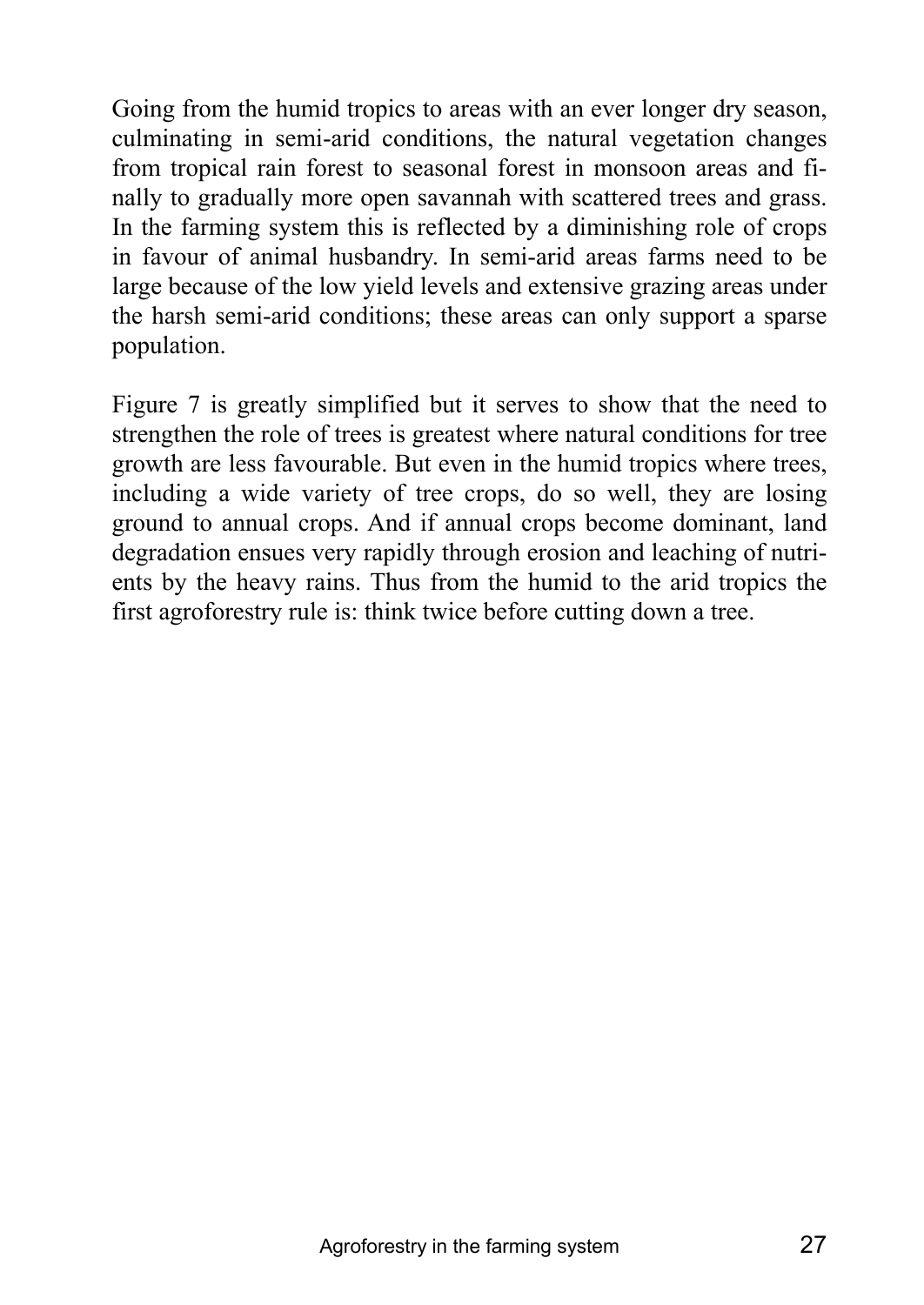## **4 Practical applications of agroforestry**

#### **Introductory remarks**

In this chapter seven agroforestry technologies are described. The systems can be classified as:

- $\triangleright$  traditional (evolved through the experience accumulated by generations of farmers), such as the home gardens, parkland trees, and live fences,
- $\triangleright$  modern (evolved with the help of agricultural science), such as shelterbelts and hedgerow barriers, or
- $\triangleright$  recent (evolved with the help of research in agroforestry): alley cropping and improved fallows.

These systems have been chosen because they represent farming in a sustainable way; moreover in most cases the woody plants yield byproducts, in particular fuelwood and fodder. The technologies generally have their origins in tropical countries. The agroforestry solutions presented in this chapter are largely concerned with cropping systems in sub-humid to semi-arid conditions, ranging from monsoon climates with a long enough growing season to plant a second crop, to semiarid conditions where only short-season, drought-tolerant field crops such as sorghum or millet - can be grown.

The technologies can be adopted by individual farmers, but shelterbelts require a communal effort, because they have to be quite long to be effective; likewise hedgerow barriers cannot protect a field on a slope for long, if neighbouring fields are left unprotected. This last effect applies more generally: if more farmers in a village plant trees this has a strong cumulative effect on the environment. Therefore it is usually worthwhile to mobilize the villagers for agroforestry projects, in order to ensure that many farmers participate. If this is the case it is also easier to organize the procurement of seeds and - if it can be agreed upon - to raise planting material in a single nursery, supplying all the participants. Where land degradation has already undermined the carrying capacity of the land, resulting in poverty, agroforestry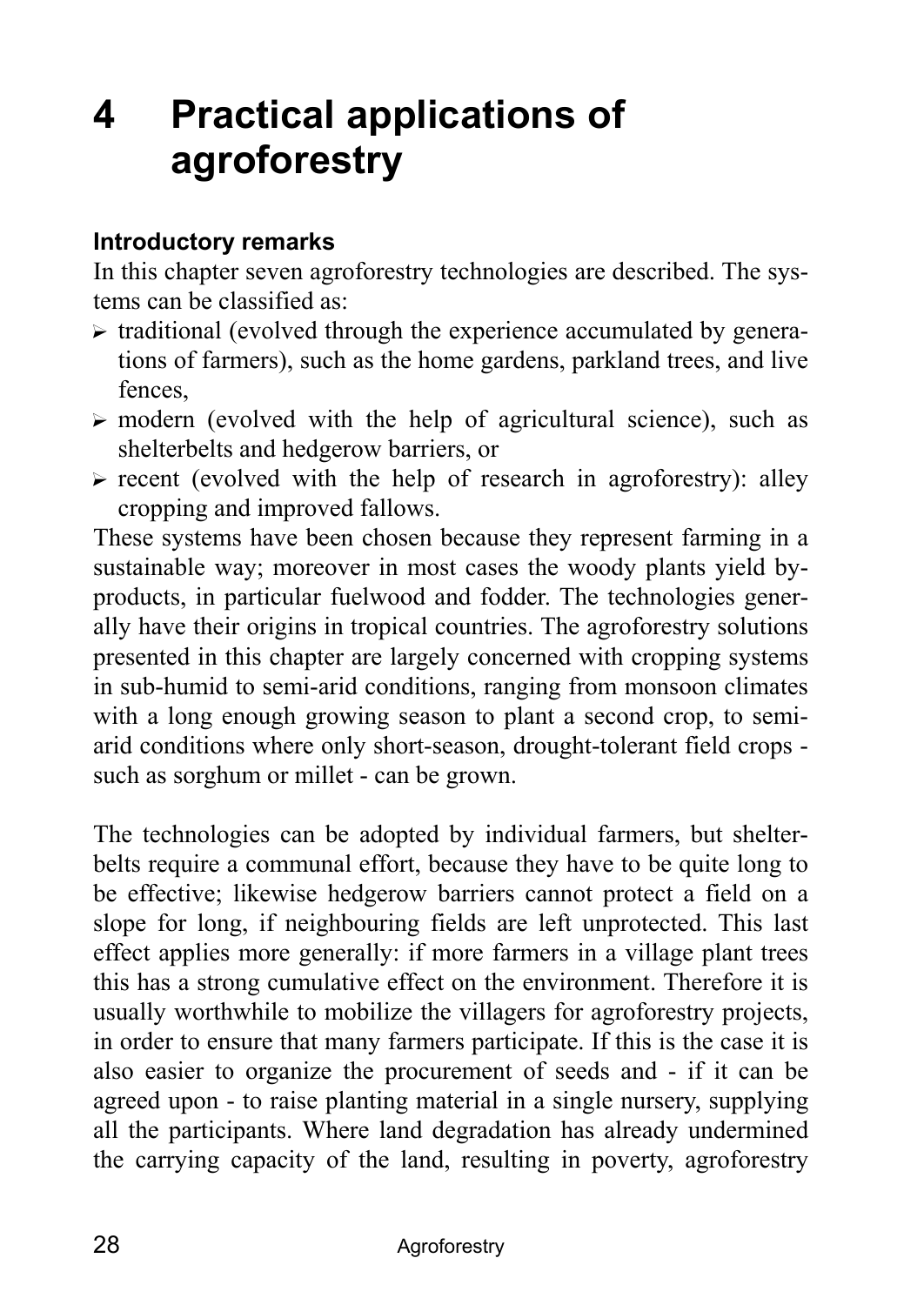solutions require external assistance; people battling to survive cannot implement long-term investments unaided.

The descriptions of the technologies are rather tentative; there are no firm recommendations, leave alone clear-cut recipes for success. Hence the seven forms of agroforestry discussed below are not the last word on agroforestry in the tropics. In fact the reader is strongly advised to consider which technology might be useful in his or her situation, and to modify it to suit the local environment. This process of adaptation is very important: do not copy the examples below rashly, but consider to what extent local conditions differ from the situation in the example. If a technology is to be copied, first consider whether local trees and shrubs might fit in that technology (perhaps by comparing them with the trees or shrubs mentioned in the example) and use those. Appendix 1 gives some characteristics of the trees and shrubs mentioned in the examples; if some of these species appear to suit your requirements, you may obtain further information and - possibly - seeds or cuttings for a trial planting from the addresses listed in 'Useful Addresses'

Many auxiliary plants have no common English name, or the common names that are in use cause much confusion. That is why botanical names have been used in this booklet for all the auxiliary plants. In Appendix 1 the common names in English, French and Spanish - as far as they could be gleaned from various sources - are given alongside the botanical names.

### **4.1 Live fences**

Live fences are used to keep farm animals in an enclosed area (e.g. a pen where cattle pass the night) or to keep them out of a cropped area (e.g. a home garden). There are two types of live fences:

- $\triangleright$  live stakes serving as fencing posts and connected by a lattice of slit bamboo, raffia, or by barbed wire;
- $\triangleright$  hedges.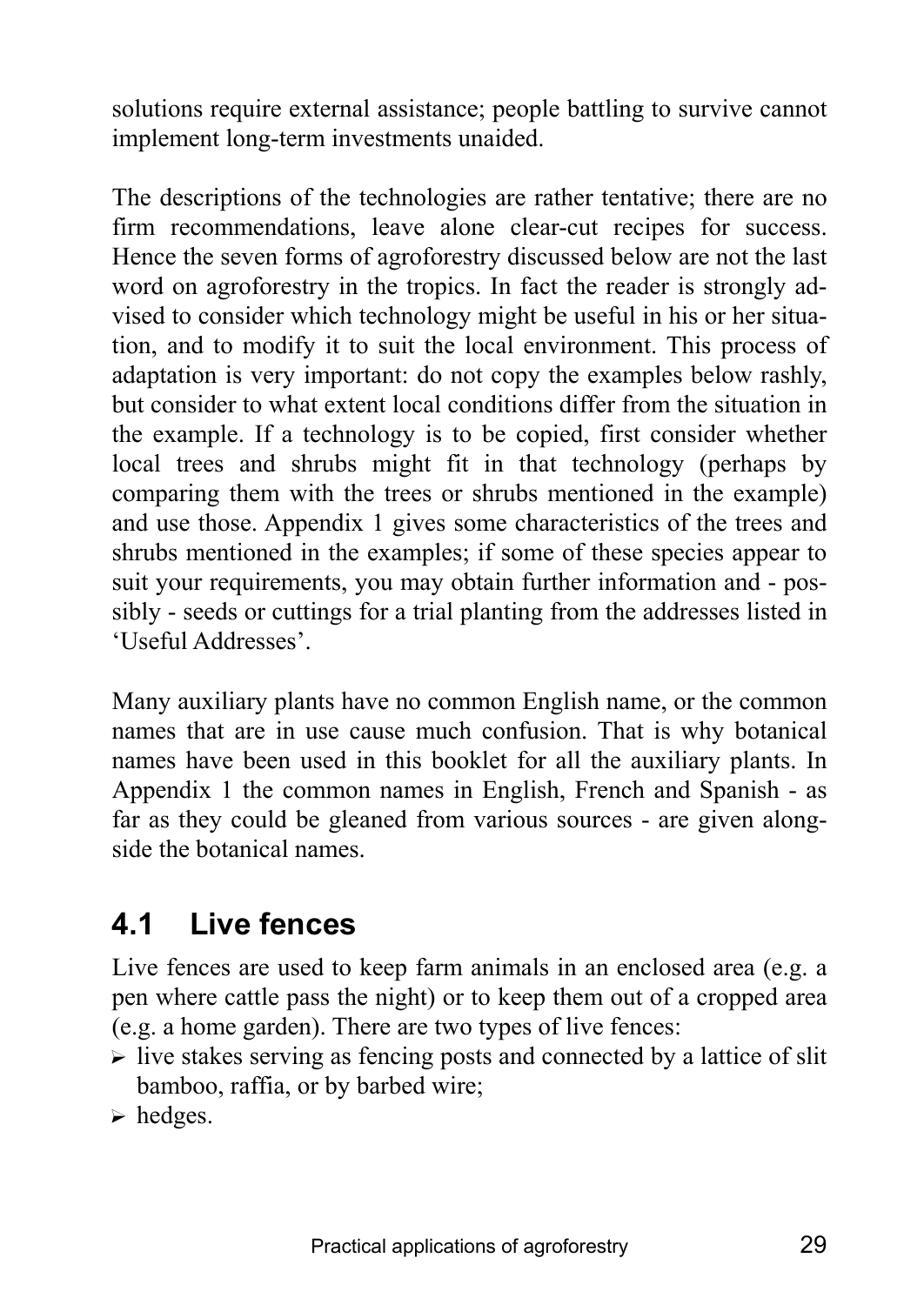#### **Fences supported by live stakes**

Some woody plants can be propagated by very large cuttings; if poles the size of fencing posts are cut and planted they strike root and leaf out. Different kinds of coral trees (*Erythrina* spp.), for instance, are planted as stakes about 2 m long and with a diameter of 5 - 10 cm. Once they are growing they can support barbed wire or a lattice made from local materials, such as slit bamboo. For a cattle pen the large stakes may be set so close that they form a stockade without any further material; in the highlands of East Africa *Commiphora* spp. (e.g. *C. africana*) are used in this way.



*Figure 8: Live fence: lattice supported by trees Source: Dupriez & de Leener, 1993* 

Live stakes also have other uses, mainly to support climbing crop plants such as black pepper, betel, vanilla and yams. Both stakes of coral trees and *Gliricidia sepium* are used in this way. The stakes may also be linked by bamboo cross bars and wires to form a trellis, e.g. for snake gourds, chayote or ornamental climbers in the home garden. In South East Asia *Lannea coromandelica* is preferred for trellising, because it forms a beautifully straight pole.

Desirable properties of species used as live stakes are:  $\triangleright$  easy to propagate from large cuttings;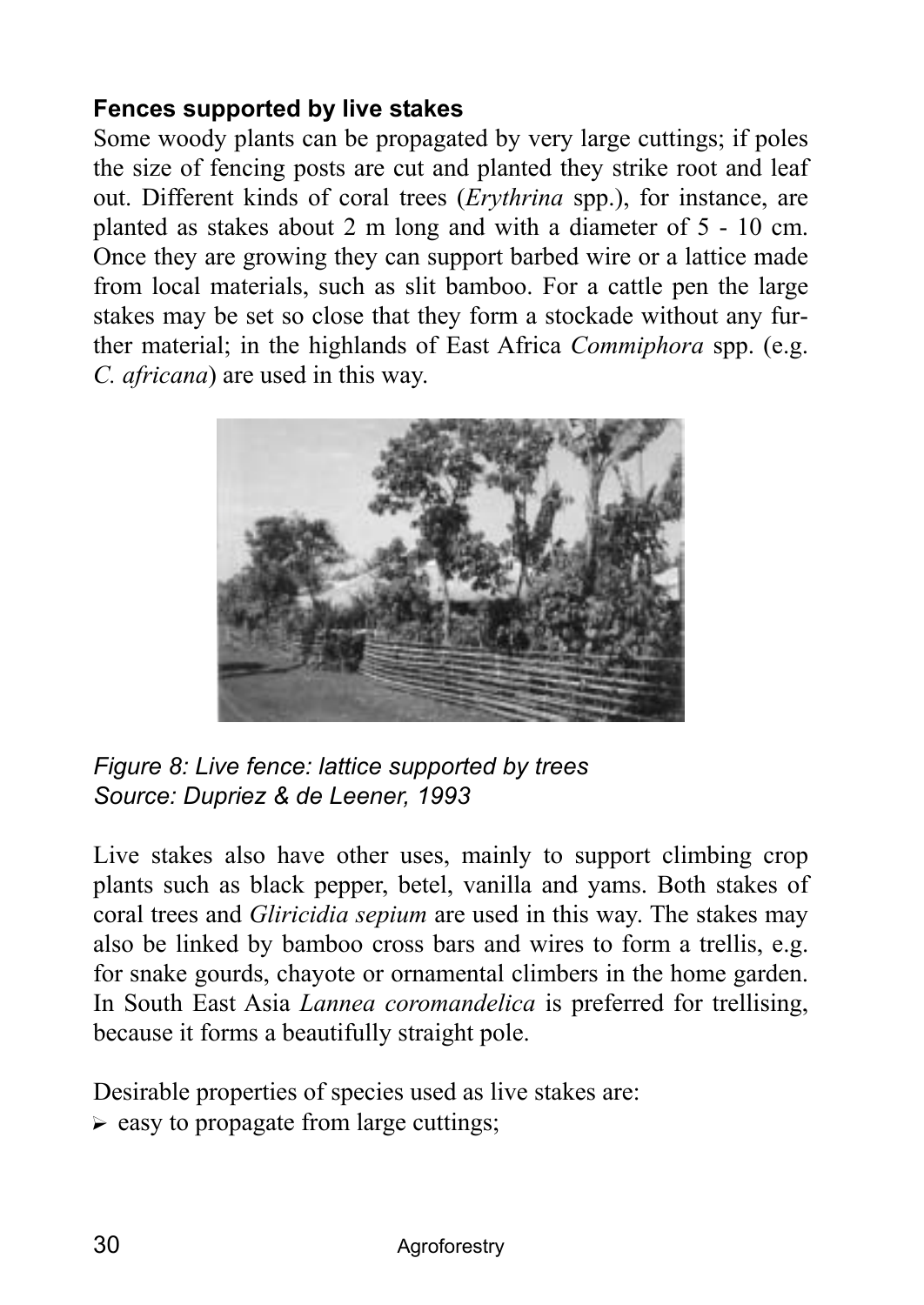- $\triangleright$  able to survive regular lopping of new branches at the top ('pollard $ing$ ;
- $\triangleright$  not attractive to termites.

By lopping the branches the shade cast by the stakes can be limited. This will also limit moisture consumption and help the stakes survive during the dry season. Lopped coral tree branches make good fodder or green manure.

Suitable coral trees exist for lowlands as well as highlands; most species are adapted to a wide range of altitudes, but water requirements are generally 1000 mm per year or more. Gliricidia thrives in similar conditions and the stakes are much thinner. *Commiphora* spp. are suited to dry, some even to arid, conditions; they are leafless for about 9 months. Many *Euphorbia* spp. propagate easily through stakes and these may be suitable as live stakes under fairly dry conditions. Physic nut, *Jatropha curcas*, is a poisonous shrub, also suited as a live fence in hot and dry conditions.

#### **Hedges**

A great variety of hedges is found in the tropics. In some areas they dominate the scene in the villages: wherever one goes, one always walks between two hedges, often made up of a mixture of plants. In these villages garden crops are mixed in the fields, and these fields are out of bounds for cattle throughout the year. Such farming systems are only possible in a fairly wet climate with a limited dry season. Although hedges are commonly only 1 - 2 m high, they nevertheless provide useful shelter against the wind in exposed situations.

The following species are all thorny or poisonous and suited to areas with moderate to low rainfall. The region where it is commonly used is given between brackets. *Pithecellobium dulce* (Central America, South-East Asia) can be planted from sea level to medium elevations; it has medium vigour and is not very thorny (the pods and young shoots are used as fodder!). *Parkinsonia aculeata* (Mexico, widely distributed) is a fast-growing thorny shrub that makes a good barrier hedge. *Dichrostachys cinerea* (Africa) is used in agroforestry systems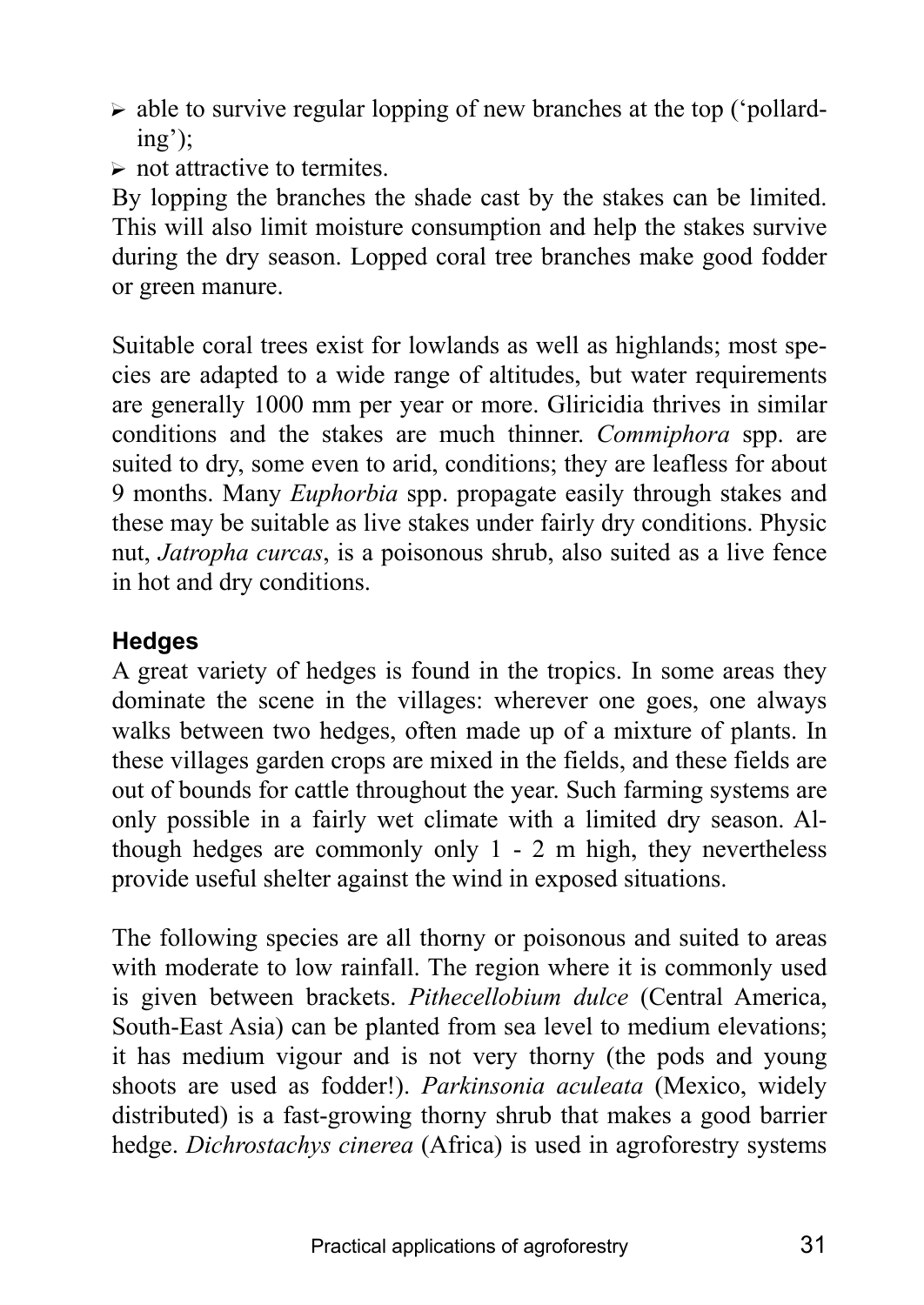in Africa and India, and also as a thorny hedge. *Carissa carandas* (In-

dia, South-East Asia) is a small thorny tree with edible fruit. In the highlands *Dovyalis caffra* (S. Africa, wide-spread) is a small sturdy fruit tree with long thorns. It grows slowly but makes an excellent hedge (very common on coffee estates in East Africa) in areas where rainfall is 1000 mm or more. *Caesalpinia decapetala* (Asia) is a straggling fast-growing shrub which requires frequent pruning when used as a hedge; the bark supplies tannin. *Jatropha curcas* (throughout the drier tropics) is a fast-growing poisonous shrub. *Euphorbia tirucalli* (Africa, Sri Lanka) is known by its English name, milk-hedge, for its poisonous sap; it is fast-growing, but slower in semi-arid regions. In dry regions other *Euphorbia* species, cacti, agave and yucca species are also used as hedging plants.



*Figure 9: Goat-proof hedge made by closely planted live stakes (Source: Dupriez & de Leener, 1993)* 

#### **Planting and maintenance**

When a hedge is sown or planted the farmer wants it to grow fast, but when it reaches the desired size fast growth means that the hedge needs to be cut 3 - 4 times each year. Trimming hedges is a lot of work, which somehow must always be done when there is plenty of other work to be done on the farm. Thus it is very important to weigh the one-time advantage of fast establishment against the recurring advantage of easy maintenance! A slow-growing hedge requires little pruning during the first year or two, apart from topping the plants to induce leafing out of side shoots, which will make the hedge suffi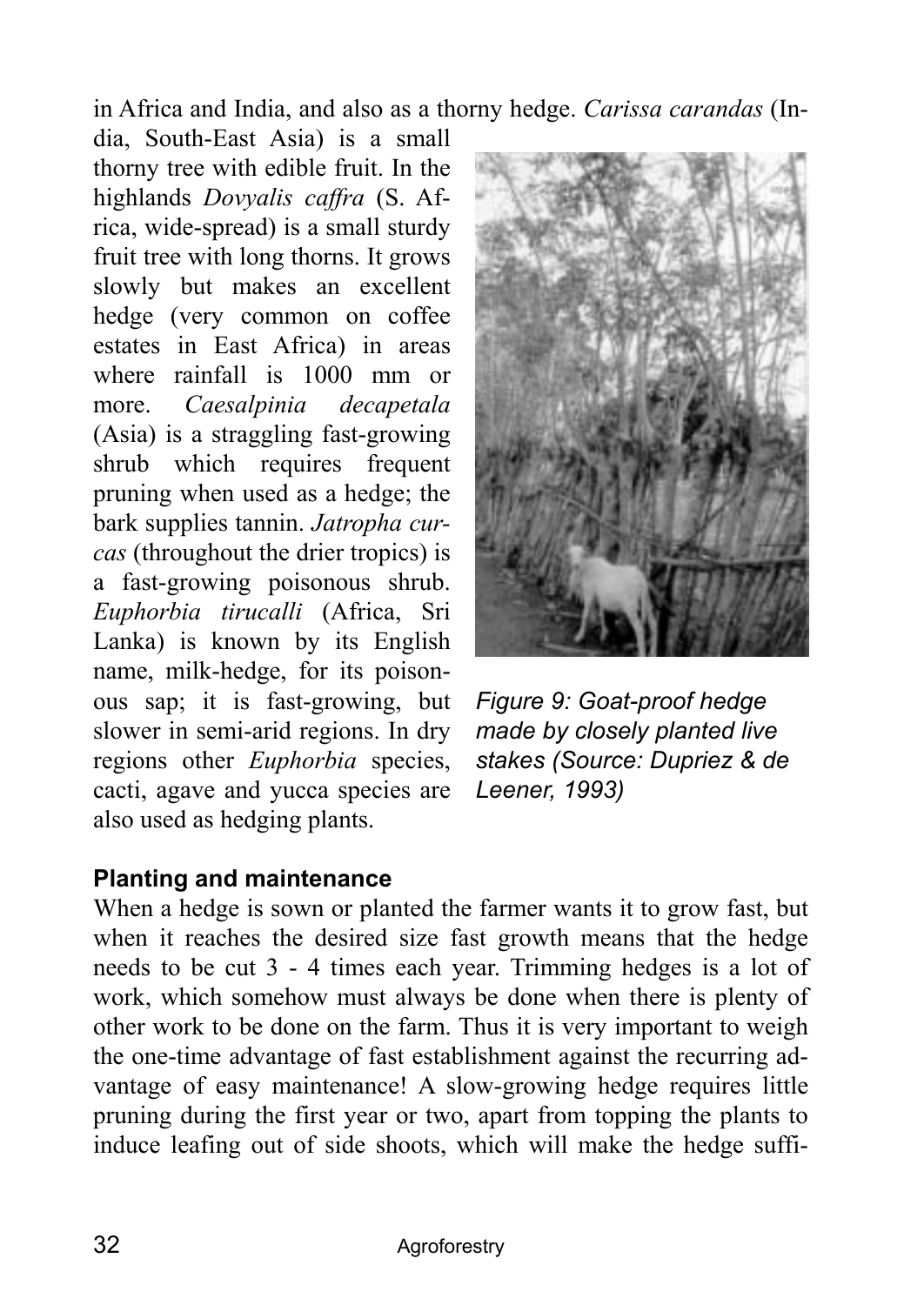ciently dense right from the ground. Regular pruning suppresses flowering; so if hedges of *Carissa* or *Dovyalis* bear a lot of fruit this indicates inadequate trimming!

It always pays to prepare properly for planting, by digging up a sufficiently wide strip (50 cm) and incorporating manure and - if possible some phosphate fertilizer. When seed is sown on the spot it is usually dibbled in double rows. Plant or sow timely - early in the rainy season - and protect the young plants as much as possible, e.g. by a cover of thorny branches. Collect seeds during the fruiting season and store the seeds properly. If seedlings have to be raised for planting out, start the nursery in time and make sure that there is sufficient water, even if only waste water from the kitchen, to raise the plants. Attention to field preparation and planting helps a great deal to speed up growth during the first year, shortening the establishment period even if a slow-growing species is chosen.

## **4.2 Hedgerow barriers**

Hedgerow barriers are rows of trees or shrubs closely planted along the contours of sloping land and pruned to form hedges. They are also known as contour hedgerows, and are planted to reduce erosion by run-off of water. By preventing the loss of topsoil the hedgerows help to maintain soil fertility. The hedgerow barriers work in two ways.

- $\triangleright$  First, the hedge is a physical, but permeable, obstruction to runoff, slowing down the flow of water, so that it drops most of its soil particles.
- $\triangleright$  Secondly, the litter fall and the extensive root system tend to improve soil structure close to the hedge. This results in a much higher rate of infiltration of the run-off water near the hedge and the soil particles stay behind.

The overall effect is that at the bottom of the slope not only far less soil accumulates, but also less water than one would expect. Improved water retention on the slope through slowing down of the flow and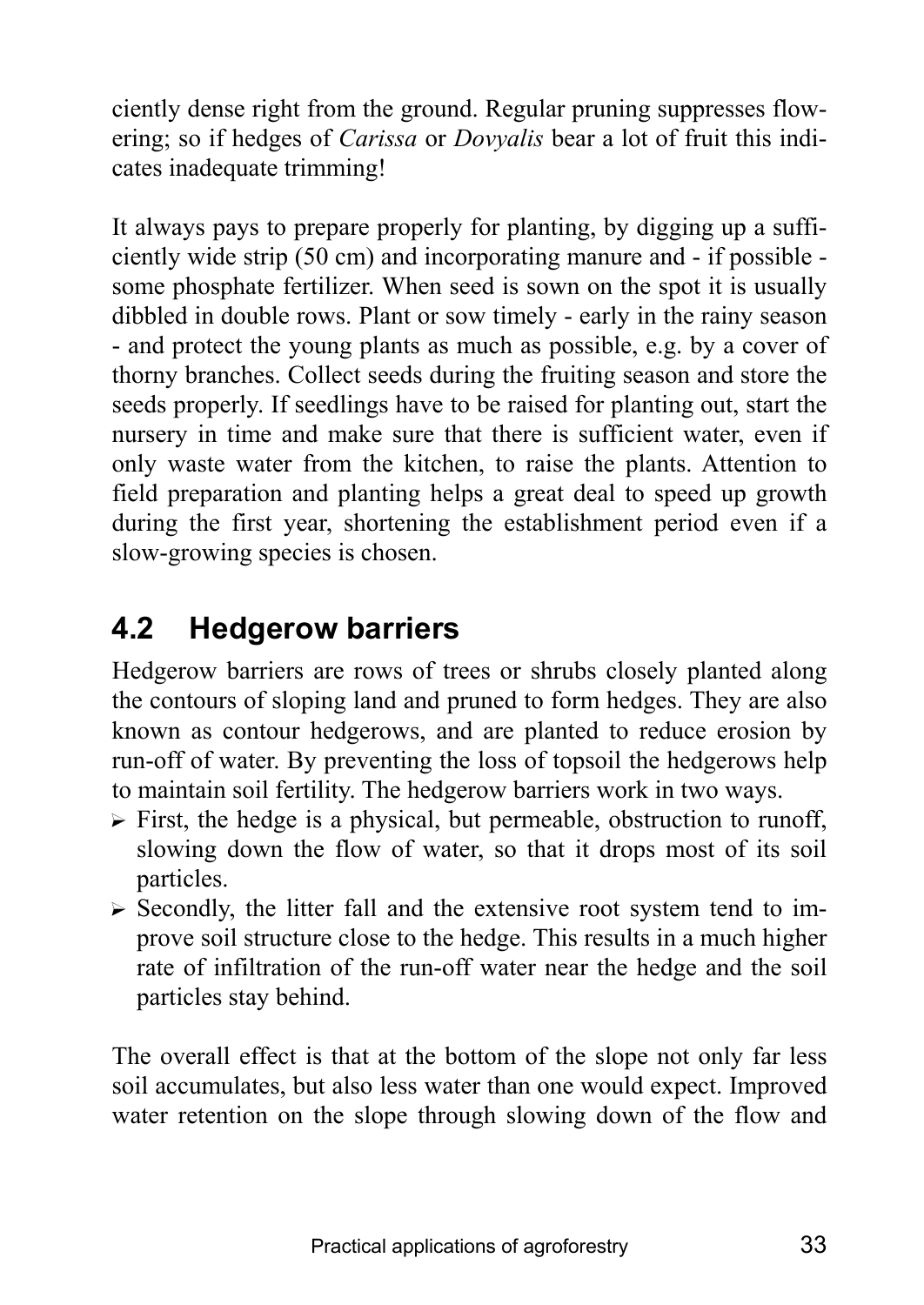high infiltration near the hedges is an important bonus where low soil moisture limits crop growth (Kiepe, 1996).

Erosion control is an important subject in both civil and agricultural engineering. Hedgerow barriers should be considered in relation to the wide array of engineering technologies available to control erosion, e.g. check dams, diversion canals, soil traps. On stony land, for instance, the stones are often gathered into barriers along the contours. In some cases the hedgerows may be combined with check dams, diversion channels or soil traps. As an agroforestry technology, hedgerow barriers may serve multiple purposes: large hedges may be cut back for fuelwood and smaller hedges can still provide fodder during the dry season or green manure during the planting season.



*Figure 10: Hedgerow barriers dividing the slope in strips of cropped land along the contours*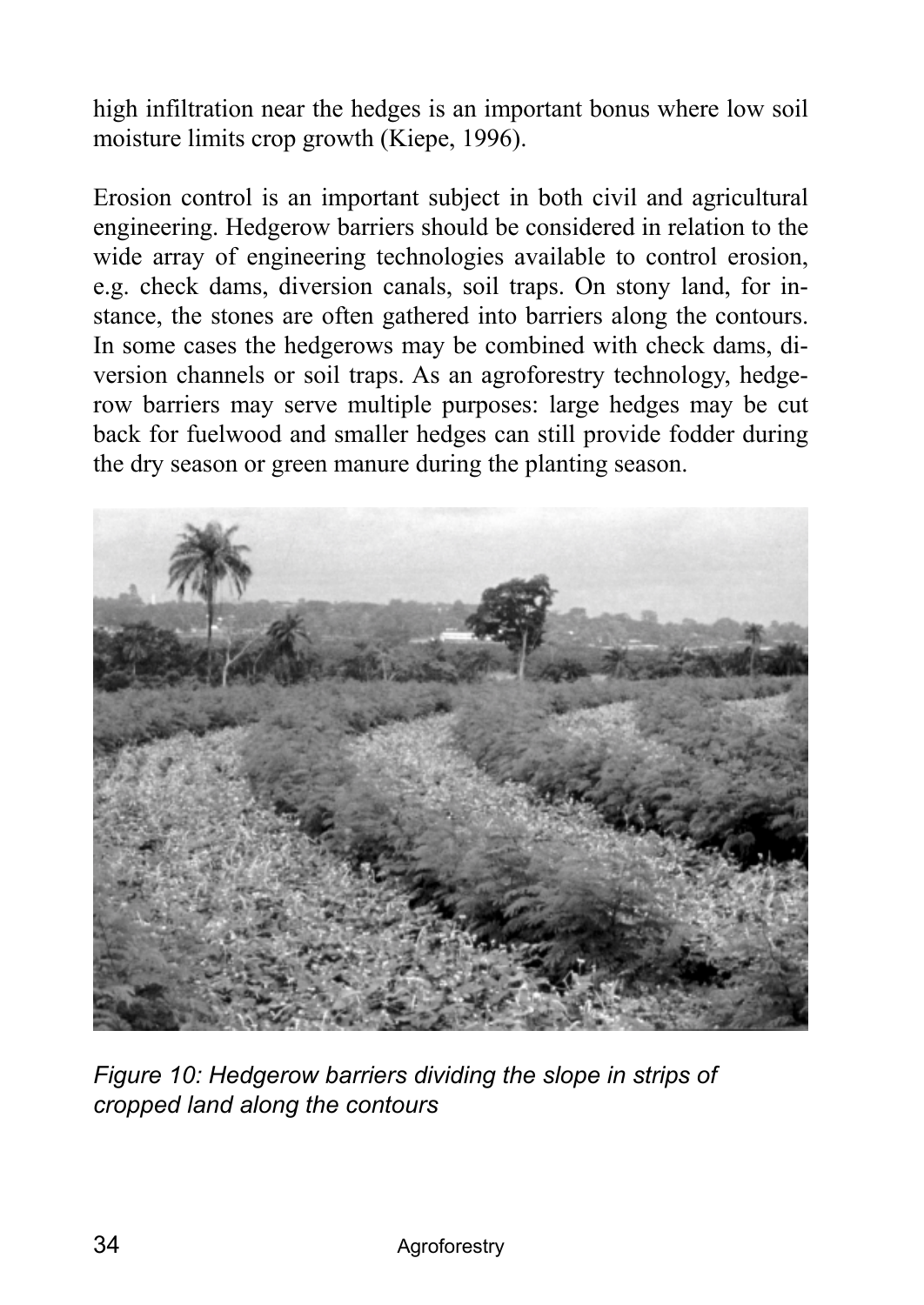#### **Design and management**

Control of erosion is considered effective when less than 10 tons of soil per ha per year is lost. (Without conservation measures losses often are in the order of 100 - 200 ton per ha per year.) This level of control can easily be achieved with contour hedgerows on slopes up to 20%; on steeper slopes the results are more variable and slopes of 60% and more should not be cultivated at all.

Hedgerows should be planted on contours situated 2 m or less below one another, i.e. a vertical drop in height of no more than 2 m. On a 10% slope this corresponds to a distance of about 20 m between rows. On a 20% slope the distance should be about 10 m. These figures are just based on a rule-of-thumb. The actual spacing may be less depending on the occurrence of rainstorms and on how erodable the soil is. Farmers do not like closely spaced hedgerows, for obvious reasons: loss of cropped area, more work to maintain the hedges, and increasing competition between hedges and crops. The distance between hedgerows can vary considerably on irregular slopes, where the contours do not run parallel. Consequently the width of the cropped strip varies, a complication for ploughing and planting.

Seeds, seedlings or cuttings are planted in a single row or double row, 3 to 4 plants per m. They are allowed to grow undisturbed till they are well-established; thereafter they can be pruned to reduce interference with the crop. The height of the hedges is not important for erosion control, so they are usually cut back drastically to 30 - 50 cm. The prunings can be used to reinforce the barrier, as mulch or green manure for the crop, or as fodder for livestock. The strips of land beween the hedges are ploughed along the contour; if the field crop is planted on ridges these are also aligned along the contour.

Erosion and - even more so - ploughing or hoeing move soil from the high side of the cropped strip towards the hedgerow below. Within two or three years this displacement of soil leads to the formation of terraces with a clear drop in height behind the hedge; the end result after a longer period of time is horizontal terraces separated by steep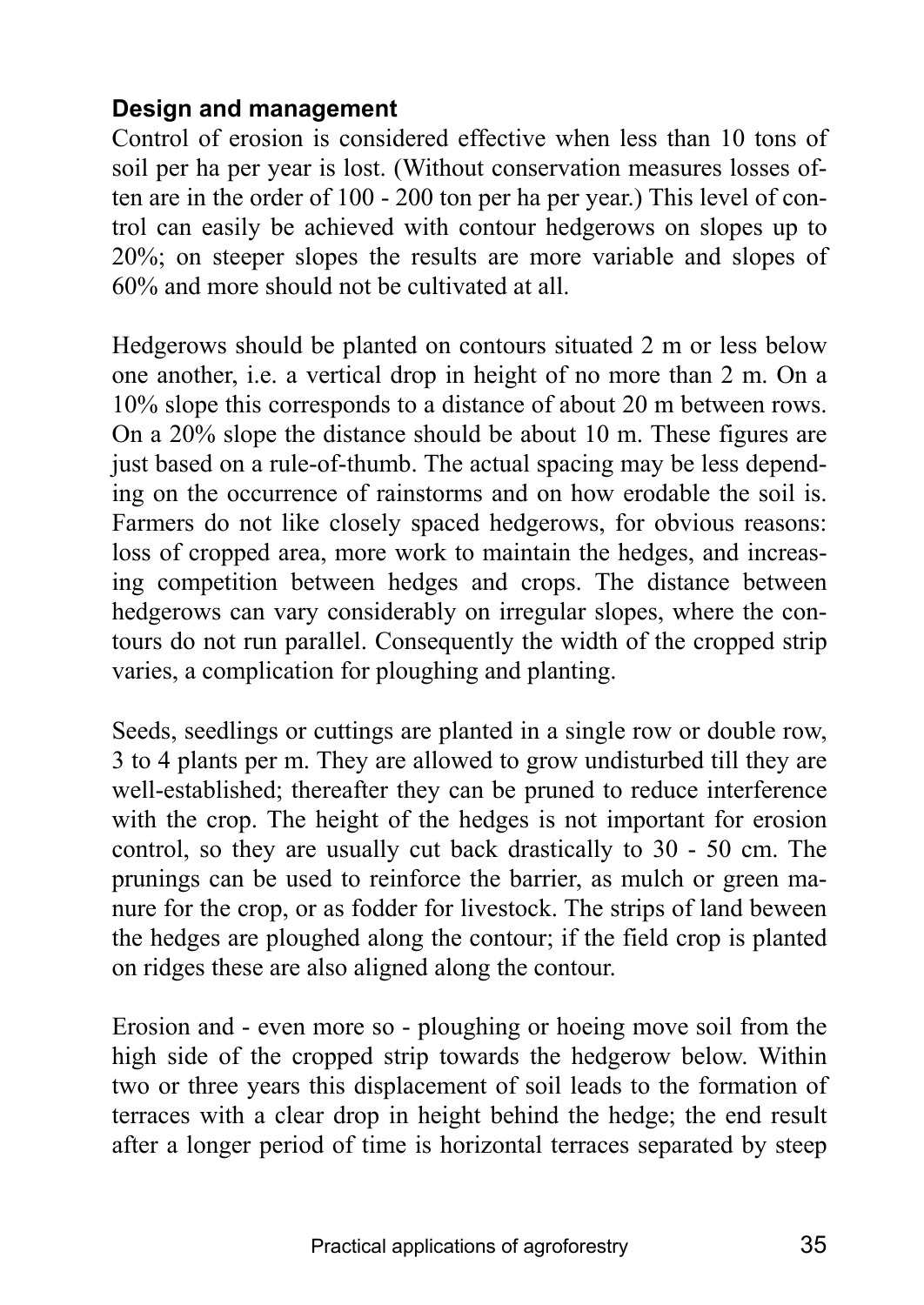banks (see Figure 11). The loss of topsoil just below the hedge and the deposition of this soil above the next hedge also results in large differences in soil quality across each cropped strip and this is clearly shown by much better crop stand above the hedge than below the bank. This problem can be largely overcome by applying most of the green manure just below the banks where crops grow poorly.



*Figure 11: Hedgerows leading to terrace formation Source: Agrodok 13: Water harvesting and soil moisture retention* 

#### **Choice of species**

If the only aim is to control erosion the choice of species is not critical. This was shown by farmers in Mindanao, the Philippines. In a badly eroding upland area (half the fields are on slopes of over 15%, and annual rainfall is 2200 mm) they were advised to plant hedges of *Gliricidia sepium* in combination with Napier grass (*Pennisetum purpureum*). Finding that Napier grass competed fiercely with gliricidia as well as with the maize crop and that gliricidia cuttings suffered from termites, they tried a variety of other grasses and shrubs. In the end they simply marked the contour lines for the barriers and skipped them during ploughing, resulting in weedy strips of 0.5 m wide. The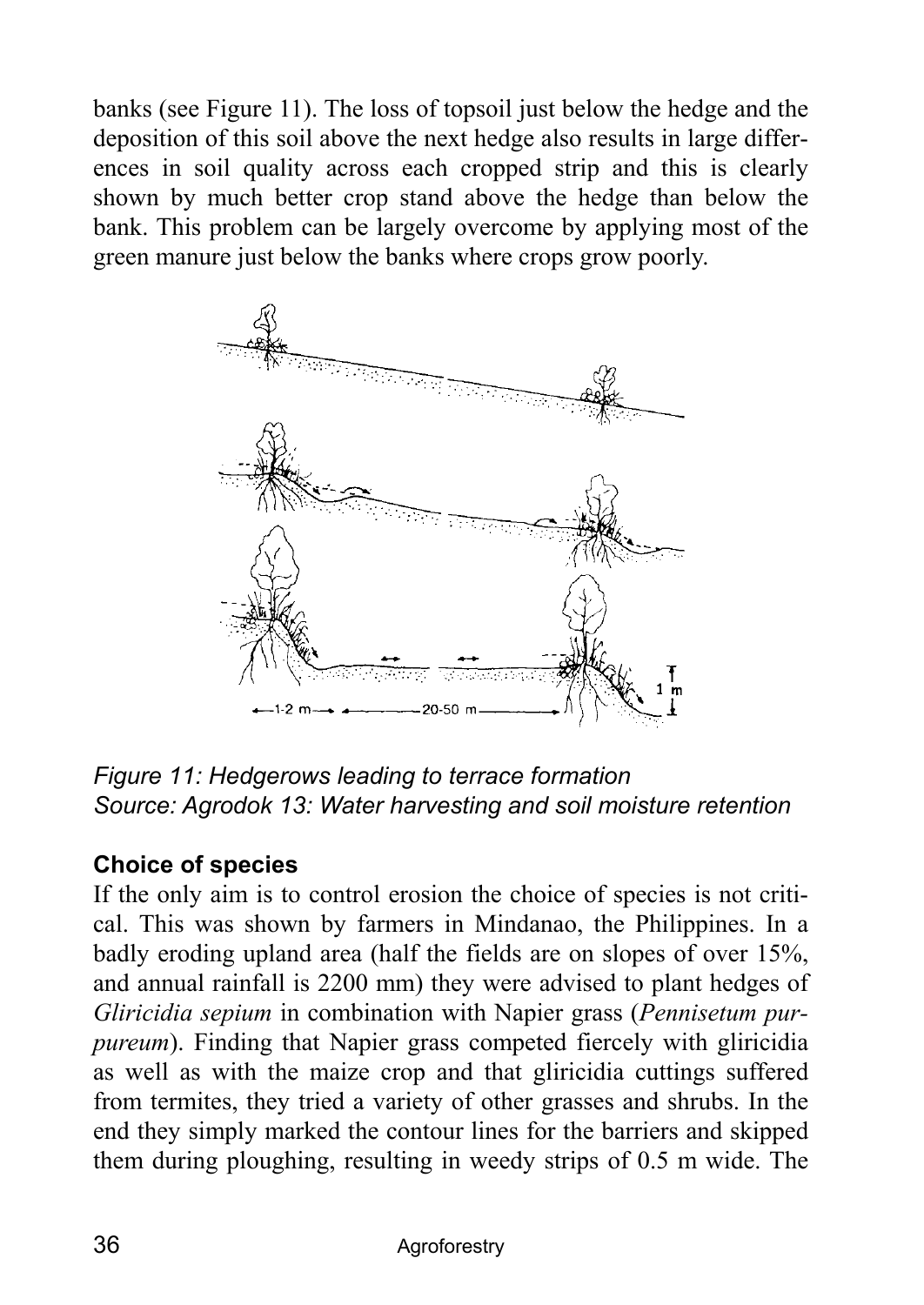natural vegetation of grasses and weeds on these strips proved to be as effective a barrier as the hedgerows! It is now recognized as a distinct system, named 'natural vegetative strips' (Stark et al, 2001).

This course of events shows that woody species are chosen for their auxiliary benefits and these have to be weighed against yield loss through competition with the hedgerow and the labour required to establish and maintain the hedgerows. The natural vegetative strips used by the farmers in Mindanao do not compete with the maize and require hardly any labour (just slashing before the weeds form seed, to limit infestation of the cropped strips of land). Gliricidia had been recommended for green manuring of the maize strips. But farmers prefer to restore soil fertility by using more fertilizer or by resorting to improved fallows on the terraces. Obviously, minimizing labour requirements is the main consideration in their situation.

In most farming systems fodder is the principal auxiliary use of hedgerows. This is the case in the Machakos area in Kenya (elevation 1600 m, rainfall 800 mm but very variable, erosion-prone soil). Farmers use hedges of *Leucaena leucocephala,* which are pruned to give the cattle their daily fodder rations. Experiments with *Senna spectabilis* demonstrated that this plant hardly competes with the maize and cowpea crops in the area - probably mainly because it has few spreading roots - and provides a good mulch. But farmers know that good mulch means poor fodder and they therefore continue to plant leucaena.

Species that have shown their usefulness in other parts of the world include the legumes *Calliandra calothyrsus, Flemingia macrophylla* and *Leucaena diversifolia*; *Inga edulis* is used in Peru. Generally speaking a high production of fodder, mulch or green manure requires a fast-growing species, but such species also consume much water and nutrients and therefore are likely to be fierce competitors. In drier areas slow-growing species may have a long-term advantage. These considerations suggest that the fast-growing *Senna spectabilis* is an exception in showing so few signs of competition in Machakos.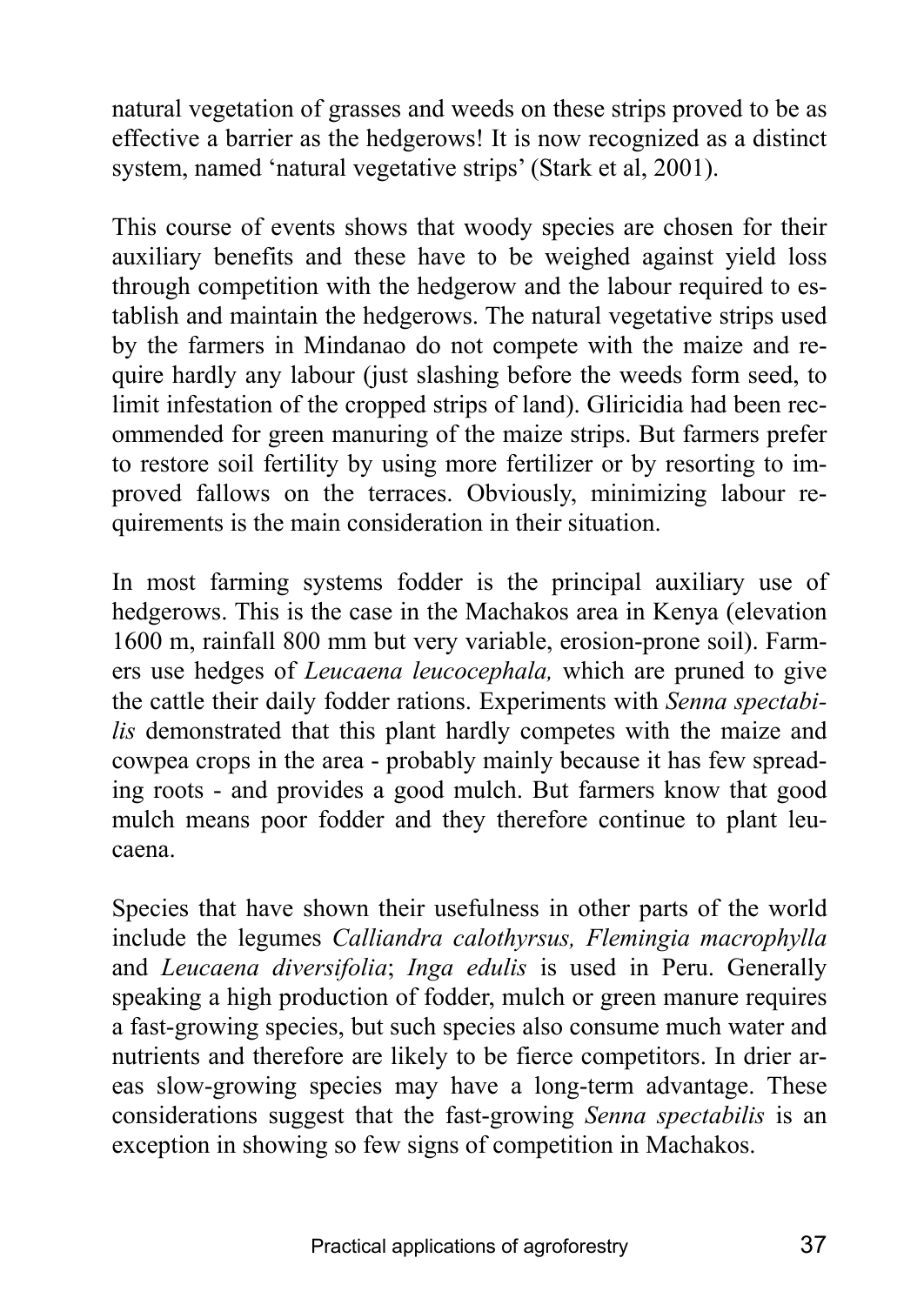## **4.3 Windbreaks and shelterbelts**

#### **Detrimental effects of strong winds**

The wind takes up moisture from the soil (through evaporation) and from plants and animals (through transpiration); over the sea and large lakes wind takes up so much water vapour that the air becomes moist, resulting in increased rainfall. In the drier parts of the world moisture losses limit the choice of crops and crop yields and in this situation windbreaks may be useful or necessary. Laundry on the clothes line dries more quickly if the air is drier and warmer, and if the wind blows harder. These three factors: dry air, warm air, and air moving fast, also sharply increase moisture loss by plants and soil. Large parts of the tropics suffer from seasonal hot winds, coming from a particular direction, making windbreaks useful. If such winds are strong they scorch the earth and windbreaks become essential for successful farming.

Wind - even if not particularly strong - may also physically damage susceptible crop plants, e.g. shred the leaves of some banana varieties. Stronger winds can tear the leaves and shoots off plants. In areas with sparse vegetation where the wind has free play, it can blow away the litter on the ground and fine soil particulars (resulting in dust storms). Even heavy particles, such as grains of sand, may hop along, chased by the wind, giving rise to shifting sand dunes.

### **How to break the wind**

A windbreak is usually defined as a row of trees or tall shrubs planted across the direction of the prevailing wind. A shelterbelt is a strip of trees and shrubs planted to shelter communities and their land from strong winds. Shelterbelts usually consist of at least three parallel rows of trees, shrubs and/or grasses. The trees and shrubs used are evergreens or species that do not shed all their leaves during the windy season. Grasses and other plants are sometimes planted to prevent the wind from blowing the soil away from around the base of the trees and shrubs.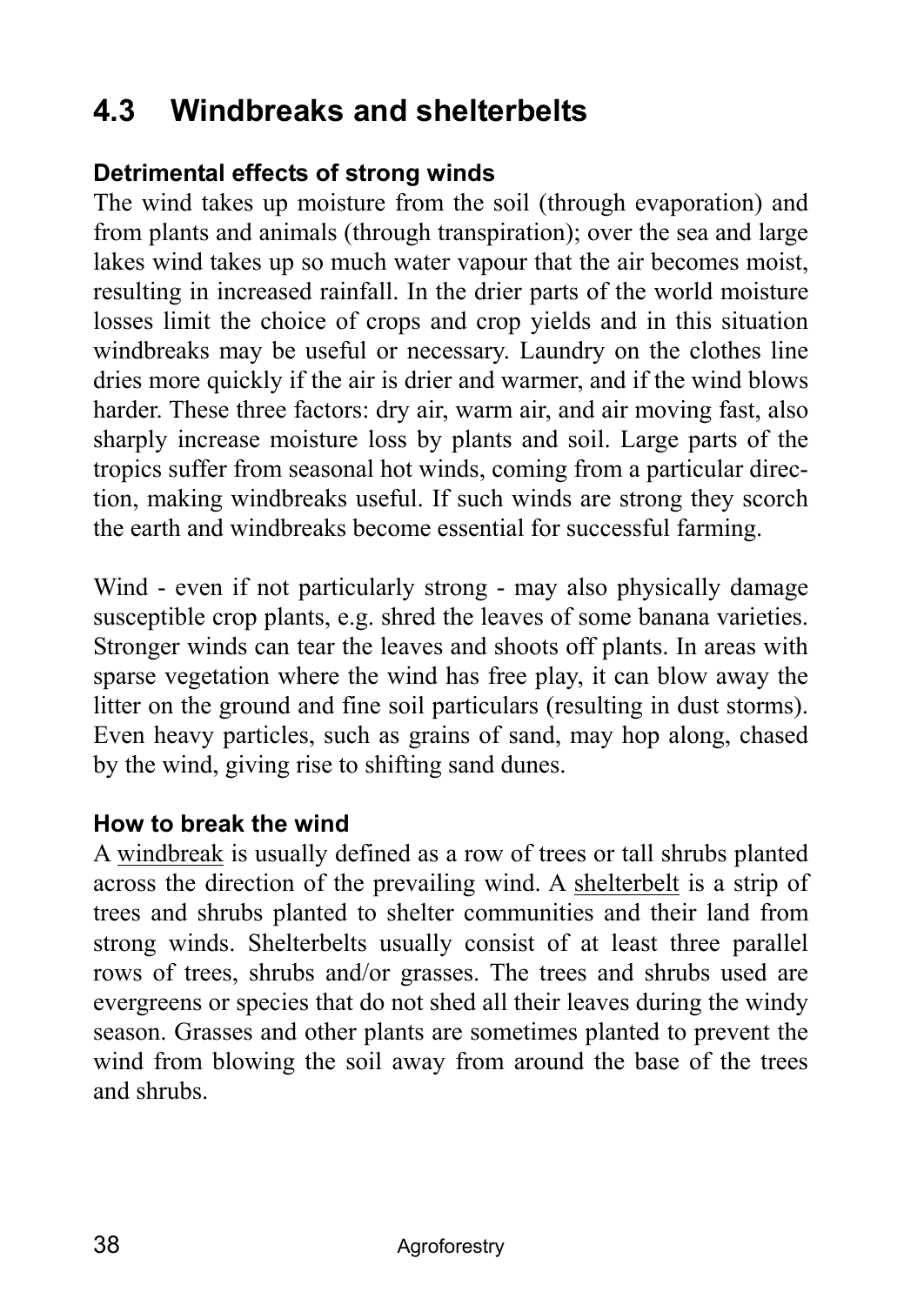

*Figure 12: Shelterbelts protecting farmland* 

Windbreaks are planted and maintained by individual farmers. If the surroundings of the village are exposed to the wind, farmers with land on the windward side face an uphill battle to raise and maintain their windbreaks, whereas most of the benefits accrue to the farmers with land on the leeward side. In this situation a communal effort is called for to raise a shelterbelt on the windward side which gives some protection to the entire village and makes the windbreaks behind it more effective. Clear agreements need to be reached about the exact site of the shelterbelt, the ownership and use of the trees and the land, the allocation of costs, responsibilities and benefits. When introducing shelterbelts, it is important to ensure that they do not offend local customs or block traditional thoroughfares.

Because the strip of land intended of a shelterbelt is 10 - 25 m wide, shelterbelts can accommodate large trees; for windbreaks slender trees are preferred, although often such trees are alternated with more spreading trees which bear a crop, e.g. cashew. A shelterbelt has to confront the full force of the wind, so its design is more critical than that of a windbreak, although the same considerations apply. Shelterbelts and windbreaks should be permeable; the wind should not be deflected as in case of a solid wall, its force must be broken. If the wind is blocked completely it will cause much greater stress on the trees and may even blow the trees over. Moreover, behind an impregnable obstacle turbulent downdraughts will undo most advantages; the turbulence may even damage the crops (see Figure 13).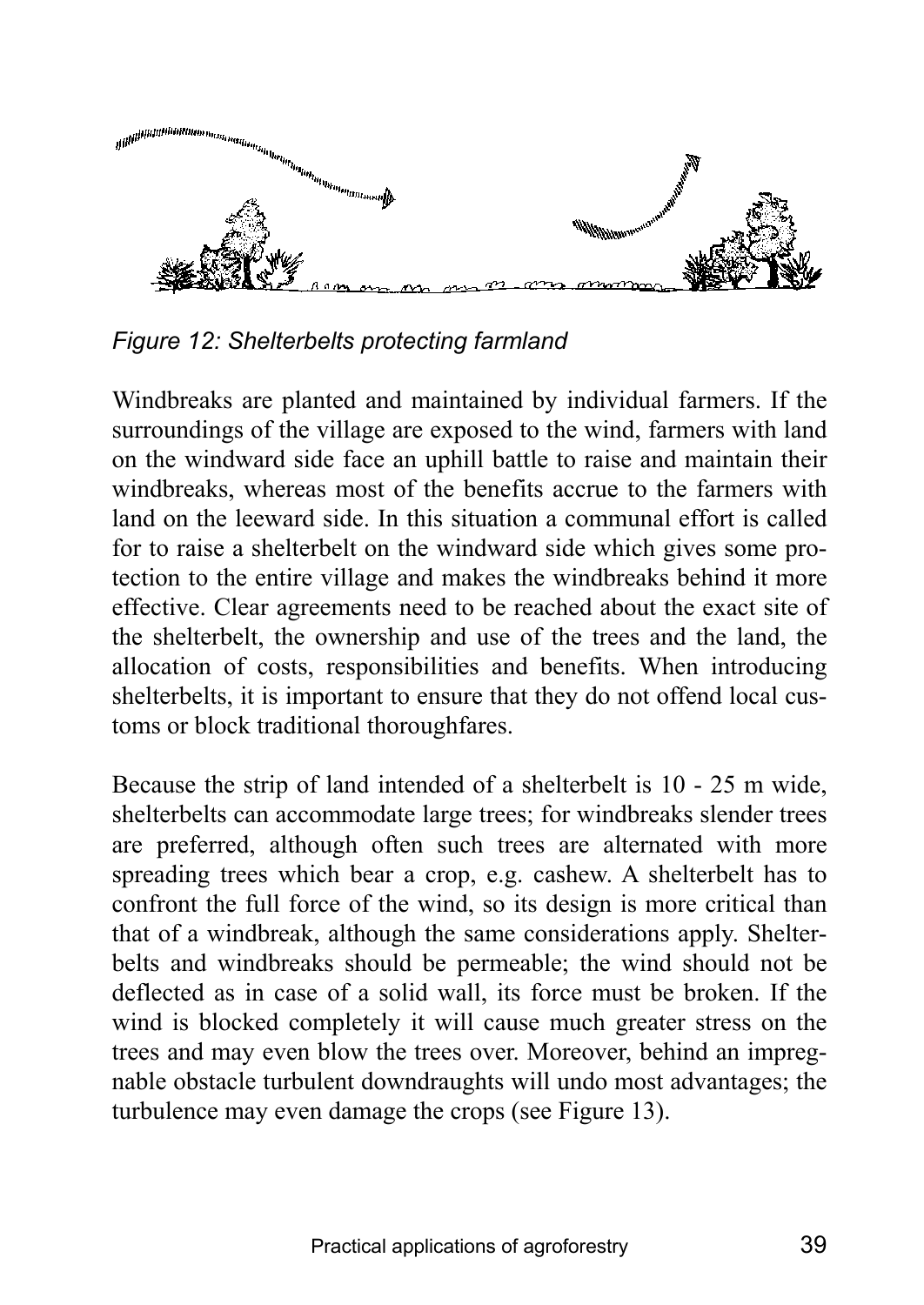

*Figure 13: When the shelterbelt blocks the wind completely, turbulence will occur behind the trees and damage the crops. Source: Rocheleau D. et al., 1988* 



*Figure 14: The shelterbelt should allow some wind to pass through, to reduce turbulence. Note that there is also turbulence behind a permeable windbreak, but that it stays above the trees. Lower down the wind speed is greatly reduced and the crops are protected.* 

Ideally, the permeability of belts and windbreaks should increase with height; air should certainly not be funnelled underneath the tree canopies, as would be the case for a single row of trees with tall, unbranched trunks. In a shelterbelt the rows of shrubs on the windward side gradually deflect the wind upwards, so that it does not hit the tree rows in the shelterbelt at full blast; the rows of shrubs also ensure low permeability at ground level.

The wind is deflected over and along the sides of an obstacle; as a consequence the wind speed tends to be increased along both ends of the belt. That is why a single long belt is much better than several short lengths, leaving draughty gaps between them through which the wind is funnelled with even greater force. For the same reason a belt must be properly maintained, with special attention to spots where a gap might develop.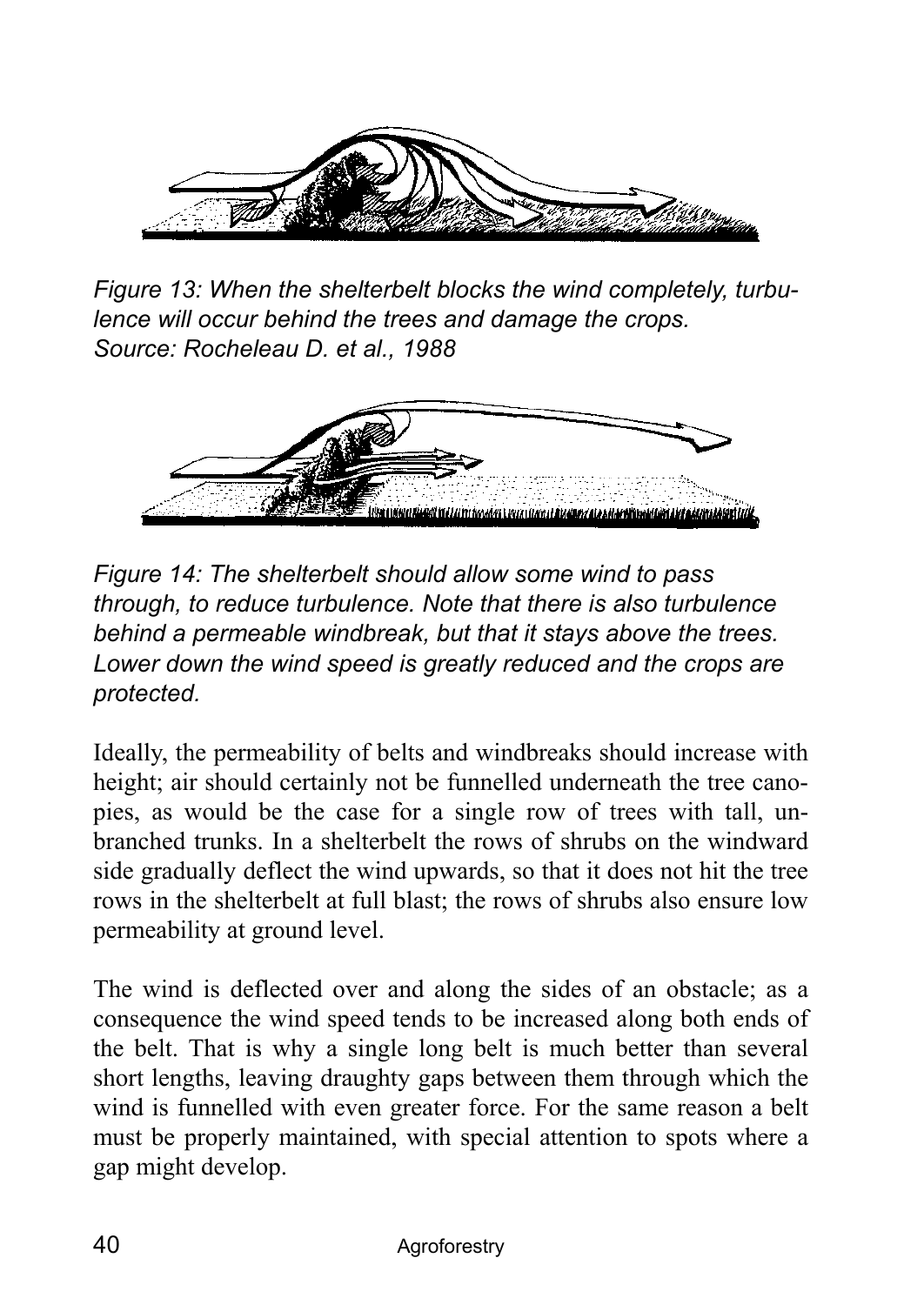On the sheltered side of the trees the speed of the wind at ground level is appreciably reduced over a distance equal to about 10 times the height of a permeable barrier. If there are more windbreaks downwind, the protection may extend up to 20 times the height of the breaks, because stagnant air in front of the next windbreak prevents the main flow of wind from dipping down to near ground level. Thus repeated windbreaks at properly chosen intervals have a strong cumulative effect. In many areas it is the custom to plant trees on the edges of the fields; this traditional practice can be a great help in limiting wind damage.

Whilst shelterbelts can be found all over the world and under any climatic conditions, the reasons for establishing shelterbelts will differ from place to place. They may be used to shelter livestock and their range land as well as field crops. They are also planted to stabilize sand dunes and prevent further wind erosion, which threatens dry and poorly structured soils.

In the temperate zones of the world there is a fair body of information on improvements in yield and quality resulting from sheltering crops against wind. A windbreak to protect an orchard, for instance, allows the bees to pollinate the flowers in spring; following fruit set the shelter mainly leads to improved fruit quality (e.g. fruits do not rub against branches). Unfortunately there still is a lack of such information for tropical crops. On the other hand the improvement in crop stand when shelter is provided in exposed sites is quite obvious. Crops benefit from the reduced loss of moisture through evaporation and transpiration. This not only results in better growth, but also extends the growing season, which to some extent widens the choice of crops, e.g. the farmer will be able to grow maize instead of sorghum or millet. The fact that less dust is blown about not only benefits the crops but also people and livestock. But the main point  $-$  which will come as no surprise to anyone who has witnessed the deterioration of land exposed to strong wind - is that if shelter is provided the productivity of the land can be sustained.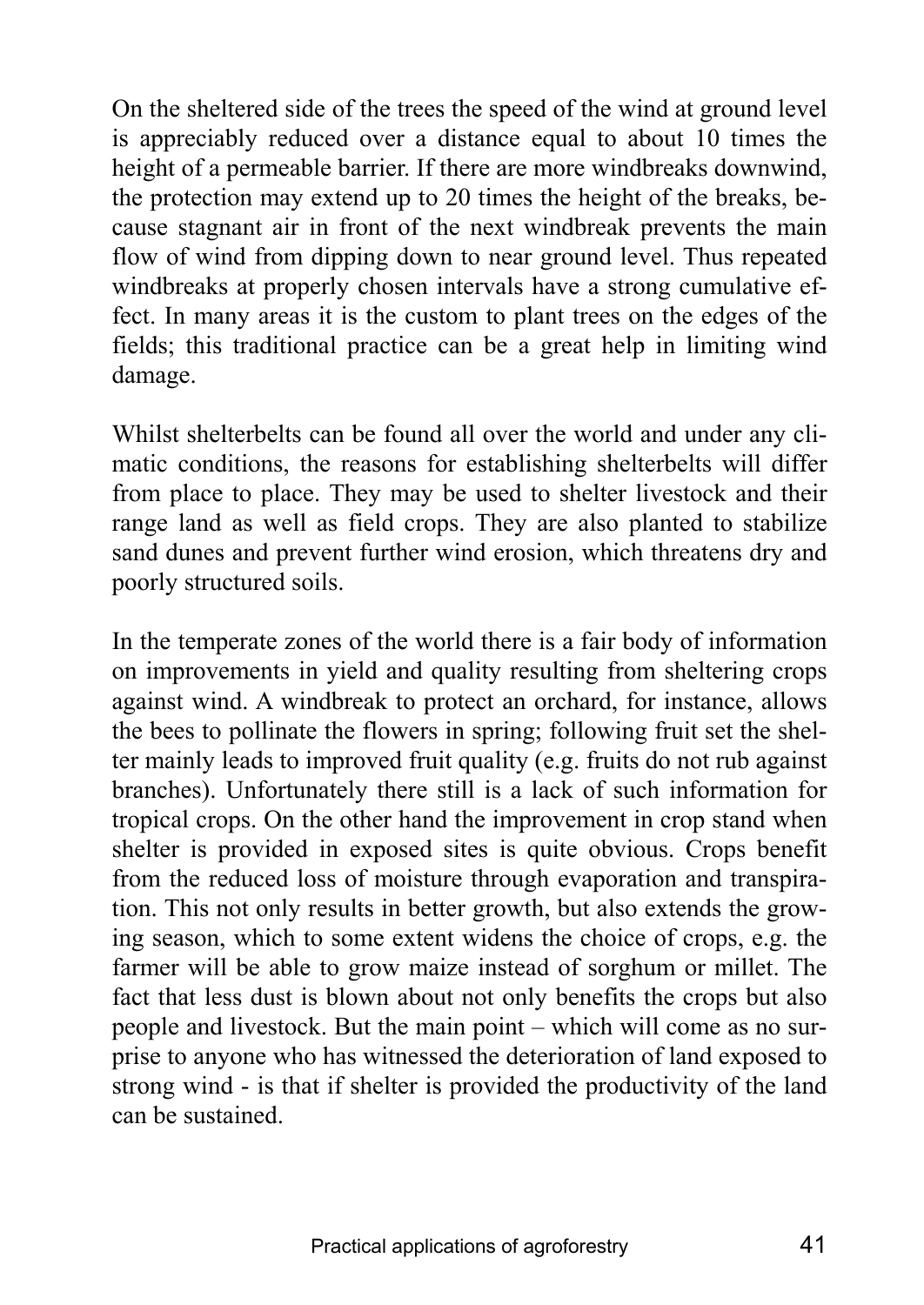#### **Planting and maintenance**

The shelterbelt itself should not be wider than necessary. To achieve sufficient density and strength, it is important that several rows of shrubs and trees are planted. For most woody plants the spacing is 3 - 4 m between the rows and 1.5 - 3 m in the row. Including fast-growing trees and/or shrubs helps to ensure mutual shelter for the plants in the belt, which may be very important during the first years. Fast growers usually consume more moisture, so it may be wise to plan the spacing with a view to thinning these species as soon as the slow-growing, more hardy shrubs and trees mature. Protecting a long narrow strip of woody plants against browsing animals is not a simple matter, so unpalatable species are preferred. A path should cross a shelterbelt diagonally so that the wind will not be funnelled through it.



*Figure 15: Detail of a shelterbelt; arrow shows wind direction. (Source: Weber & Stoney, 1988)* 

Shelterbelts can be established by direct seeding. It is best however to use seedlings or cuttings whenever possible, at least for the taller trees. Shelterbelts have to cope with the full force of the wind. Therefore hardiness is the main consideration in choosing species: look for drought-resistant, deep-rooting species with leaves - preferably fine foliage - that persist through the season with fierce winds.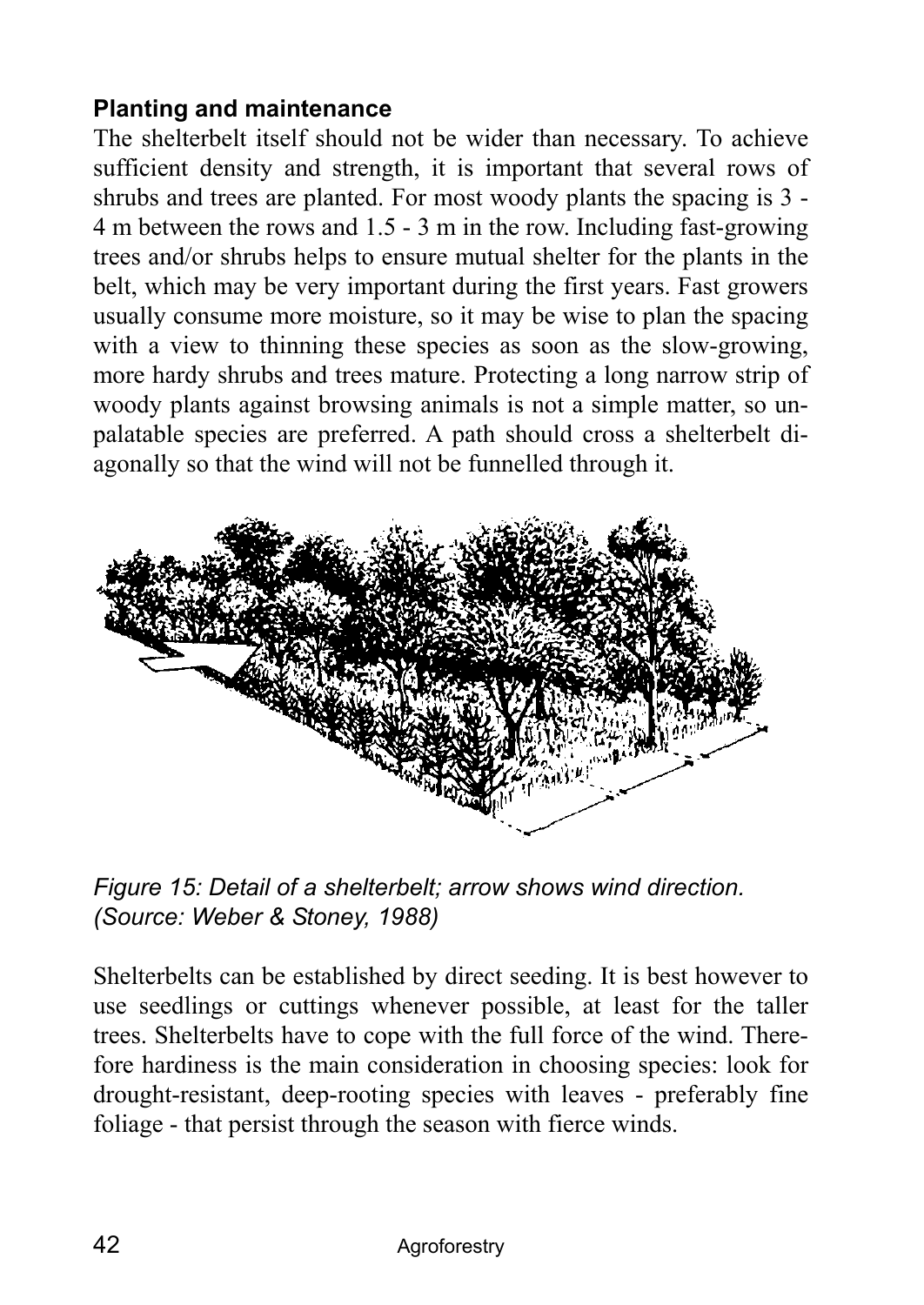The requirements are less stringent for windbreaks. The trees should not compete too strongly with the crops; in general slender trees with an upright habit of growth are preferred. Farmers often like to include trees that yield useful products, such as jackfruit or cashew. That is alright, but fruit-producing trees are vulnerable and therefore not very suitable to form part of a windbreak. Whilst shelterbelt trees can supply a wide range of secondary products, management priority must be given to keeping the trees in good condition, to ensure that the shelterbelt serves its main purpose of wind protection.

Following planting, shelterbelts and windbreaks need weeding around the young trees and gapping up. In later years the fast-growing species in shelterbelts may have to be thinned and some pruning may be desirable to maintain the vitality of the shrubs and to remove overhanging branches of the trees. Some species respond well to coppicing: if they are cut close to the ground, several vigorous upright shoots emerge that grow into poles, which may be useful on the farm when the stubbs are coppiced again. The trees in windbreaks may require heading back to keep the lower branches alive (otherwise the same thing happens as in a hedge which is allowed to grow ever higher; soon gaps develop near ground level).

Ideally the shelterbelt and windbreaks should yield secondary products which pay for the maintenance. However, this is only possible if the growing conditions - apart from the season during which wind is the main adverse factor - are favourable. In that case far more species can be considered than the ones mentioned below, which are mainly meant for dry and hot conditions during a large part of the year. In these harsh conditions even the production of firewood and poles will be quite modest; windbreaks can provide some forage when other food is scarce.

#### **Choice of species**

Fast-growing species have the advantage that they create an effective barrier as quickly as possible. *Casuarina* species, *Azadirachta indica*, *Leucaena* and *Senna* species and *Prosopis juliflora* are often planted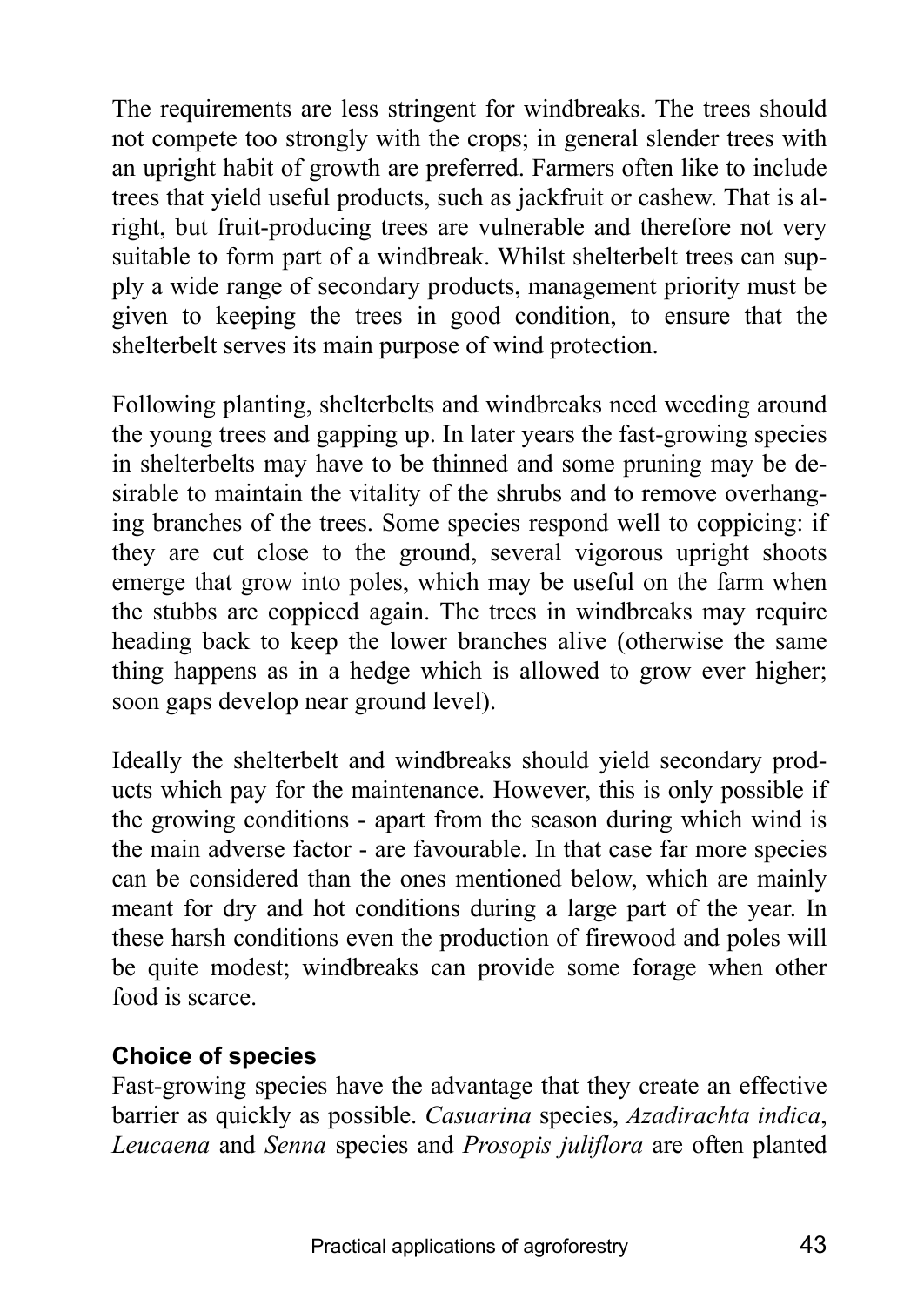for this reason. Other possible species are *Acacia auriculiformis, Albizia procera, Erythrina variegata, Eucalyptus camaldulensis, E. tereticornis, Moringa oleifera, Pongamia pinnata, Schinus molle, Thespesia populnea,* and *Vigna vexillata.* 

To stabilize shifting sands in the Sahara and adjacent areas, the following species are recommended: *Calligonum* sp., *Tamarix* sp., *Salvadora persica*, *Capparis decidua, Leptadenia pyrotechnica, Calotropis procera, Parkinsonia* sp., *Casuarina equisetifolia, Euphorbia balsamifera*.

## **4.4 Parklands (scattered trees)**

Parklands are characterized by well-grown scattered trees on cultivated and recently fallowed land. These parklands develop when crop cultivation on a piece of land becomes more permanent. Canopy cover of the trees in parklands averages from 5 to 10%, with variations mainly due to farmer attitudes toward trees in cultivated fields. As crop cultivation intensifies, there are usually fewer trees (e.g. on cotton fields). Parklands are best developed near the villages, as here they can be well protected and managed.

Parklands are a very common type of agroforestry system in the tropics. Yet, for a long time they were overlooked by agronomists and hence not recognized as an agroforestry system. To date, there is relatively limited knowledge about how parklands are managed. Only recently it was noticed that farmers also plant trees to rejuvenate their parklands. They also prune the trees to reduce shading of crops, and use the prunings for fodder. On the Deccan plateau in India, farmers allow buffaloes to trample the prunings into wet rice fields to improve water retention of the soil. So it is strongly advised to observe and try to understand how farmers manage their parklands, before proposing any improvements or alternative techniques.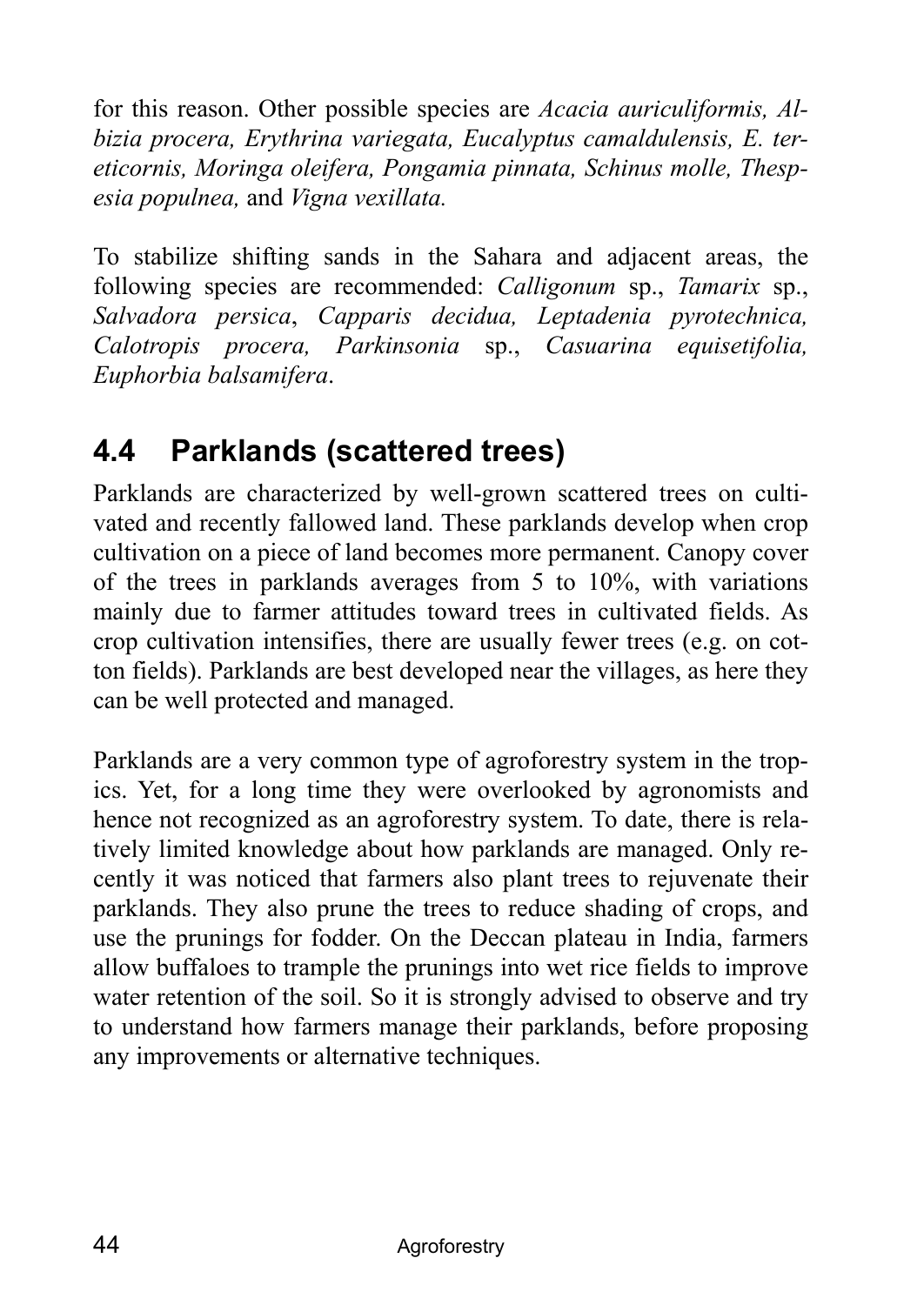

*Figure 16: Parklands, with various types of trees scattered in the landscape (Source: Dupriez & de Leener, 1993)* 



*Figure 17: Parklands, pattern of light and shade (Source: Dupriez & de Leener, 1993)*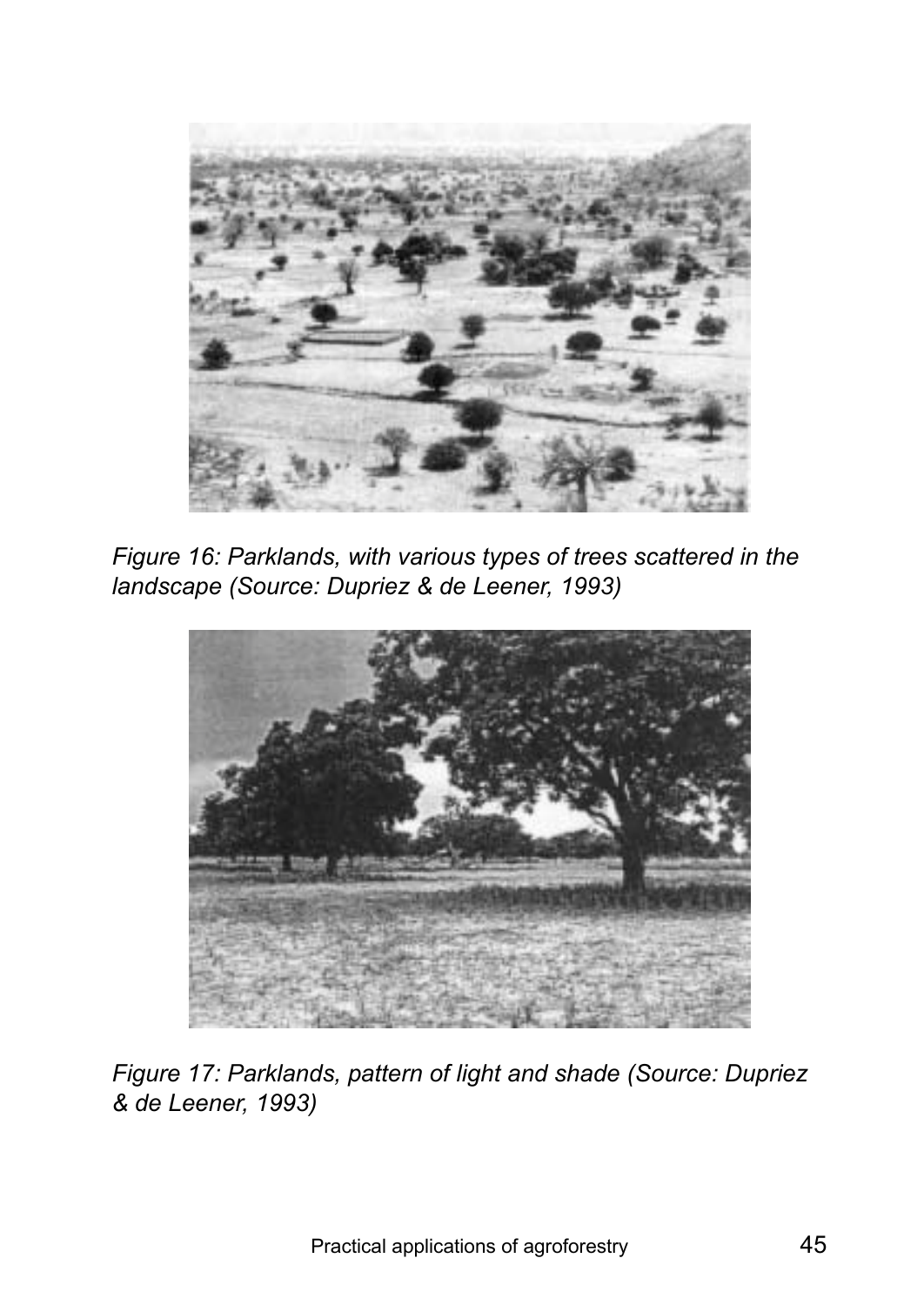#### **Advantages and disadvantages**

In this agroforestry system, useful trees from the original vegetation remain and are encouraged to grow in the arable fields and pastures. Trees that are not useful have been removed. The trees are chosen for their general usefulness, providing multiple products such as fodder, fruit, timber, fuelwood, medicinal products, etc. In addition, there are important long-term ecological benefits: the trees reduce erosion, help maintain soil fertility, and improve the microclimate for crops, reducing the incidence of wind and providing shade. The trees are scattered far apart, so that they do not compete with their neighbours.

Farmers refer to trees as 'hunger crops'. Trees offer stability in dry periods, as they are less vulnerable to drought. In pastures trees are a stable component, providing forage in the dry season when fodder is scarce. There are many examples, especially from semi-arid areas, of crop yields being depressed in the vicinity of trees, through competition for water, soil nutrients and light. Nevertheless the farmers preserve their parklands, because they consider the benefits of the trees to outweigh the reduction in crop yields under the tree canopies.

The key to good management of parklands is to strengthen the advantages offered by the trees, while reducing the disadvantages. This can be done through various management techniques, including selection of tree species with desirable properties, proper tree spacing (scattered, in line, in blocks), tree management (pruning, lopping, controlled harvesting, etc.), selection of associated crops and livestock management.

### **Choice of species**

Parklands consist of indigenous trees; for North-West Africa the following species have been recorded: *Vitellaria paradoxa, Parkia biglobosa, Adansonia digitata, Tamarindus indica, Borassus aethiopium, Saba senegalensis* and *Combretum glutinosum*. All these species yield useful products as well. *Faidherbia albida* (formerly known as *Acacia albida*) is an interesting tree, because it sheds its leaves during the rainy season. Therefore it does not compete strongly with the compan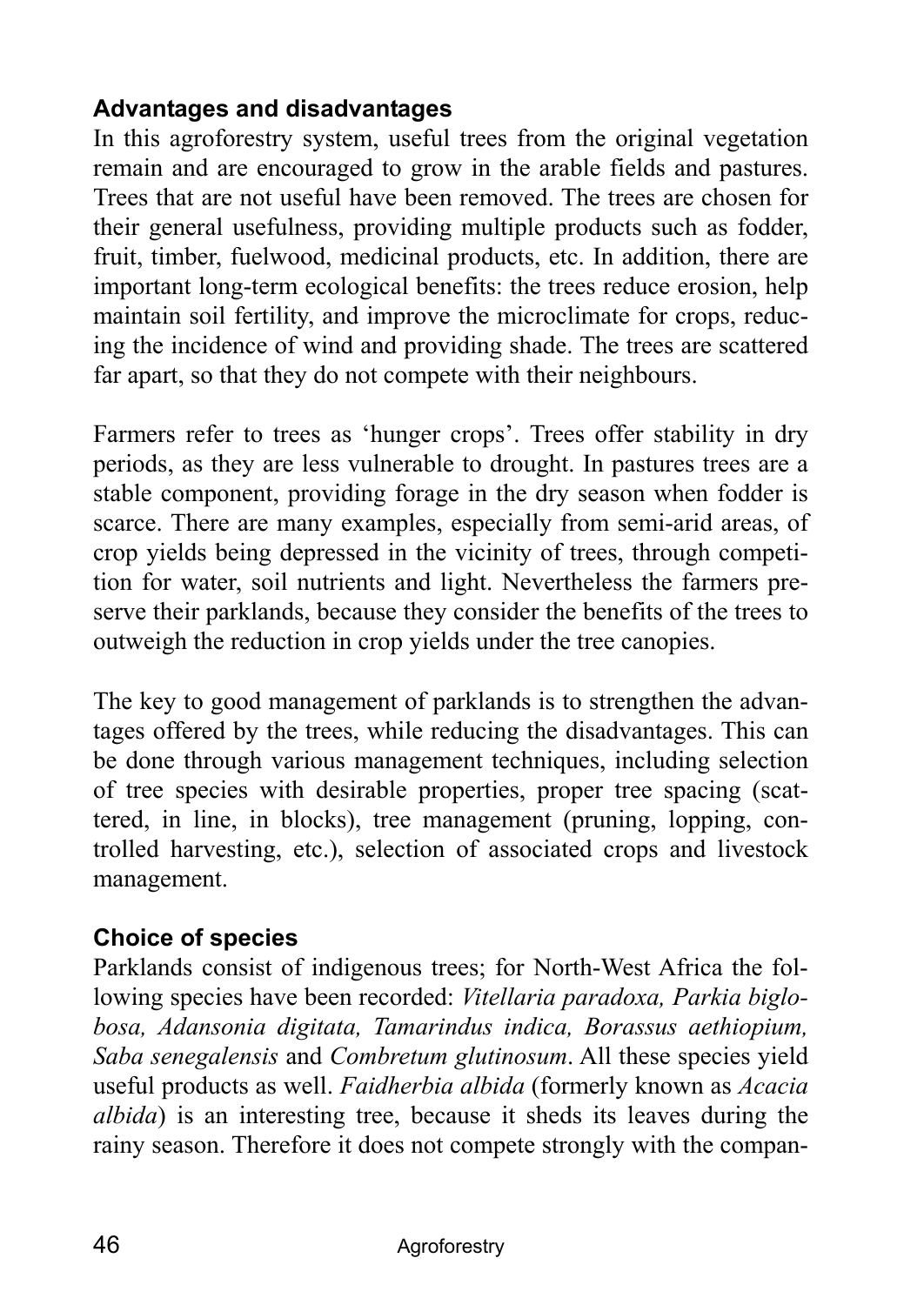ion crop, which is reflected in good yields, even under the tree canopy. Moreover, *Faidherbia albida* is a leguminous, nitrogen-fixing tree. In addition, it provides shade and very nutritious fodder in the dry season, which is good for livestock. The main limitation is that the tree does not grow well on poor soils and requires access to ground water to survive in dry climates.

As far as possible parkland trees should have the following characteristics. They should:

- $\triangleright$  be deep rooting, preferably reaching the ground water table
- $\triangleright$  grow tall, and have an evergreen habit
- $\triangleright$  be slow-growing and have a long life span
- $\triangleright$  have the capacity to fix nitrogen
- $\triangleright$  produce litter that decomposes well to add as much as possible to soil organic matter.

In their early stages trees must be protected against browsing by farm animals, for instance by having thorny branches. This applies both to naturally regenerated and to planted seedlings.

## **4.5 Alley cropping**

Alley cropping is a system in which strips (or 'alleys') of annual crops are grown between rows of trees or shrubs, resembling hedges. For this reason it is also known as 'hedgerow intercropping'. The concept of alley cropping was proposed by agroforestry research workers. Seeing that land scarcity leads to shorter fallow periods and declining soil fertility, it was thought that instead of growing the field crops after too short a fallow period, it might be easier to maintain soil fertility by growing woody plants permanently between the field crops. Lining up the woody plants in hedges should ensure that there is little interference with cultivation of the field. Moreover, the crops would also benefit from the effects of woody plants on the environment, such as reduction of erosion by wind (hedges lined up to break the wind) or water (hedges planted along the contours). Thus as an agroforestry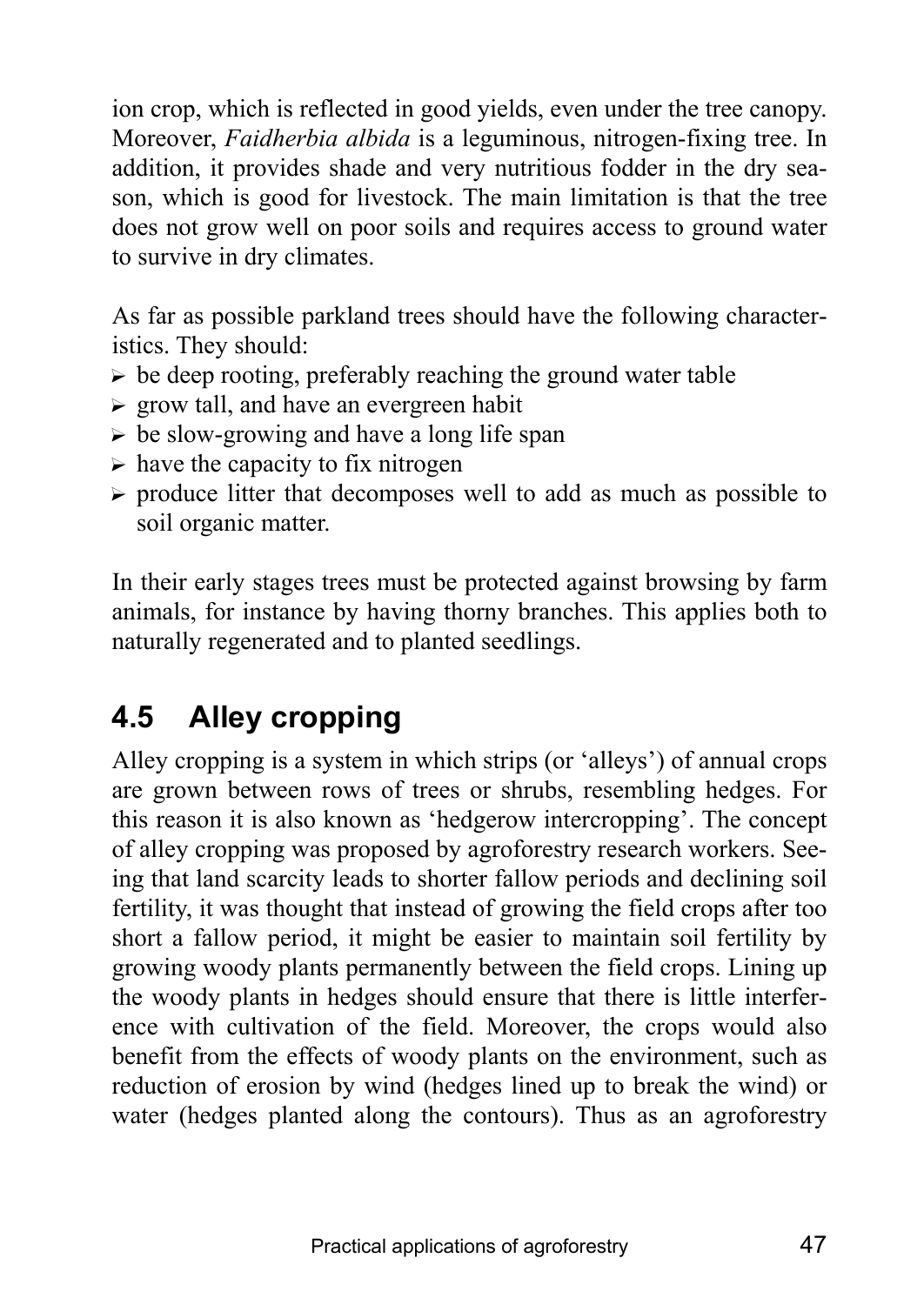technology, alley cropping stands somewhere between improved fallows, parklands and hedgerow barriers:

- $\triangleright$  Shifting cultivators grow crops after the tree or bush fallow, whereas alley cropping combines field crops and woody plants.
- $\triangleright$  I parklands the trees are large and scattered, whereas in alley cropping they are lined up and managed to reap the benefits and minimize competition with crop plants.
- $\triangleright$  Hedgerow barriers are planted primarily to reduce erosion, wheras the main purpose of alley cropping is to maintain soil fertility.



*Figure 18: Alley cropping; hedges of leucaena being pruned* 

In the alley-cropping system, fast-growing small trees and shrubs are used which can be pruned regularly and which supply large amounts of twigs and branches to serve as mulch and green manure for the crops in the alleys. Alternatively the cuttings can supply significant amounts of fodder for livestock, e.g. during the dry season, the manure being returned to the field.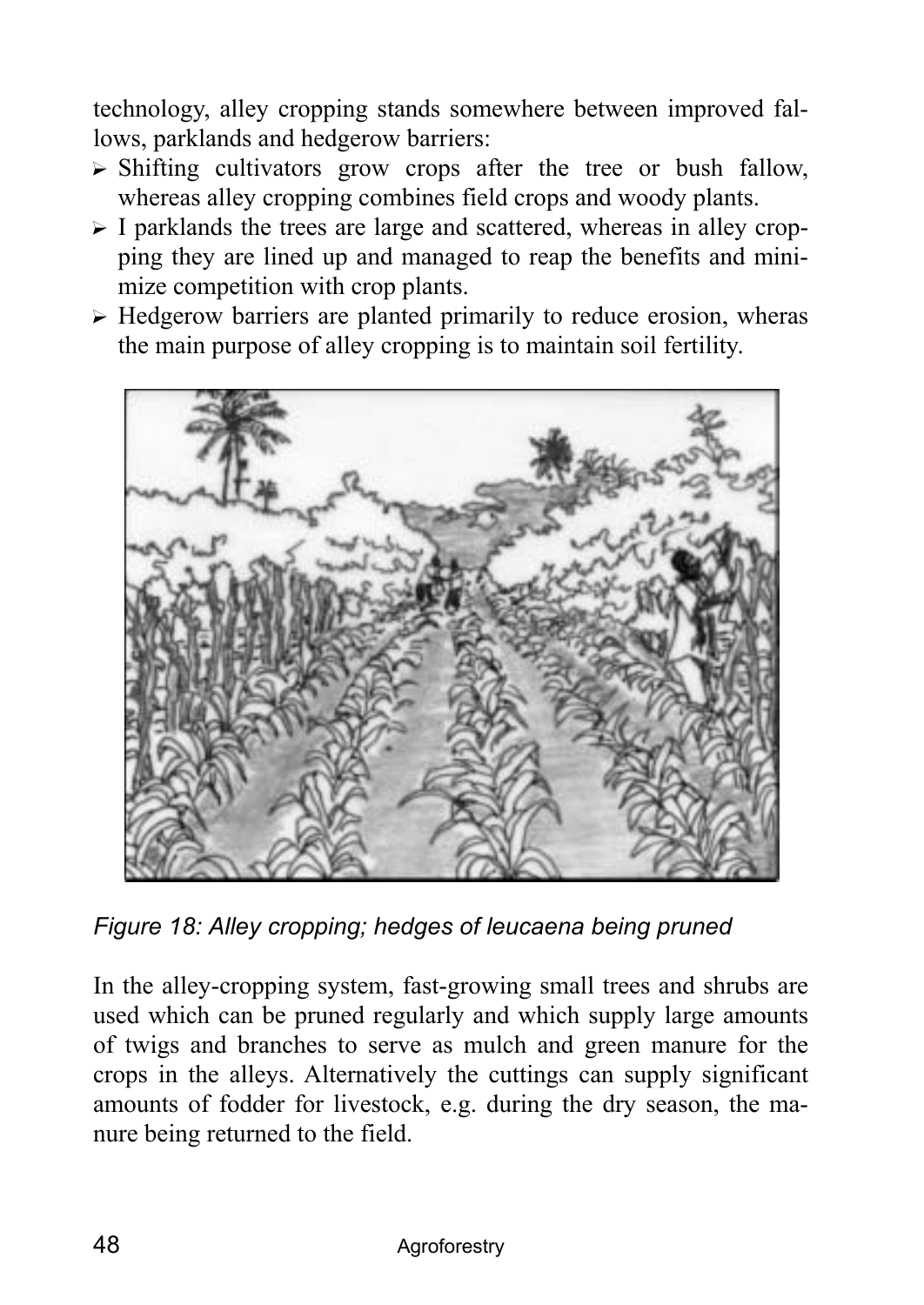#### **Planting and maintenance**

Hedgerows are generally spaced 4 to 8 m apart; and in the row spacing is 30 to 100 cm. They are planted along the contours, so as to break the wind when it is strongest, or parallel to the longest side of the field. The hedges can be established by direct sowing, or by using cuttings or seedlings. They must be protected from browsing animals, trampling, and pests. The young trees should be treated like a crop and will benefit from weeding, manuring etc. If given a good start in life they will require less attention later on.

In a humid climate allowing year-round cropping of the field, the hedges should be pruned regularly, at least each time a new crop or a relay crop is planted. However, even the fastest-growing trees, such as leucaena, should be allowed to grow 6 to 12 months before the first cutting, so that they have time to establish good roots.

In a monsoon climate the hedges are pruned drastically at planting time early in the wet season. The height of the hedges may vary from 30 cm where the expected rainfall during the growing season is fairly low, to 60 cm where generous rains are the rule. If the growing season is long the hedges may need another light cut before the harvest to limit competition for water and reduce shading of the field crop. During the dry season the trees are allowed to grow out or they may be lopped for fodder. If they grow unrestricted and the dry season is not severe, the trees may have reached an impressive size when they are to be pruned again during the planting season. In that situation hedging takes the form of coppicing and the wood may serve as firewood or stakes.

#### **Choice of species**

*Calliandra calothyrsus, Gliricidia sepium, Etrythrina subumbrans, Flemingia macrophylla, Sesbania* species and *Leucaena* species have been tested in various experiments; other species which deserve consideration - in addition to local shrubs or treelets - are *Pithecellobium dulce, Paraserianthes falcataria* and *Cajanus cajan*. The characteristics to look for are: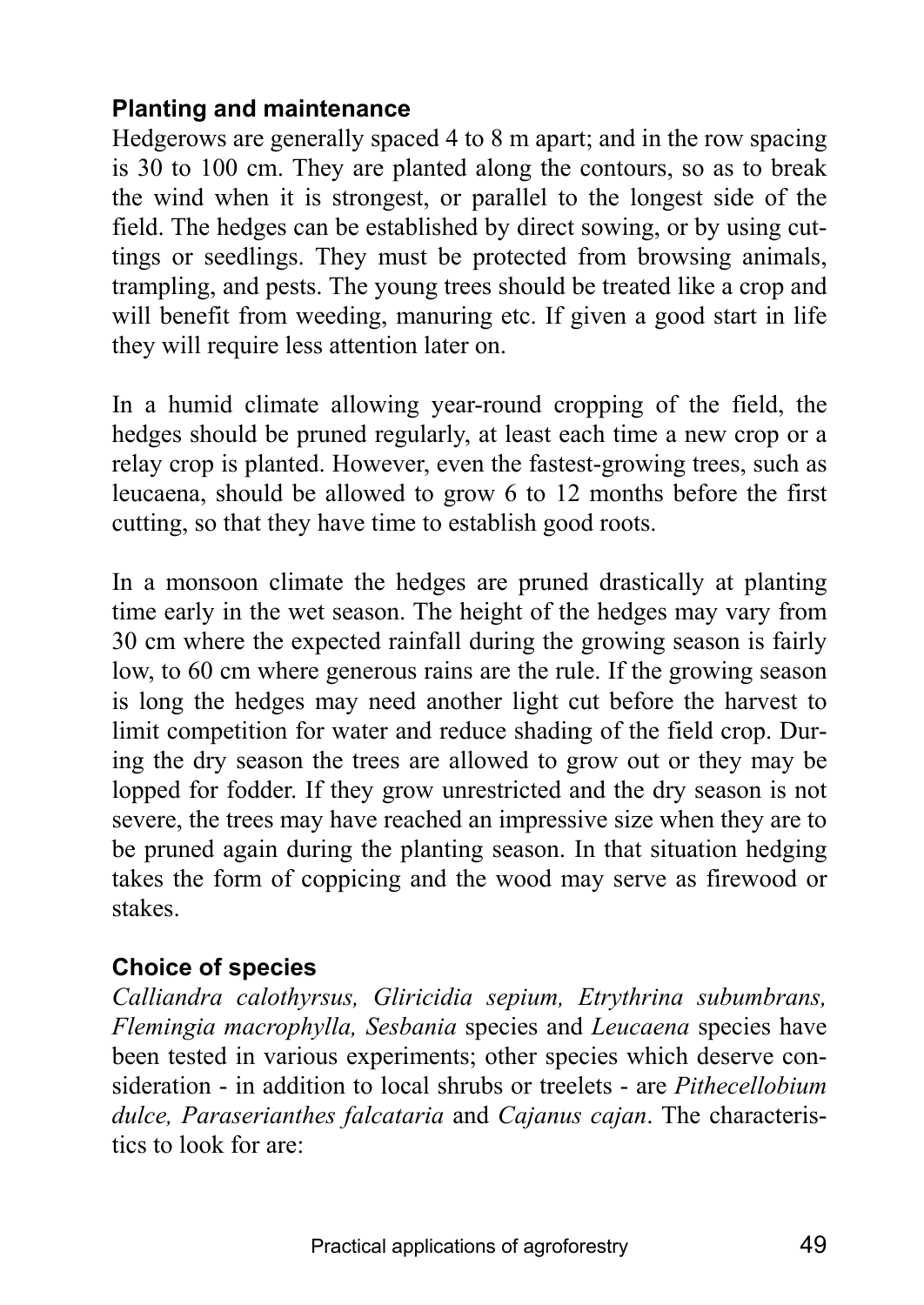- $\triangleright$  fast growth, to ensure a high production of prunings and litter;
- $\triangleright$  a light open crown (e.g. feathery leaves), which lets the sunlight pass through;
- $\triangleright$  a root system which extends downwards rather than sidewards;
- $\triangleright$  legume or other species which fixes nitrogen;
- $\ge$  good response to frequent pruning (sprouting easily and quickly on old wood);
- $\triangleright$  leaf litter which decomposes quickly to release nutrients or slowly to provide a more persistent mulch;
- $\triangleright$  adaptation to the site (saline or acid soil, flooding, wind, tolerant of pests, etc.).

Although in experiments each hedgerow consists of a single species (using mixtures would greatly complicate the interpretation of the results), farmers may prefer to mix species (or to plant different species in alternate rows) to make the system more robust (e.g. a reduced risk of pests) and versatile (e.g. to get both good mulch and good green manure and a more varied fodder).

### **Evaluation**

When alley cropping was first launched in the 1980s expectations were high. The system received more attention from research workers than any other agroforestry technology. Nevertheless the results have not matched the expectations and disappointingly few farmers have adopted alley cropping. Evaluation of the method suggests that the main limitations are:

- $\triangleright$  competition for water; it is now estimated that alley cropping requires at least 800 mm rainfall during the growing season;
- $\triangleright$  high labour requirement for establishment and pruning;
- $\triangleright$  drastic modification of the cropping system, requiring a number of years to establish a 'steady stage' that can be routinely managed by the farmer;
- $\triangleright$  in conjunction with the above point: the need to adapt management to conditions on the farm, e.g. mixing species in hedges and working out suitable pruning recipes (e.g. shearing, coppicing, replacement pruning) depending on the season and the use of the prunings.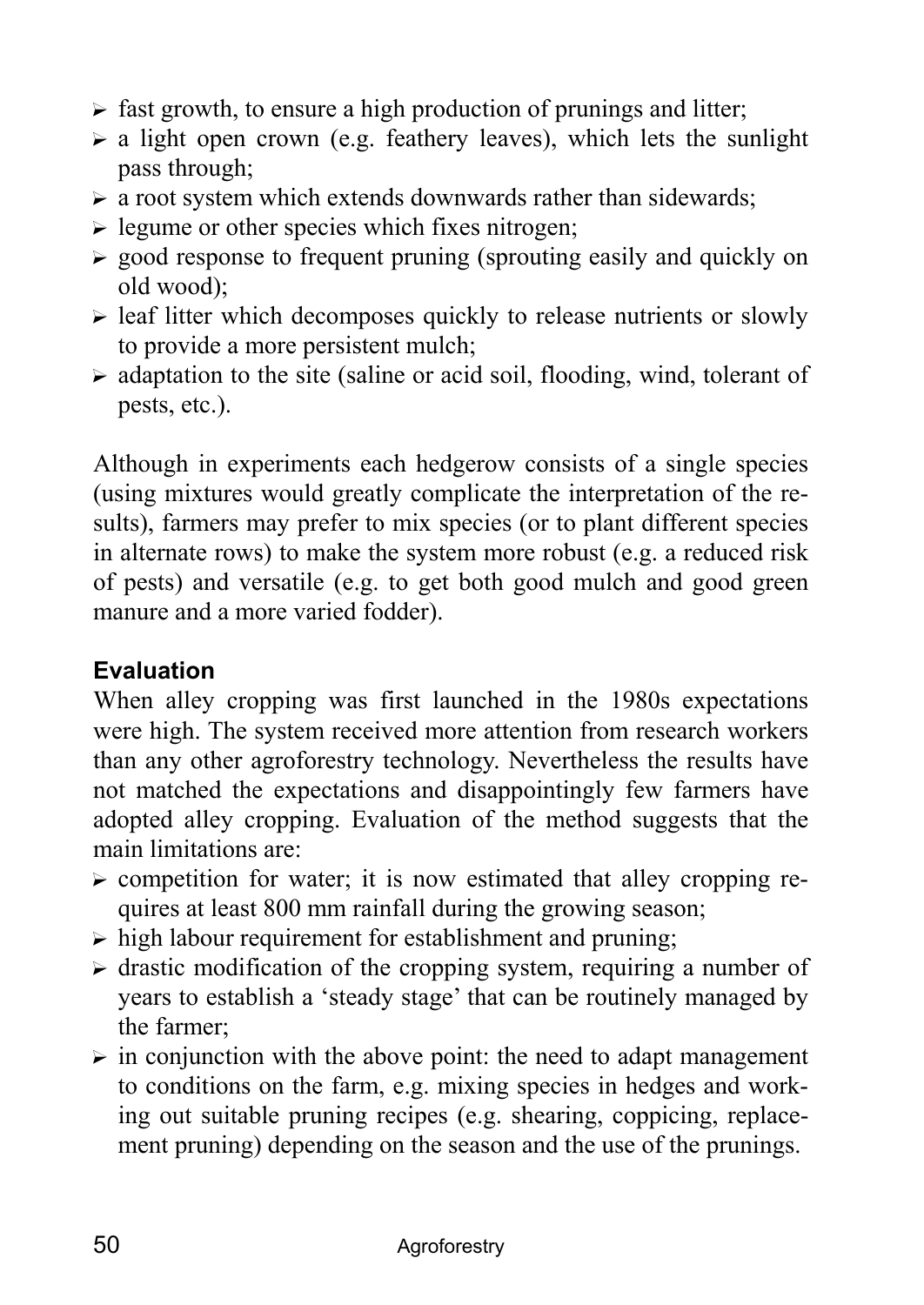Because of these constraints alley cropping is now recommended mainly on sloping land, where the hedges serve at the same time as hedgerow barriers against erosion.

### **4.6 Improved fallows**

#### **Shifting cultivation: fallow periods to restore soil fertility**

Before fertilizers came into use, farmers needed fallow periods because with each harvest nutrients are removed; after a series of crops soil fertility drops to a level that makes further cropping unprofitable. (The only alternative to maintain soil fertility is animal husbandry: herding the animals over a large area and bringing the manure to the cropped field.) Hence the principal role of a fallow period is to restore soil fertility, so that the land can again be profitably cropped. In the wet tropics, growing conditions are so favourable for the natural vegetation, that in the course of time farmers abandon cultivated fields not only because the soil is exhausted, but also because they can no longer cope with weeding and slashing the forest regrowth.

In traditional shifting cultivation fallow periods used to be as long as 20 years; each year the oldest fallow would be slashed and burnt to be cropped for a few years, until the natural vegetation took over again. By burning the vegetation the organic matter (which holds the nitrogen!) is largely lost, but mineral nutrients accumulated during the fallow period end up in the ash. Soil fertility is increased but because the organic matter is burnt instead of being allowed to decay slowly, nutrients are easily lost through leaching, and within a few years the field has to be fallowed again. In this system a farm consists of a few cropped fields, of say 1, 2, 3, and 4 years old and 20 fallow fields, ranging from 1 to 20 years of age, adding up to a large area.

With increasing populations land becomes scarce and fallow periods have to be shortened. In due course slashing and burning is replaced by clearing and saving the wood (to be used as fuelwood, posts or construction wood); the thinner branches are left to enrich the field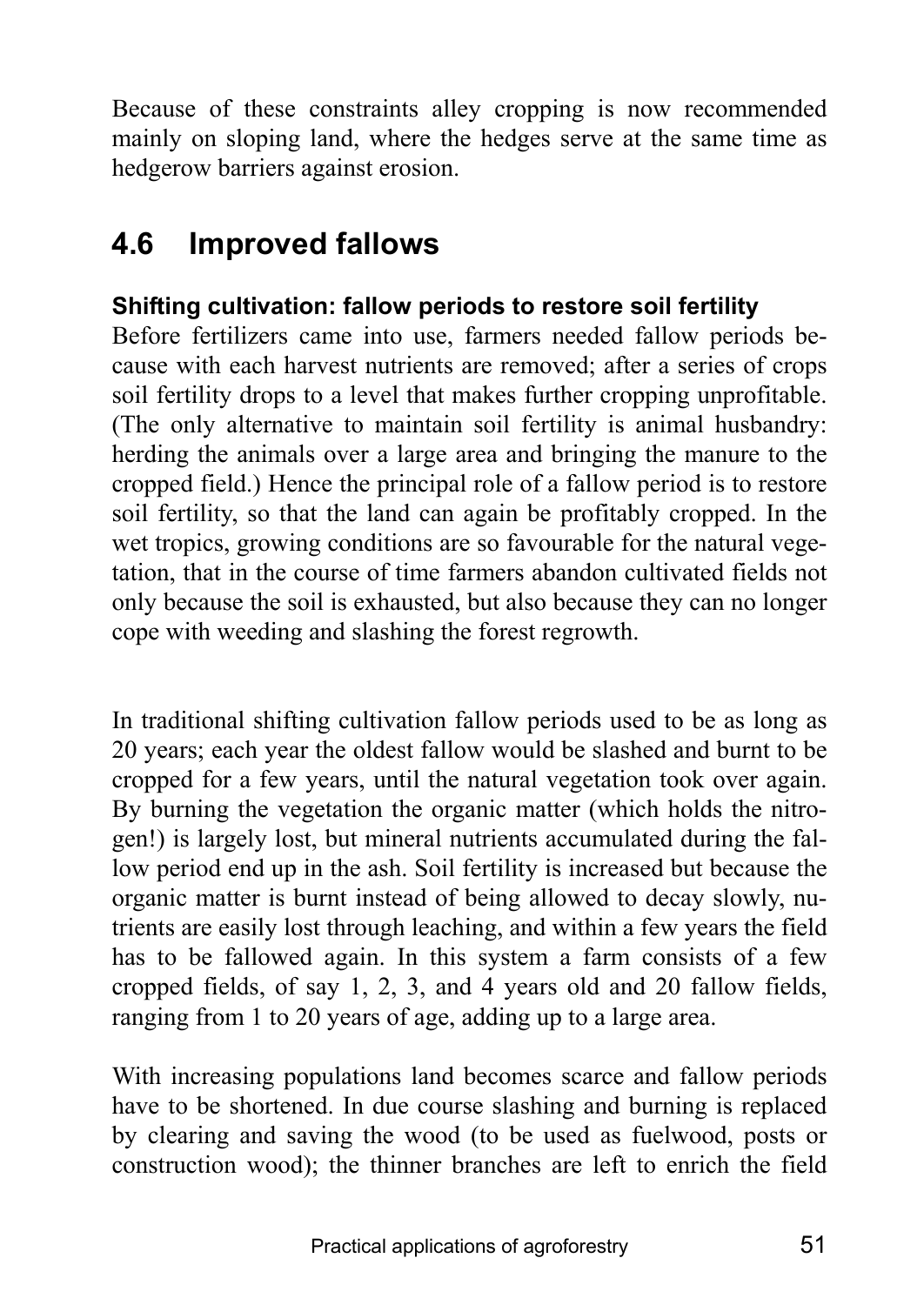with organic matter. However, in many rural areas fallow periods have become too short - only 1 to 3 years - for the natural fallow vegetation to restore soil fertility. This was the reason to experiment with alley cropping. But when it became clear that in most situations alley cropping was not the answer, attention was shifted towards improving the fallow vegetation, which was what farmers were already trying to do.



*Figure 19: Sesbania sesban in an improved fallow woodland* 

### **Example: improved sesbania fallow in Zambia**

An 'improved' fallow involves growing specially chosen trees, shrubs or herbaceous plants in the fallowed field, e.g. fast-growing leguminous species which tie up nitrogen. Work at Chipata, eastern Zambia, is related here as an example of the experiments and the results obtained with improved fallows. The natural vegetation in the region (elevation about 1000 m, annual rainfall in the order of 1000 mm) is Miombo woodland, the main crop is maize, grown with 1 - 5 year grass fallows; the grass is burnt when maize is to be planted.

Some of the fallow plants used in the trials in Zambia are listed in Tables 1 and 2. The tables show that *Sesbania sesban* was the best fallow plant. The best maize yields were produced after a 2-year *Sesbania sesban* fallow (see table 1 and 2). Maize following a 1-year *Sesbania sesban* fallow yielded more than in any other rotation and almost as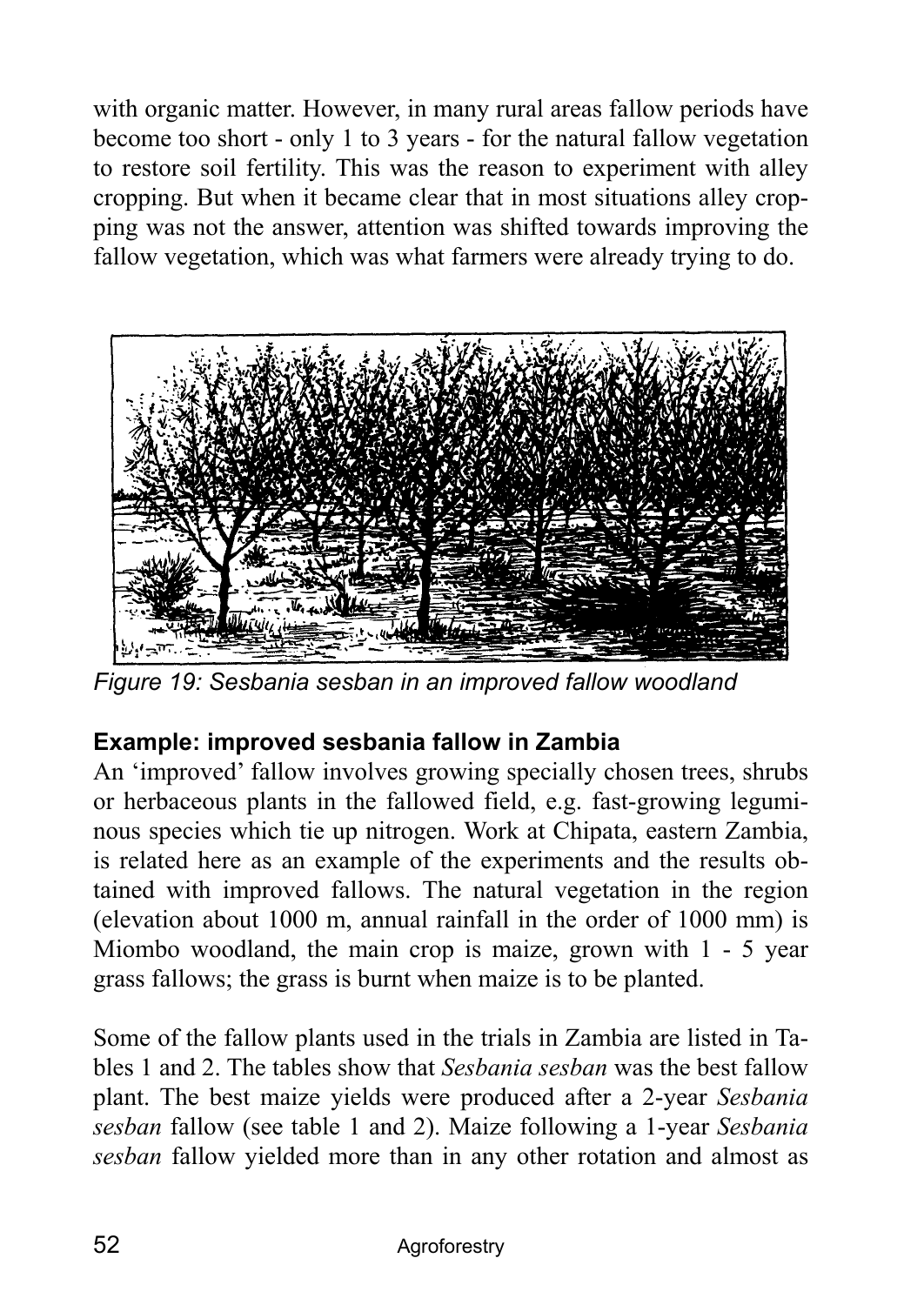much as fertilized continuously cropped maize (table 1). *Sesbania sesban* also controlled striga very well (see table 2; Striga is a parasitic weed that tends to get the upper hand on poor soils.) The results of improved fallows on farms were so convincing, and *Sesbania sesban* was so superior to the other plants, that farmers are now rapidly adopting sesbania fallows. They are positive about the effects of sesbania fallows, but also notice some negative points (see box). The farmers' positive appraisal is not surprising in view of the increased yields, as shown in Figure 20. Yields after a sesbania fallow on the 5 farms in the trials were close to those of fertilized maize and far superior to continuous cropping of maize without fertilizer.

*Table 1: Yields of maize at Msekera, Zambia, in response to fertilizer and different fallows (Kwesiga & Beniest, 1998)* 

| <b>Treatment</b>                 | Maize yield (ton/ha) |
|----------------------------------|----------------------|
| maize with fertilizer            | 3.96                 |
| 2-year Sesbania sesban fallow    | 5.36                 |
| 1-year Sesbania sesban fallow    | 3.43                 |
| 2-year Tephrosia vogelii fallow  | 3.18                 |
| 2-year Sesbania macrantha fallow | 2.97                 |
| 1-year Tephrosia vogelii fallow  | 2.80                 |
| 2-year Cajanus cajan fallow      | 2.78                 |
| 1-year Cajanus cajan fallow      | 2.40                 |
| 1-year Sesbania macrantha fallow | 2.07                 |
| groundnut - maize rotation       | 187                  |
| grass fallow                     | 1.84                 |
| maize without fertilizer         | 1.09                 |

Research findings showed that *Sesbania sesban* produces about 10 ton of fuel wood at the end of a 2-year fallow; what remains behind is the litterfall during the 2 years, and - when the field is cleared - the twigs, leaves and roots. Together these plant parts enrich the soil with about 120 kg N per ha per year (equivalent to 250 kg of urea) plus mineral nutrients. Imagine the work load if all the organic matter - which contains these nutrients - would have to be transported from elsewhere and distributed in the field; the fact that it is all produced on the spot is a great advantage of improved fallows!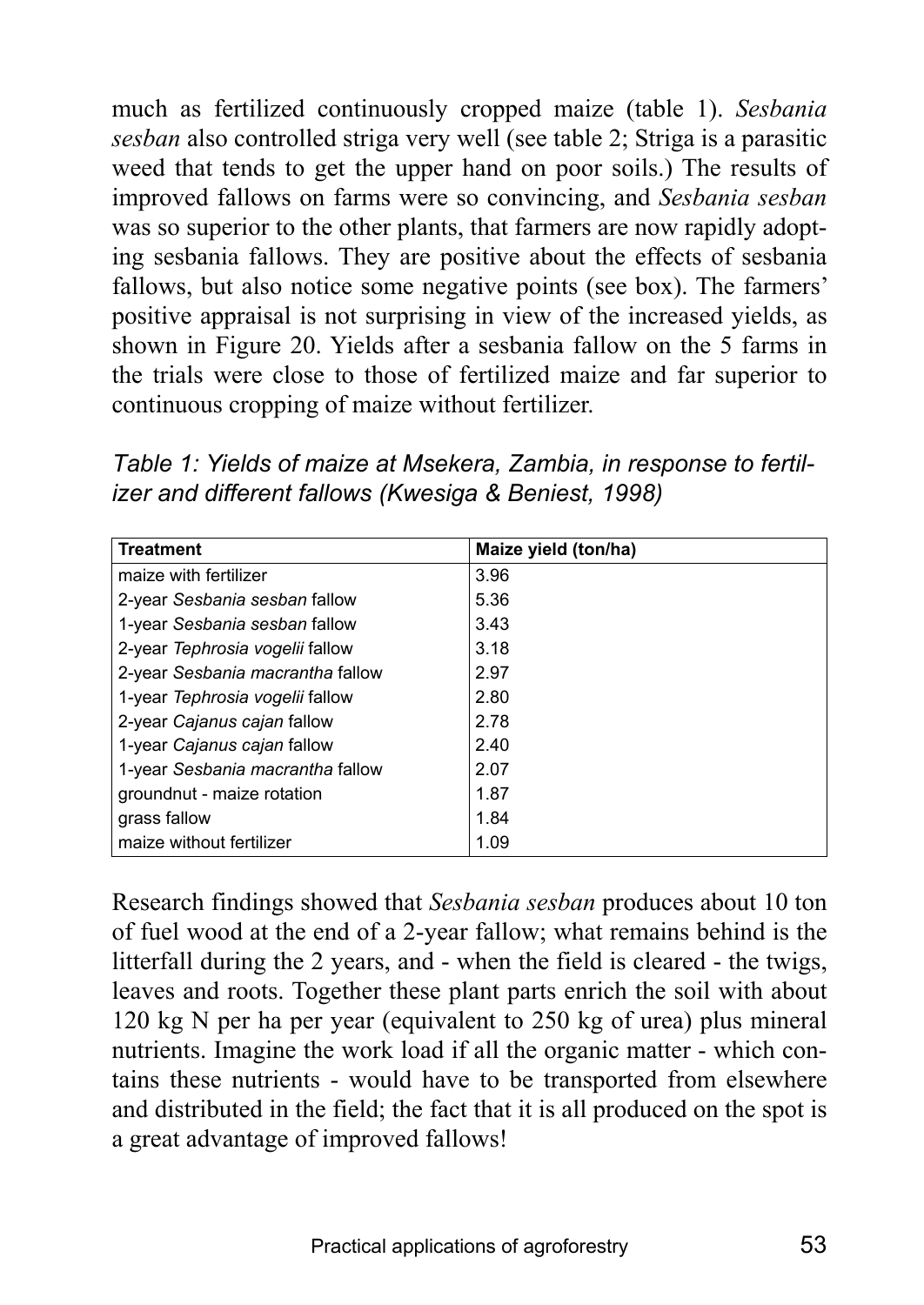*Table 2: Effects of fallow plants and nitrogen on maize yield (ton/ha) and striga growth (plants/plot) ( Kwesiga & Beniest, 1998)* 

| <b>Treatment</b>                | Maize yield | <b>Striga</b> |
|---------------------------------|-------------|---------------|
| Sesbania sesban                 | 5.6         | 0             |
| Gliricidia sepium               | 3.8         | 712           |
| Leucaena leucocephala           | 3.7         | 0             |
| Flemingia macrophylla           | 3.5         | 448           |
| Calliandra calothyrsus          | 2.6         | 44            |
| Senna siamea                    | 2.1         | 0             |
| grass fallow                    | 2.2         | 130           |
| groundnut - maize rotation      | 3.1         | 130           |
| continuous maize, no fertilizer | 2.0         | 1532          |
| continuous maize + 112 kg N/ha  | 4.1         | 157           |



*Figure 20: Maize yields in tons per ha on 5 farms over a 3-year period (1993 -96), with or without fertilizer, and following a 2-year sesbania fallow. Fertilizer treatment: 112 kg N, 40 kg P2O5, 20 kg K2O per ha. (Source: Kwesiga & Beniest, 1998)*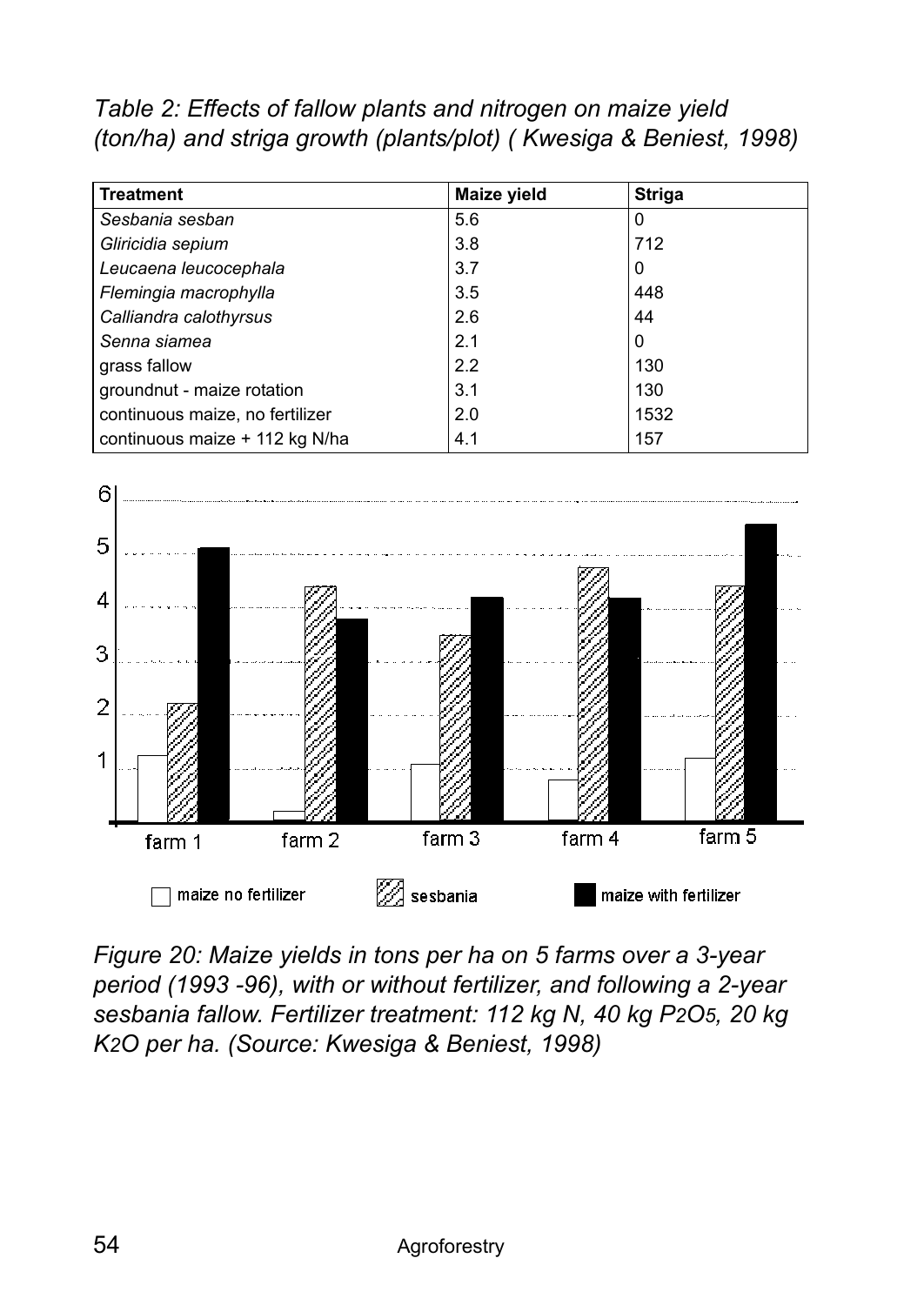#### **Box 5: Farmer perceptions of pros and cons of** *Sesbania sesban* **fallows**

#### **Perceived effects in the field:**

- $\triangleright$  improved soil fertility, soil structure and rain infiltration
- $\blacktriangleright$  reduced erosion
- $\triangleright$  improved water retention
- $\triangleright$  better maize seedlings and vields
- $\triangleright$  much better control of striga
- $\triangleright$  serves as windbreak

#### **Impact on the farm and in the household:**

- $\triangleright$  increased food supply
- $\blacktriangleright$  more firewood available
- $\triangleright$  more cash available
- $\triangleright$  improved standard of living and nutrition
- $\triangleright$  poles can be used to construct storage bins and fences
- $\triangleright$  more maize stover for cattle available
- ? control of beetles in *Sesbania* is difficult
- $\triangleright$  affects the workload in the course of the year; nursery work and planting come at a busy time
- $\triangleright$  takes a long time 2 to 3 years to achieve results

#### **Consquences for the village:**

- $\triangleright$  increased food security
- $\triangleright$  diminished pressure on forests, trees and wildlife because much fuelwood is produced on the farms
- $\triangleright$  reduction of the on-farm grazing areas
- $\triangleright$  makes it necessary to regulate grazing and fires in order to protect the fallows
- $\triangleright$  group nurseries are efficient, but pose organisational problems

Source: Kwesiga, F. & Beniest, J., 1998.

#### **Management**

In eastern Zambia 3 - 5 ha is a common farm size and labour tends to be more scarce than land. Raising sesbania seedlings, cultivating and ridging the field for planting and weeding (mainly grasses, because that is the natural fallow vegetation) require much labour during the busiest time of the year (the crop planting season). This is the main handicap for farmers wishing to adopt improved fallows. About 125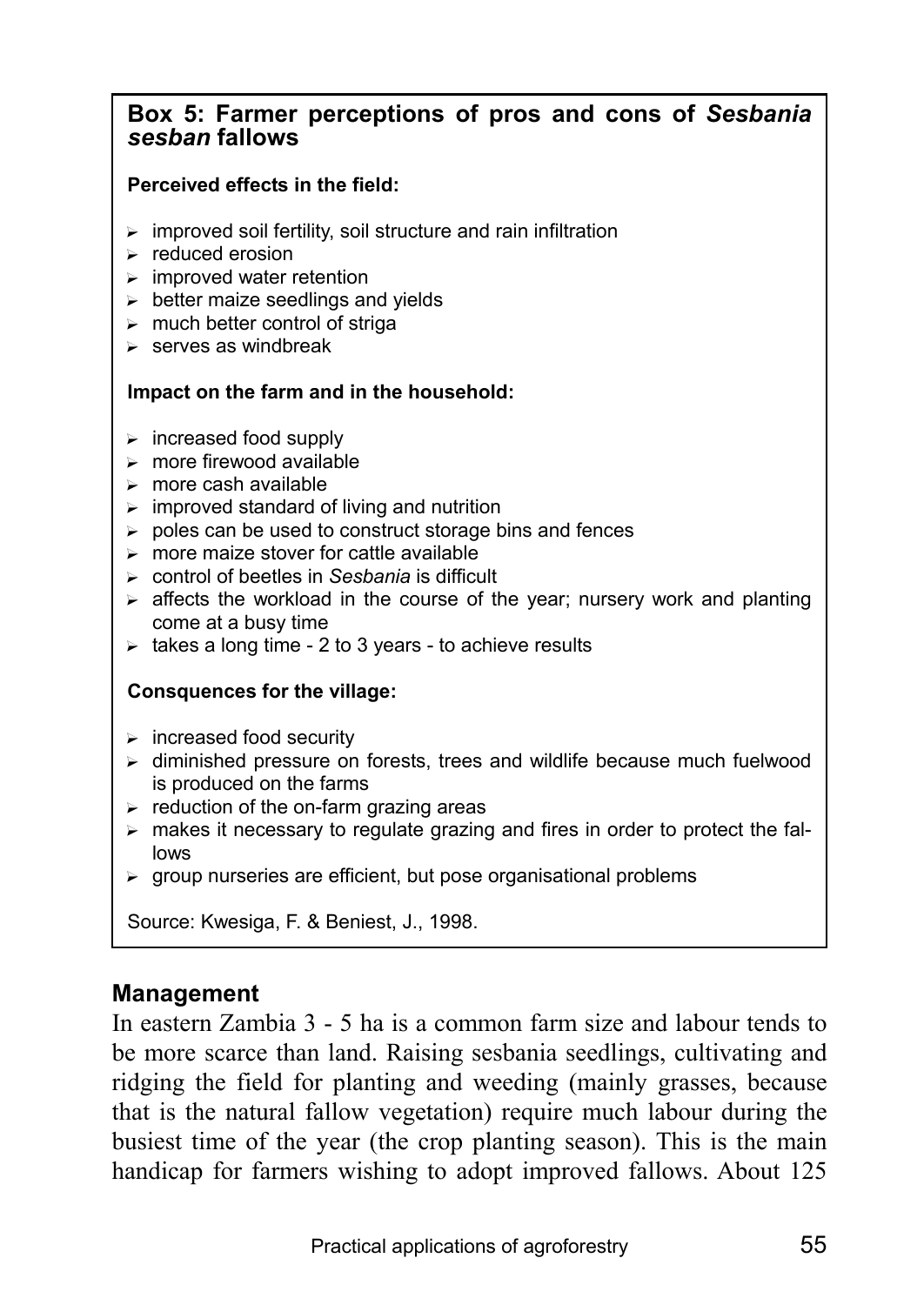man-days per ha are required for these activities, compaired to 75 man-days for land preparation, sowing and weeding 1 ha of maize. On the other hand, fallow clearance requires only 5 man-days. The remaining stubs and roots decay easily; they do not seriously hinder land preparation for maize.

Sesbania seedlings are raised in a nursery. 150 - 300 g seed should suffice to obtain 10,000 good seedlings, enough to plant 1 ha at a spacing of 1 x 1 m. Direct sowing is inferior to raising bare-rooted seedlings in a nursery, because it extends the fallow period, gives an uneven stand and requires much more labour for weeding till sesbania covers the land. Seeds germinate within 2 weeks and seedlings can be planted out 6 - 10 weeks after sowing. Because the start of the rainy season cannot be predicted it is advisable to sow twice at an interval of 2 weeks. Inoculation of the nursery soil with the nitrogen-fixing bacteria may be necessary. The seedlings are planted out on ridges early in the rainy season, when they are about 20 cm high. Seedlings which do not take are replaced by spare plants. Weeding is necessary till the end of the rainy season.

After 2 years, before the start of the rains, the sesbania is cleared by cutting the trees close to the ground. The trees are left in the field for 1 - 2 weeks, to allow the leaves to drop. Thereafter they are further partitioned into stems and branches for fuelwood and smaller twigs. The soil is scraped off the old ridges to form the new ridges for the maize crop on top of the sesbania litter.

Sesbania is not a hardy crop; it is susceptible to nematodes, pests and diseases. In eastern Zambia beetles are the main problem, in the nursery as well as in the fallow field. Chemical control is too costly (except in the nursery), so that hygiene, crop rotation and catching insects by hand in the early stages of infestation are the practical control measures. Sesbania is not very palatable but protection against browsing livestock is nevertheless important. Fire is another hazard, because Sesbania fallows are often located dangerously close to traditional grass fallows, which are burnt when the field is to be cropped. As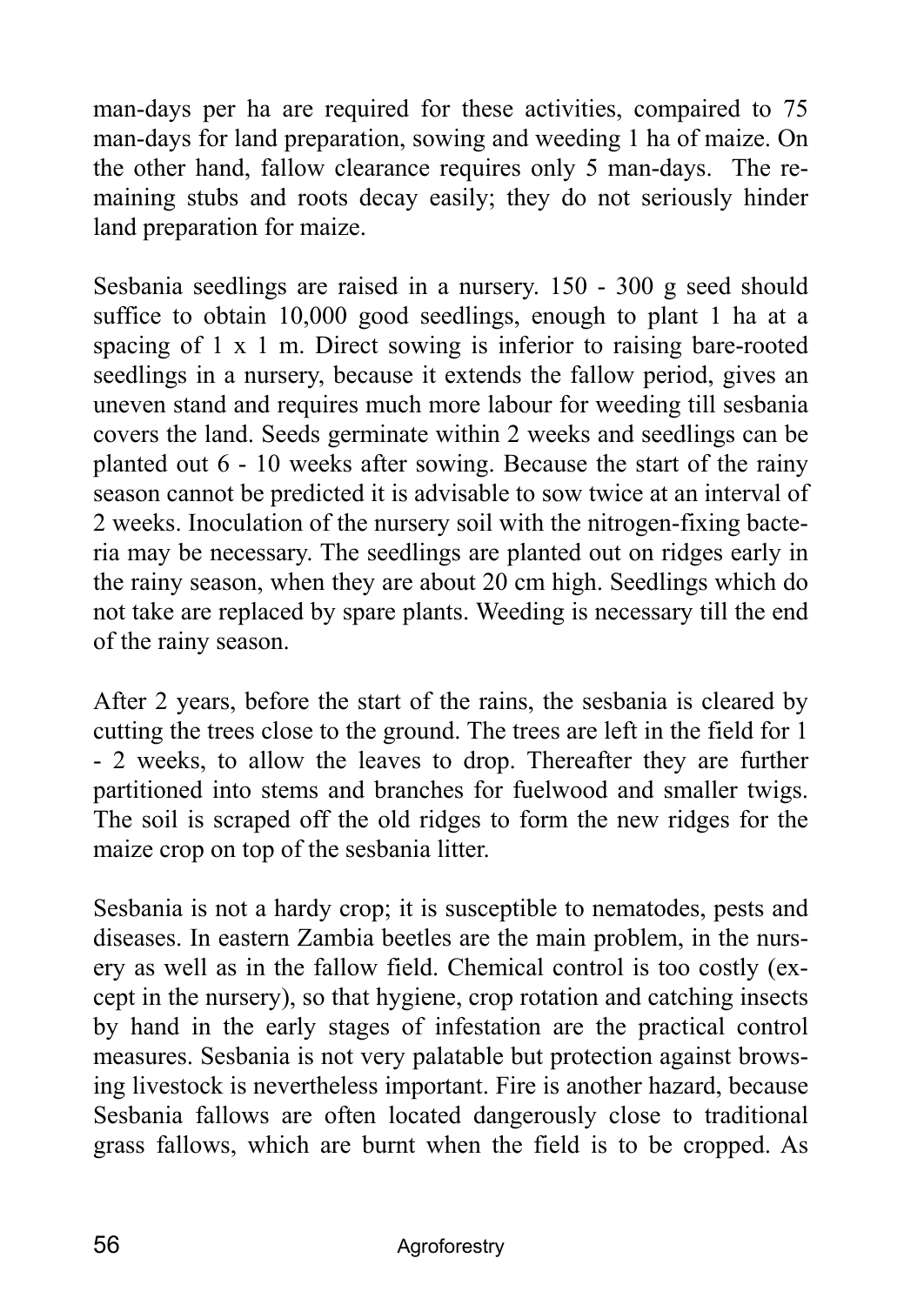more farmers adopt improved fallows the prevention of damage by browsing and fires becomes a community concern.

#### **Conclusion**

The successful introduction of sesbania fallows in eastern Zambia is an encouraging example. So it is not surprising that improved fallows are being tried elsewhere, particularly in Africa. Depending on the growing conditions, modifications will be necessary. In western Kenya sesbania fallows are also being tried, in spite of an average farm size of only 0.5 ha. The soils there are naturally fertile, but they have been impoverished by very inadequate natural fallows and continuous cropping. On these soils phosphate fertilizer has to be added as was mentioned before (see box: *Agroforestry on impoverished soils in Africa* in section 2.2). At low P-levels sesbania does not grow well, nor do the roots nodulate properly, so far less nitrogen is fixed.

#### **Box 6: Enriched fallows in the humid tropics**

The tropical rain forest is converted to agricultural use through 'slash and burn' clearance of forest. Quickly the cleared plot is planted with food crops including large herbs such as cassava and plantain - to take advantage of the nutrients in the ash. Often trees which yield valuable products within a relatively short time are planted along with the food crops. Within a few years the resurging forest vegetation smothers the food crops which cannot compete because the nutrient levels drop and the farmer cannot keep up the weeding. The plot is left fallow to restore soil fertility, and the planted trees - e.g. pejibaye palm and Amazon tree grape, common fruit trees in Colombia - bear their fruit crops during the fallow period. Hence the purpose of these 'enriched fallows' differs from that of the 'improved fallows'.

Natural fallows consist of a variety of plants. *Sesbania sesban* is a fairly vulnerable plant; in many situations the risk of failure may be so high that other plants or mixtures with other plants may be advisable. In Zambia *Tephrosia vogelii* and pigeon pea were second-best in experiments with improved fallows, and in western Kenya *Crotalaria grahamiana* also shows promise. In fact a much wider range of plants should be considered, with emphasis on indigenous plants.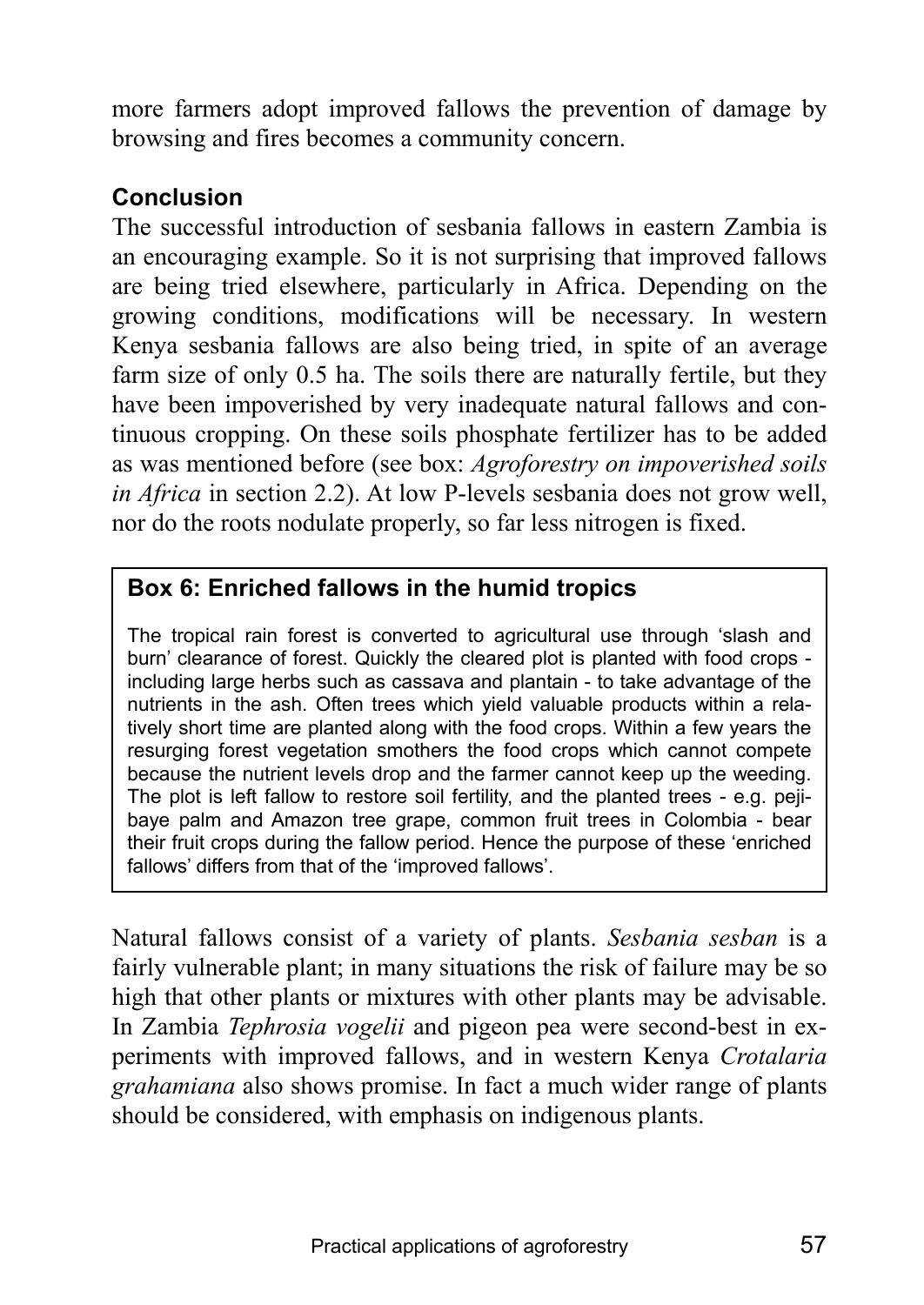The high labour requirement during the planting season may be reduced by minimal land preparation; in Zambia farmers have achieved a good stand of sesbania with zero tillage.

Thus there appears to be much scope for further experiments with improved fallows, to break the alarming trend towards declining soil fertility and declining crop yields. The fuelwood produced during the fallow is an added bonus.

## **4.7 Home gardens**

As noted in Chapter 3 a home garden is generally a hedged or fenced area near the house where garden crops are grown to supplement the staple food supplied by the field crops (see box). In a good home garden trees and other perennials are grown, to ensure that there is still something to be picked during the dry season when there are no seasonal garden crops available to make the meals more tasty and nutritious. Hardy perennials are easy to grow and give the garden a permanent character. If the garden cannot be tended for some time because of pressing other work, one can still pick some leaves, young shoots, pods or other fruit, etc., to add variety to the meals, while the framework of the garden remains intact.

Annual vegetables are mainly grown in the wet season. At that time women also gather leaves from field crops (e.g. cowpea, beans, gourds) and weeds. These supplies all tend to run out simultaneously in the dry season. Thereafter people depend on tubers and stored produce (cassava, sweet potato, onion, gourds, pulses). Hence it is fortunate that everywhere in the tropics people have learnt to use leaves and young shoots of perennial plants, including trees and shrubs, which can also be gathered during the off-season. Examples include *Moringa oleifera, Parkia speciosa, Sesbania* spp. (all trees), *Telfairia occidentalis* (woody climber), *Basella alba* (trailing herb), and cassava. Perennial vegetables are often grown as hedges, which are pruned by harvesting the young shoots, e.g. *Sauropus androgynus.*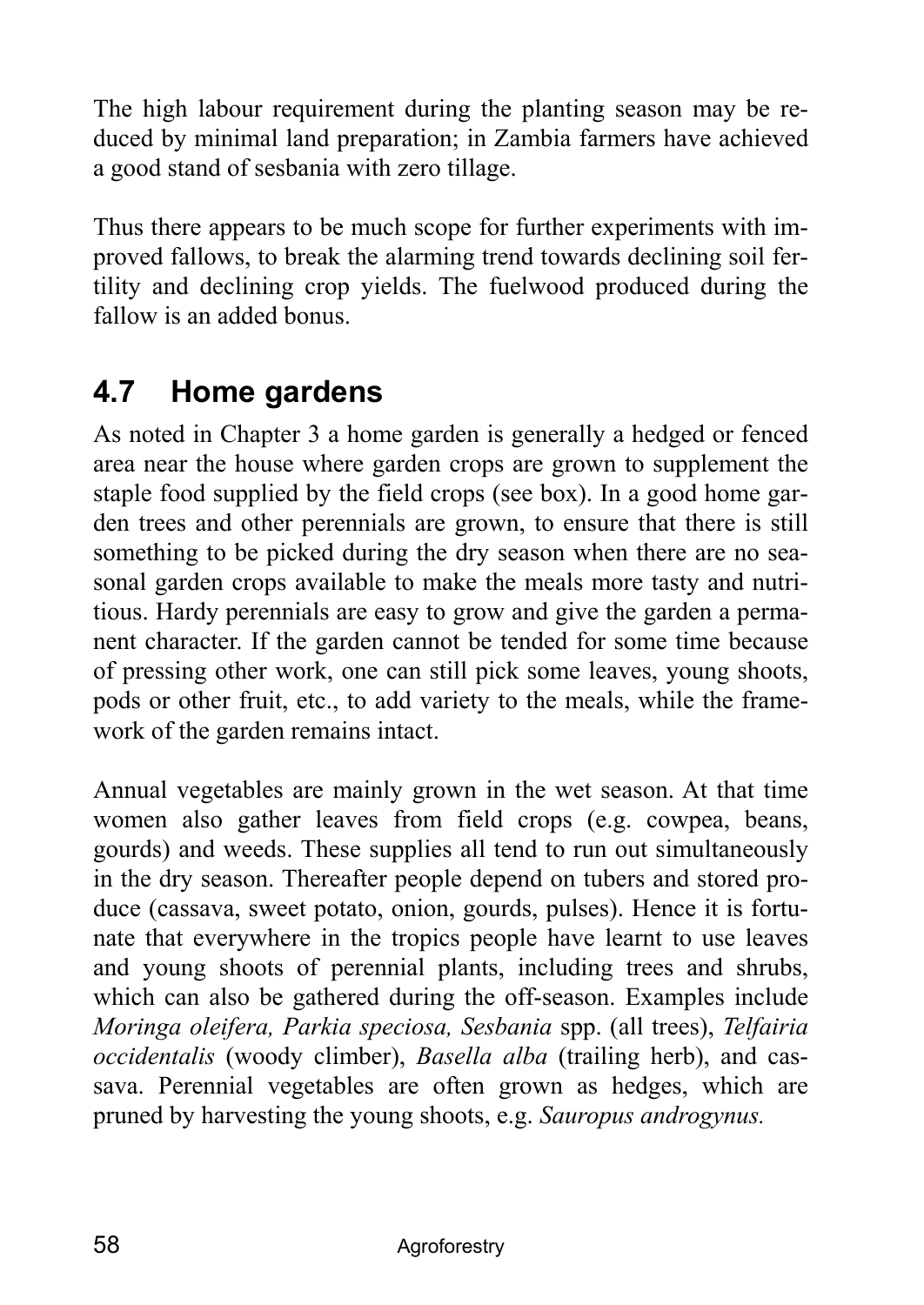### **Box 7: Home gardens and nutrition of the family**

Nutritionists recommend an average daily consumption of 150 - 200 g vegetables (preferably including a good portion of dark-green leaves) and 50 - 100 g of fruit for each member of the family. Vegetables and fruit are protective foods that provide mainly protein, vitamins and minerals. Together with the staple food and perhaps some animal products (eggs, milk, meat) this constitutes a balanced diet. A mother of three children therefore would have to prepare about 1 kg of fresh fruit and vegetables in the kitchen every day to serve balanced meals. Obviously a large majority of rural households in the tropics fall far short of this recommended quantity. In fact nutrition studies indicate that in many regions malnutrition caused by lack of protective food is more serious than undernourishment (people going hungry).

The common short-duration-fruit crops (banana, papaya and pineapple) and most palm species produce fruit throughout the year. Most other fruit crops have a short harvest period. In a monsoon climate the majority of the fruits can be picked towards the end of the dry season or early in the wet season, a period during which protective food is scarce. The availability of some fruit throughout the year and others during a critical period makes fruit an even more important source of protective food.

In Chapter 1 it was also explained that a range of auxiliary woody plants is often grown in the home garden to supply traditional medicines, fibres, fodder for livestock, bamboo, poles, timber for domestic use, live stakes, etc. Traditionally these products came mainly from the non-cultivated areas near the village. If this source is inadequate or inconvenient, the products have to come from the home garden (or from agroforestry activities in and around the arable fields).

Home gardens flourish in the wet tropics. In drier climates it requires a bit more planning and effort to establish a home garden. However, its contribution to the diet of the family is even greater, because compared to farming in the wet tropics there are usually few other sources of protective food, apart from animal products. Many women have hardly any herbs or spices to make the staple food tasty and more nu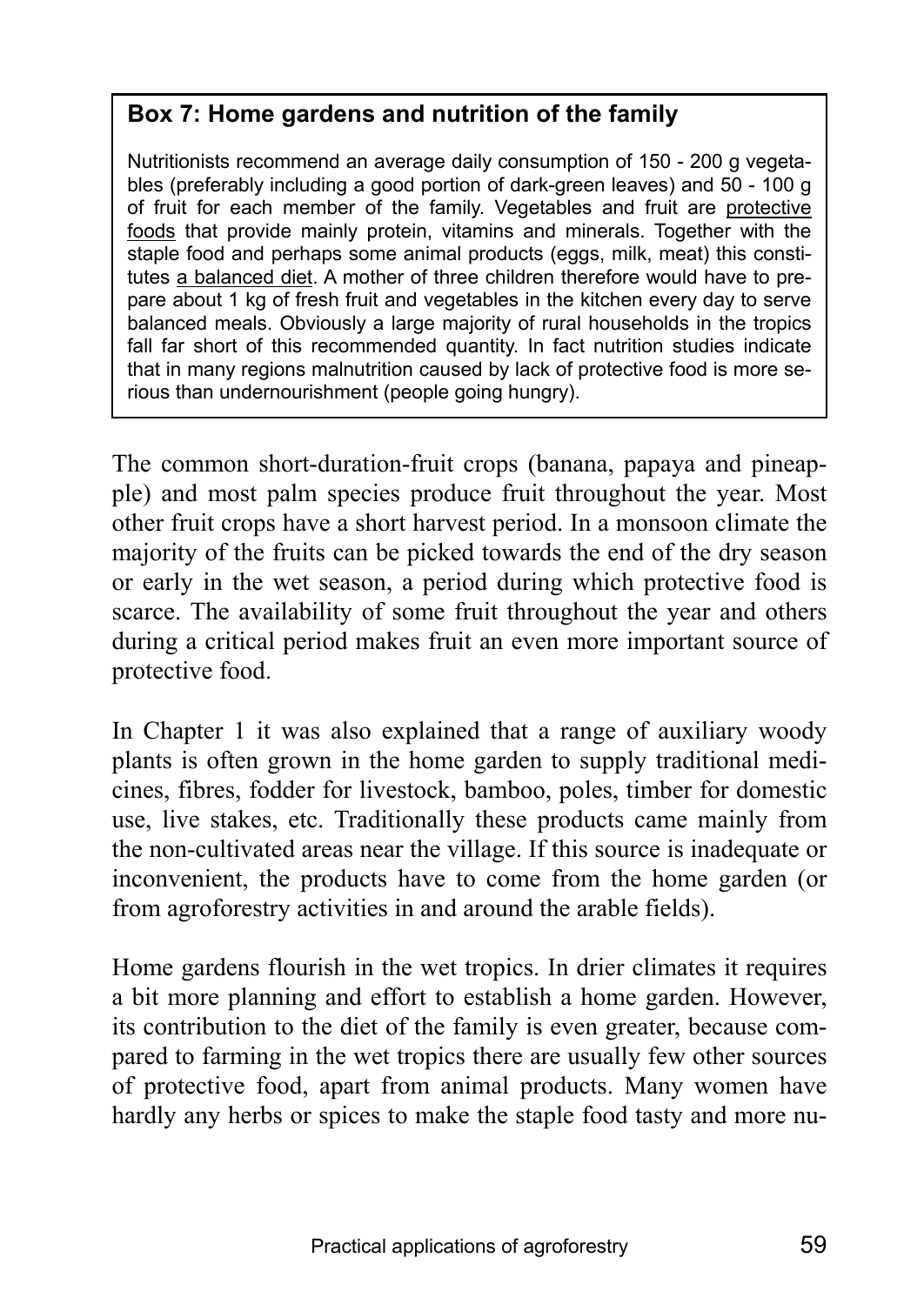tritious, particularly during the dry season. And fruit is either not available or too expensive, unless one can grow one's own.

#### **Lay-out and maintenance**

A home garden is usually adjacent to the house. This facilitates supervision, use of household waste water to water a few plants, and the picking of produce for the next meal. The trees in the home garden also enable the family to do various tasks and enjoy leisure time in the shade. Ideally the house, the farm yard, and the garden should be enclosed by a hedge to form a compound. The hedge is essential where farm animals are not kept in a stable but move around every day with a herdsman. (Sometimes chickens or pigs are allowed to roam freely in the garden, but it is much better to fence off an area for these animals, because they do interfere with gardening; in any case growing seasonal garden crops becomes impossible if poultry or pigs run about freely.)

Planting the hedge determines the size of the garden (or the farmstead compound). In general home gardens are smaller in drier climates, but the size of a garden does not matter much. What matters is that gardening does not take up too much time and that the gardener is richly rewarded for his or her efforts. After all the garden is only a sideline; farmers generally depend primarily on the field crops and animal husbandry for the livelihood of their families.

If rainfall is so low and unpredictable that only short-duration field crops are grown, such as millet, there is hardly scope for seasonal garden crops. The emphasis should be on perennial vegetables and a few hardy fruit trees, e.g. guava, sugar apple, lime, lemon, cashew and tamarind. In addition auxiliary woody plants may be grown, in positions where their shelter or shade is most effective. In such a situation 50 - 100 m2 is a fair size for a garden. Of course a garden this small cannot produce enough protective food to provide a family with balanced meals throughout the year. Where the dry season is long this would require irrigation or a large garden. However, the intake of pro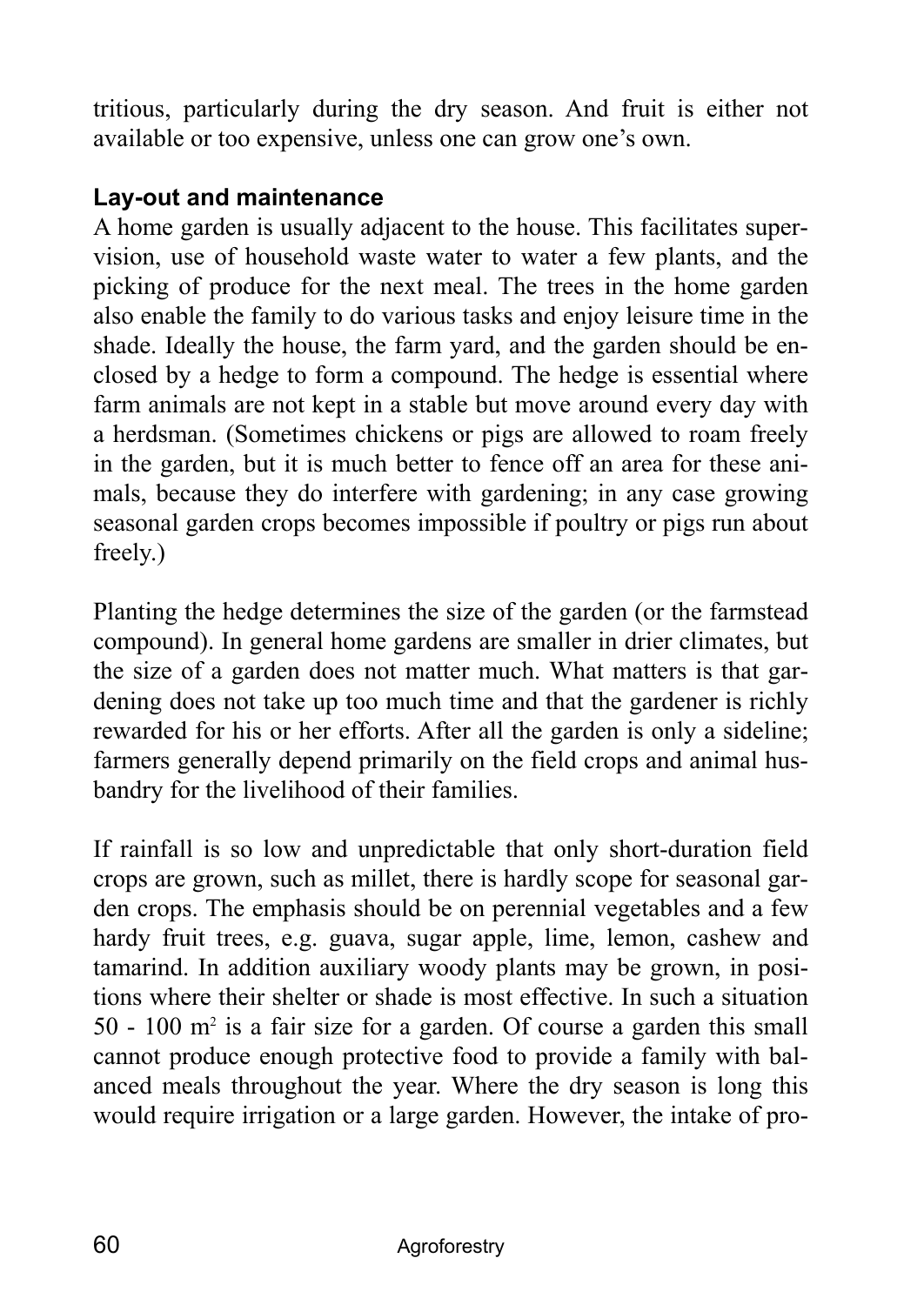tective food is now often so low, that every improvement is very worthwhile.



*Figure 21: Woman at work in a home garden* 

With increasing rainfall the choice of crops widens rapidly and a much larger garden can be maintained, say 200 - 2000 m<sup>2</sup>. This leaves room for seasonal vegetables, e.g. a few rows of eggplants or gourds, successive sowings of a bed of greens. However, perennial vegetables, fruit trees and woody auxiliaries still deserve much space, to ensure continuity of supplies through the dry season.

Maintenance of the home garden differs from care extended to field crops. Many methods of hand watering, mulching, composting, and plant protection mentioned in agricultural textbooks are hardly practiced on a field scale but they are very relevant in the home garden.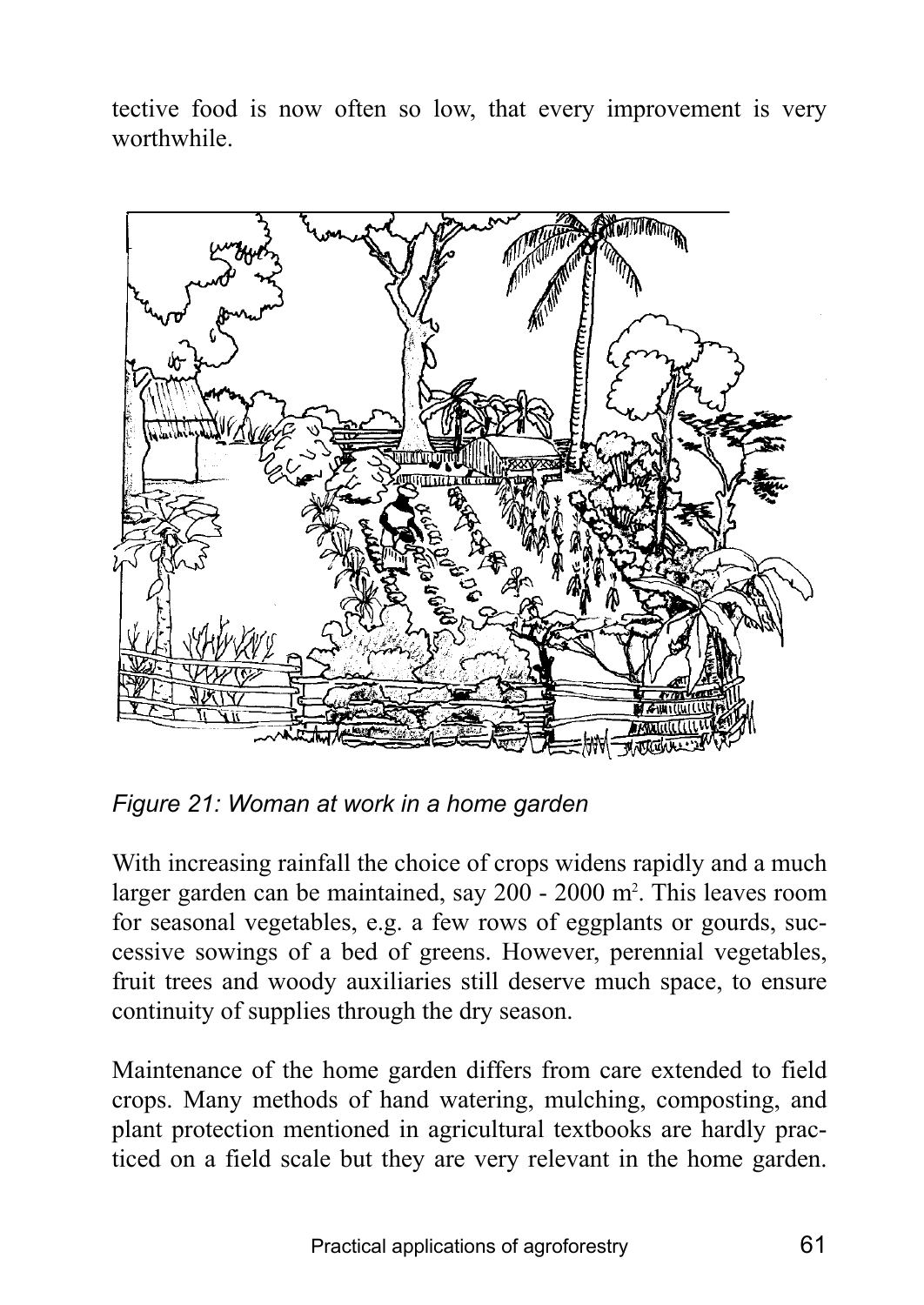Examples of plant protection techniques are the use of wood ash on seed beds to keep the ants away (and to fertilize the seed bed) and surrounding the trunk of a fruit tree with thorny branches or a metal collar to prevent rats and other vermin getting at the fruit. A great advantage of planting mainly woody perennials is that as a rule they are hardy and require little care. Moreover, the work is often done when products are needed: pruning is carried out when livestock requires fodder, a tree is felled when the timber can be used in construction, etc.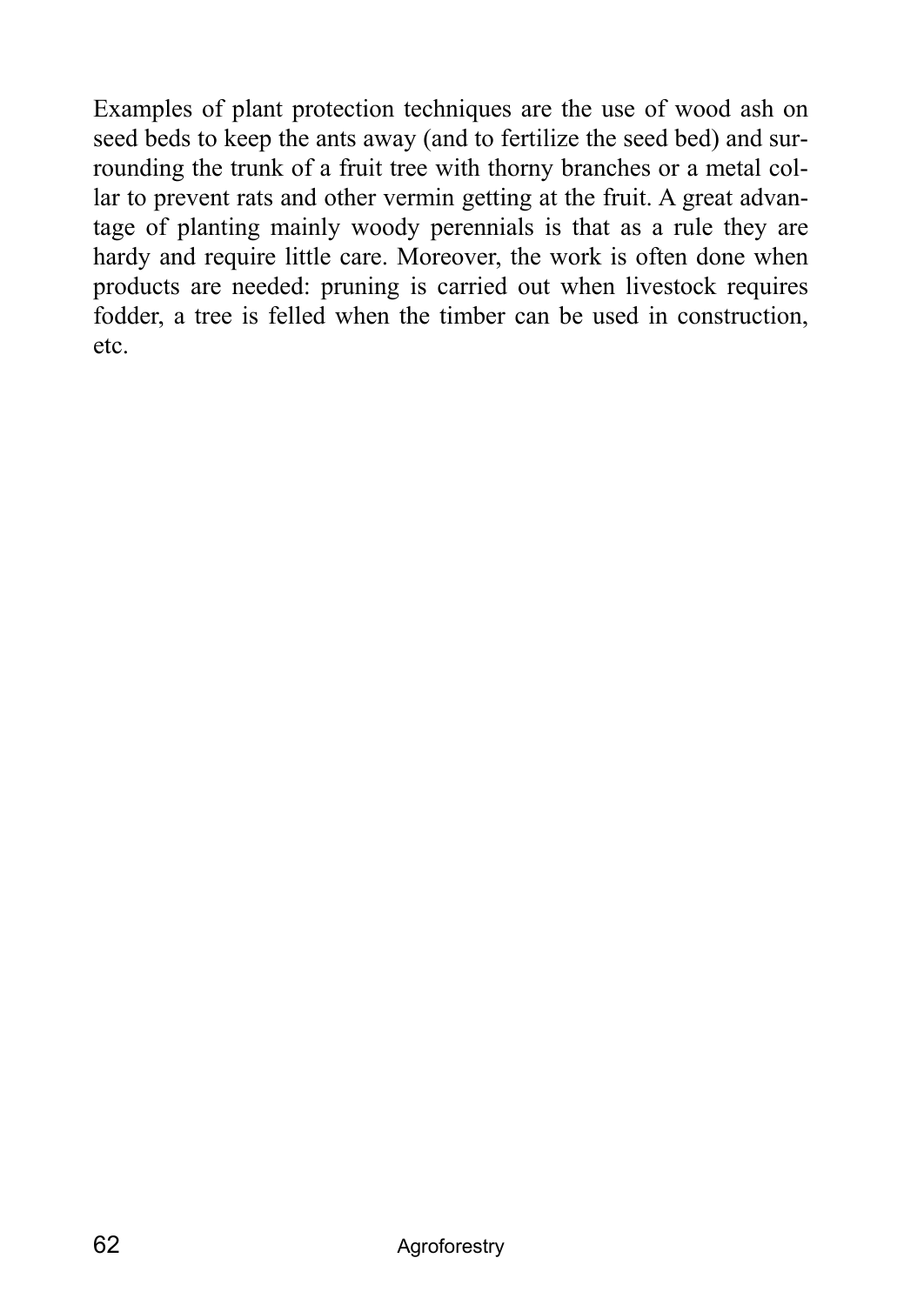# **5 Postscript**

#### **Plant a tree**

In my first post as an extension worker in the south of the Netherlands I was introduced to an old tradition: a farmer would always plant a walnut tree in the farmyard when his first son was born. The walnut grows well but slowly in that area. As the boy grew up he would notice the peculiar smell of the walnut leaves, which repels flies (making them less of a nuisance in the house and stable). By the time he married he would have learnt to enjoy the nuts, which are eaten by the fireplace at Christmas and used in a variety of confectioneries. And in his old age, when his time was running out  $-$  and hopefully new trees had been planted for his son and grandson  $-$  his own tree would be ready to yield its valuable timber....

This old tradition honours the walnut as a multi-purpose tree, a tree moreover with a characteristic silhouette that lends dignity to the farmstead. Above all, the tradition is an expression of faith in the future. That is the essence of planting a tree: it is a token of trust. I do hope that you, respected reader, in spite of the concern expressed in this booklet about overexploited land, impoverished soils and declining yields, can face the future with enough confidence to plant trees. Because I also hope that the preceding chapters have strengthened your conviction that if the right tree is planted in the right place it will not betray your trust.

June 2003, Ed Verheij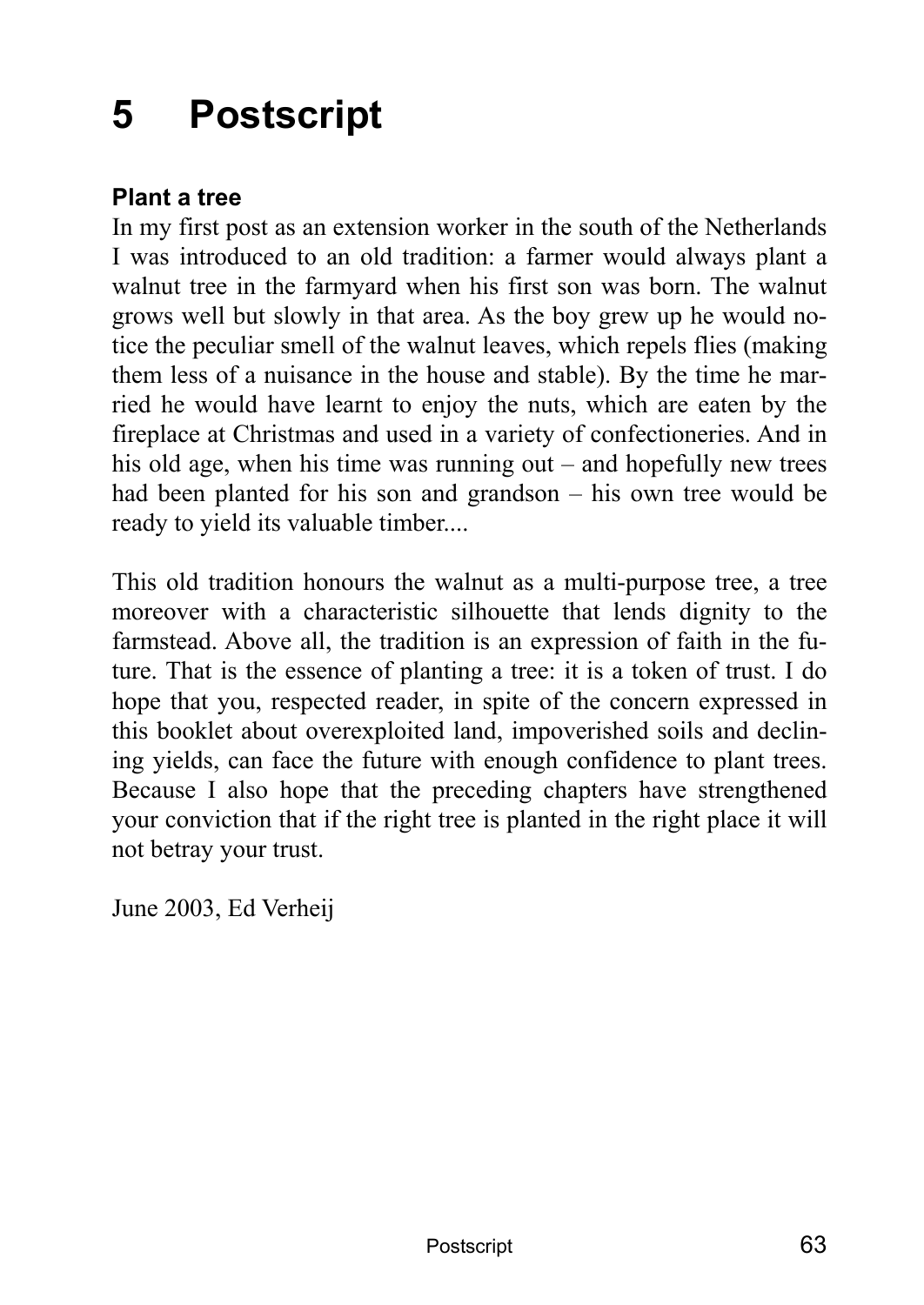# **References**

Dupriez, H. & P. de Leener, 1993. **Arbres et agricultures multi-Étagées d'Afrique.** CTA, Wageningen, the Netherlands, 280 p. ISBN 92-90811-00-5

Kiepe, P.,1996. **No runoff, no soil loss: soil and water conservation in hedgerow barrier systems.** Tropical Resource Management Papers 10. Wageningen, the Netherlands, 156 p. ISSN 0926-9495

Kwesiga, F. & J. Beniest, 1998. **Sesbania improved fallows for eastern Zambia; an extension guide.** ICRAF, Nairobi, Kenya, 57 p.

Rocheleau, D., F. Weber & A. Field-Juma, 1988. **Agroforestry in Dryland Africa**. ICRAF Science and practice of Agroforestry 3. ISBN 92-9059-049-1. Nairobi, 311 p.

Sanchez, P.A. , K.D. Shepherd, M.J. Soule, F.M. Place, R.J. Buresh & A.N. Izac, 1997: **Soil fertility replenishment in Africa: An investment in natural resource capital.** Soil Science Society of America, Special Publ. No. 51: 46 pp.

Stark, M., A. Mercado Jr. & D. Garrity, 2001. **Natural vegetative strips; farmers' invention gains popularity.** Agroforestry Today 12: 32 - 35. ISSN 1013-9591

Wessel M. & L.J.G. v.d. Maesen. **Introduction**. In: Faridah Hanum, I. & L.J.G. van der Maesen (editors) 1997. **Plant Resources of South-East Asia** No. 11. Auxiliary plants. Backhuys Publishers, Leiden, the Netherlands: 19-46. ISBN 90-73348-66-8

Young, A., 2nd ed. 1997. **Agroforestry for soil management.** CAB International, Wallingford, UK, 320 p**.**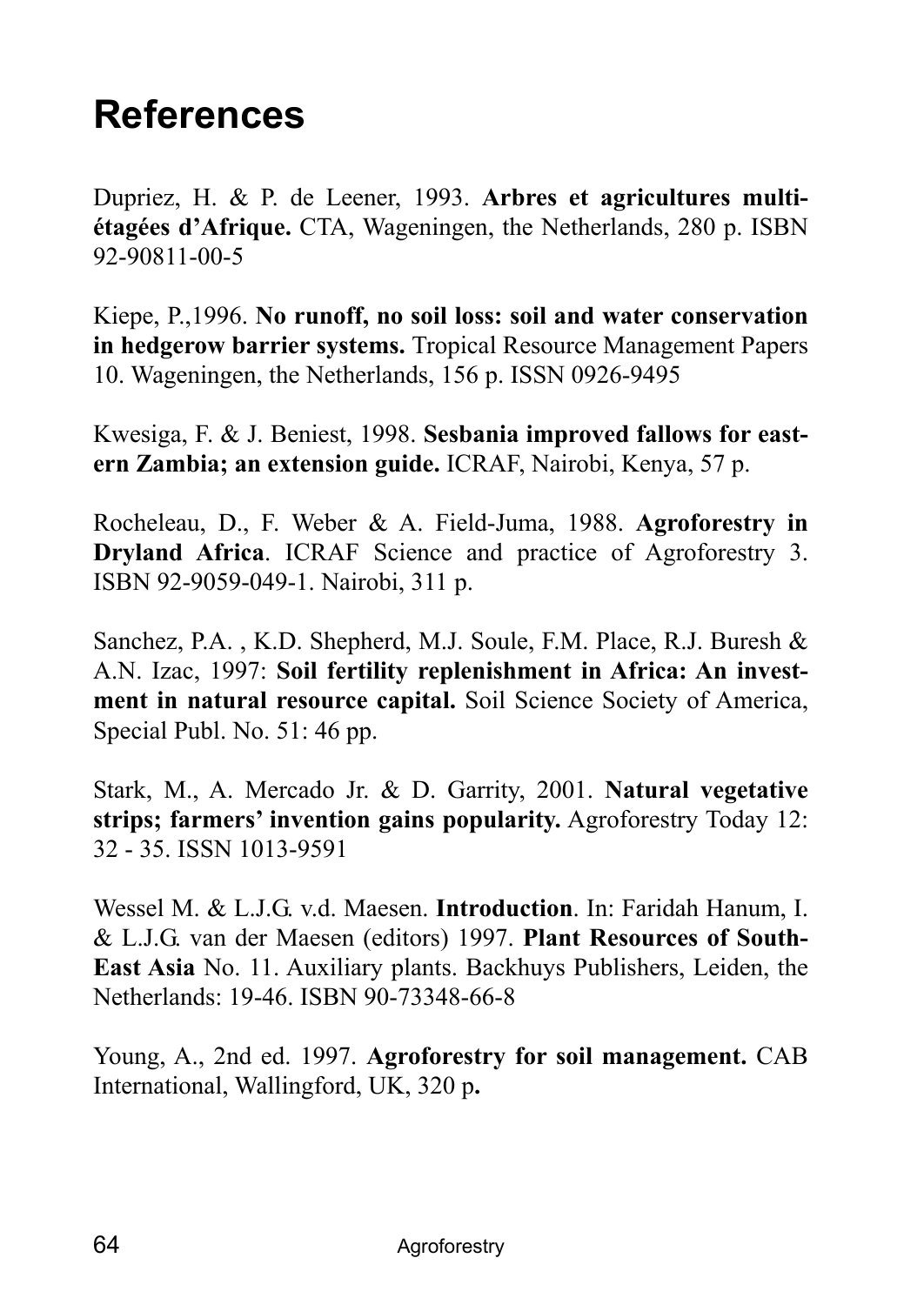# **Further reading**

Baumer, M., 1990. **Agroforestry and Desertification. The potential role of agroforestry on combating desertificaton and environmental degradation with special reference tot Africa.** CTA, Wageningen, The Netherlands, 250 p. ISBN 92-081-039-4

Carter, I., 2001. **Agroforestry, a pillars guide.** Africa edition. Tearfund, Teddington, UK, 52 p. ISBN 0-9539971-0-3

CTA, PRAP, 1999. **Pacific Agroforestry: an information kit.** ISBN 982-343-038-1, 224 p.

Geuze, T. & P. van den Ende, 1996. **Agroforestry in Guyana. Guidelines for establishment and management of agroforestry practices.**  IICA, Gyana, 96 p. ISBN 976-8052-82-1

Kerkhof, P., 1990. **Agroforestry in Africa. A survey of project experience.** Panos Institute, London, UK, 216 p. ISBN 1-870670-16-7

Roshetko, J.M. (Editor), 2001. **Agroforestry species and technologies.** Winrock International, 232 p. ISBN 1-57360-032-6

Shanks, E., J. Carter, K. Ahmed, T. Arens & P. Bradley, 1994. **The organisation of small-scale tree nurseries: studies from Asia, Africa and Latin America.** ISBN 0-85003-202-4. ODI, London, UK. 144 p.

Van Houten, H., & P. Huxley, 1997. **Glossary for agroforestry.** ISBN 929059 1242. 180 p.

Van Tol, A.J., 2002. **Fodder trees. AgroBrief-series no. 1.** Agromisa, Wageningen, The Netherlands.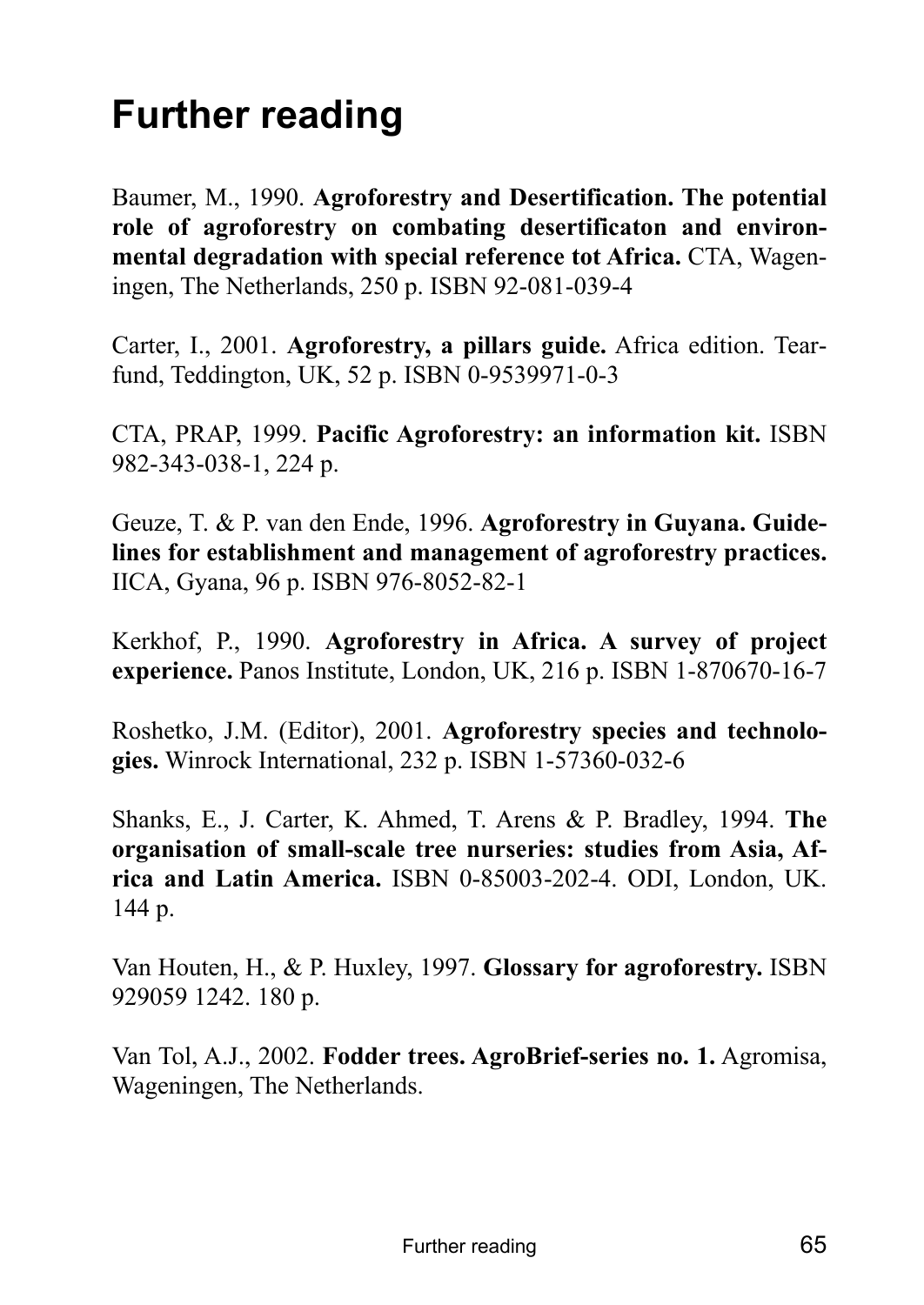# **Useful addresses**

#### **AFRICA:**

#### **World Agroforestry Centre (ICRAF)**

P.O. Box 30677 - 00100 GPO, Nairobi, KENYA

Tel: (+254) 02-524000

E-mail: b.jama@cgiar.org

Fax: (+254) 02-524001

Web: www.worldagroforestrycentre.org or www.cgiar.org\icraf ICRAF is engaged in research and development activities leading to more sustainable and productive land use. It focuses on agroforestry systems that restore soil fertility, lift rural poor out of poverty and enhance the environment. They also focus on capacity building for agroforestry research and development. For Southern Africa there is the:

#### **SADC-ICRAF Regional Agroforestry Programme**:

C/o CIMMYT, P.O. Box 163, Mount Pleasant, Harare, Zimbabwe Tel: +263 4 301807 Fax: +263 4 301327 E-mail: fkwesiga@africaonline.co.zw

#### **Kenya Forestry Research Institute (KEFRI)**

P. O. Box 20412, Nairobi, KENYA Tel: (+254) 0154-32009, 32891, 32892, 32893 E-mail: kefri@arcc.or.ke or sofem@kefri.org Fax: (+254) 0154-32844 or 32009 Web: www.kefri.org

The objectives of KEFRI are to generate technologies for farm forestry, natural forests, drylands forestry and forest plantations, to strengthen research capacity and to document and disseminate scientific information.

#### **International Institute for Tropical Agriculture (IITA)**

P.O.Box 5320, Ibadan, Oyo State, NIGERIA Tel: (+234) 02-2412626 E-mail: IITA@cgiar.org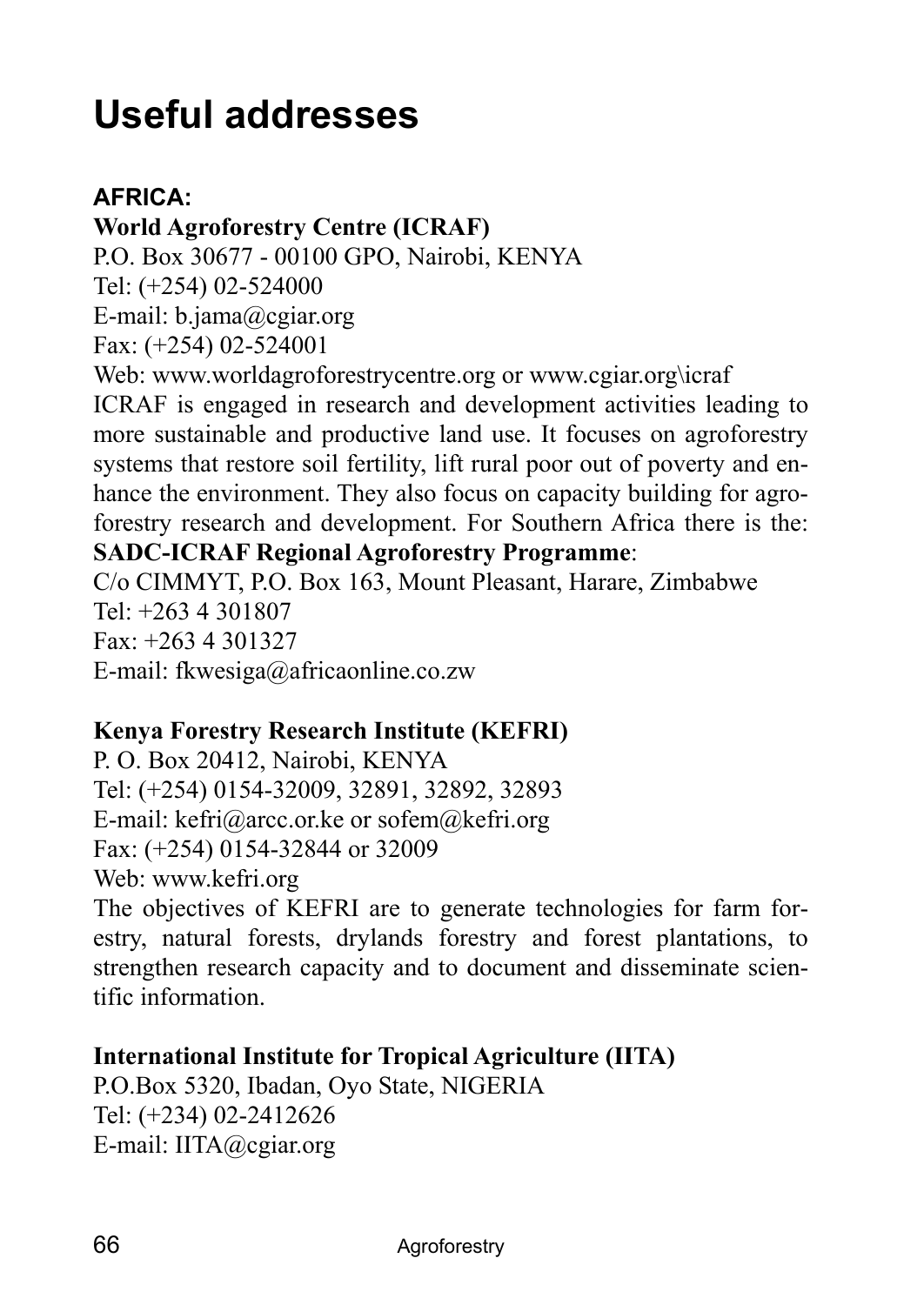#### Fax: (+234) 02-2412221

Web: www.iita.org

IITA conducts research, training, and information exchange activities. The research agenda addresses crop improvement, plant health, and resource and crop management within a food systems framework. Research focuses on smallholder cropping and post-harvest systems and on several food crops.

#### **Joint Energy and Environment Projects (JEEP)**

P.O. Box 4264, Kampala, UGANDA Phone: (+256) 041-267303 E-mail: Jeep@imul.com Fax: (+256) 041-530765

Jeep's aim is to combat environmental destruction and conserve natural resources in Uganda. Activities concentrate on community training (in energy and soil conservation, and forestry), as well as networking and advocacy work.

### **ASIA:**

#### **International Crops Research Institute for Semi-Arid Tropics (ICRISAT)**

Head Quarters502 324, Andhra Pradesh, INDIA

Tel: (+91) 040-3296161 to 3296179

E-mail: icrisat@cgiar.org

Fax: (+91) 08455-40283 / 43064

Web: www.icrisat.org: (+91) 040-3241239 / 3296182

ICRISAT's mission is to help the poor of the semi-arid tropics through Science with a Human Face' and partnership-based research and to increase agricultural productivity and food security, reduce poverty, and protect the environment in SAT production systems.

#### **Center for International Forestry Research (CIFOR)**

P.O. Box 6596, JKPWB, Jakarta 10065, INDONESIA Tel: (+62) 0251-622622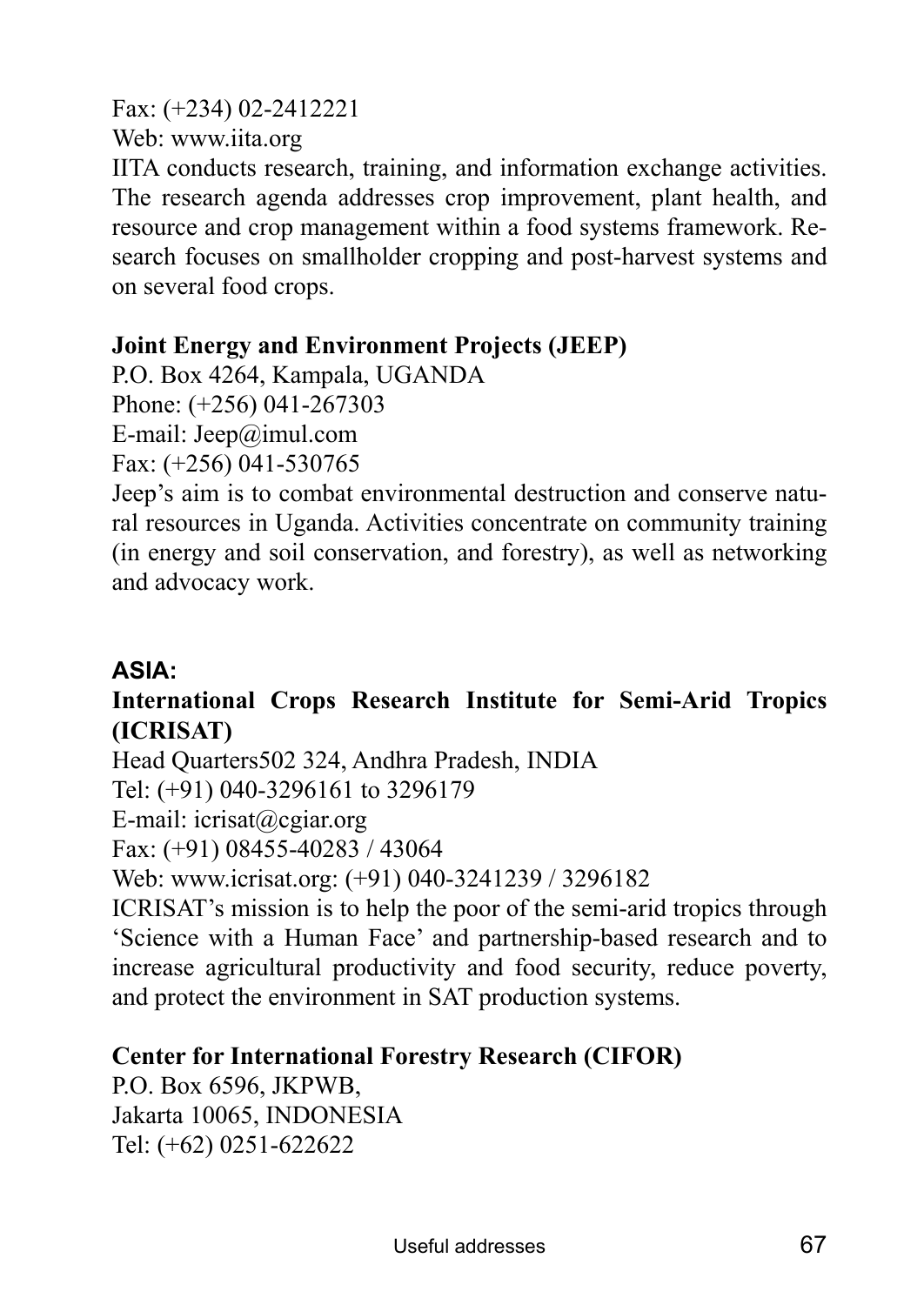Fax: (+62) 0251-622100 E-mail: cifor@cgiar.org Web: www.cgiar.org/cifor

CIFOR contributes to the sustained well-being of people in developing countries, particularly in the tropics, through collaborative strategic and applied research in forest systems and forestry, and by promoting the transfer of appropriate new technologies and the adoption of new methods of social organization for national development.

#### **Regional Community Forestry Training Center for Asia and the Pacific (RECOFTC)**

P.O. Box 1111, Kasetsart University,

Bangkok 10903, THAILAND

Tel: (+66) 02-9405700

Fax: (+66) 02-5620960 / 5614880

E-mail: ftccor@ku.ac.th or contact@recofic.org

Web: www.recoftc.org

RECOFTC's objectives are guided by the potential of community forestry management regimes to contribute both to sustainable forest management and to the needs of more than a billion rural people in Asia who depend on forest resources for their livelihoods. They do training and capacity development to enable rural people to manage their forest resources.

### **EUROPE:**

**ILEIA** (Centre for Information on Low External Input Agriculture) P.O.Box 2067, 3800 CB Amersfoort, The Netherlands Tel: +31 (0)33 467 3870 Fax: +31 (0)33 463 2410 E-mail: ileia@ileia.nl Web: www.ileia.org ILEIA publishes information on low external input and sustainable

agricultural practices. It also publishes the international quarterly LEISA Magazine, which is freely available to readers and organisations in the South.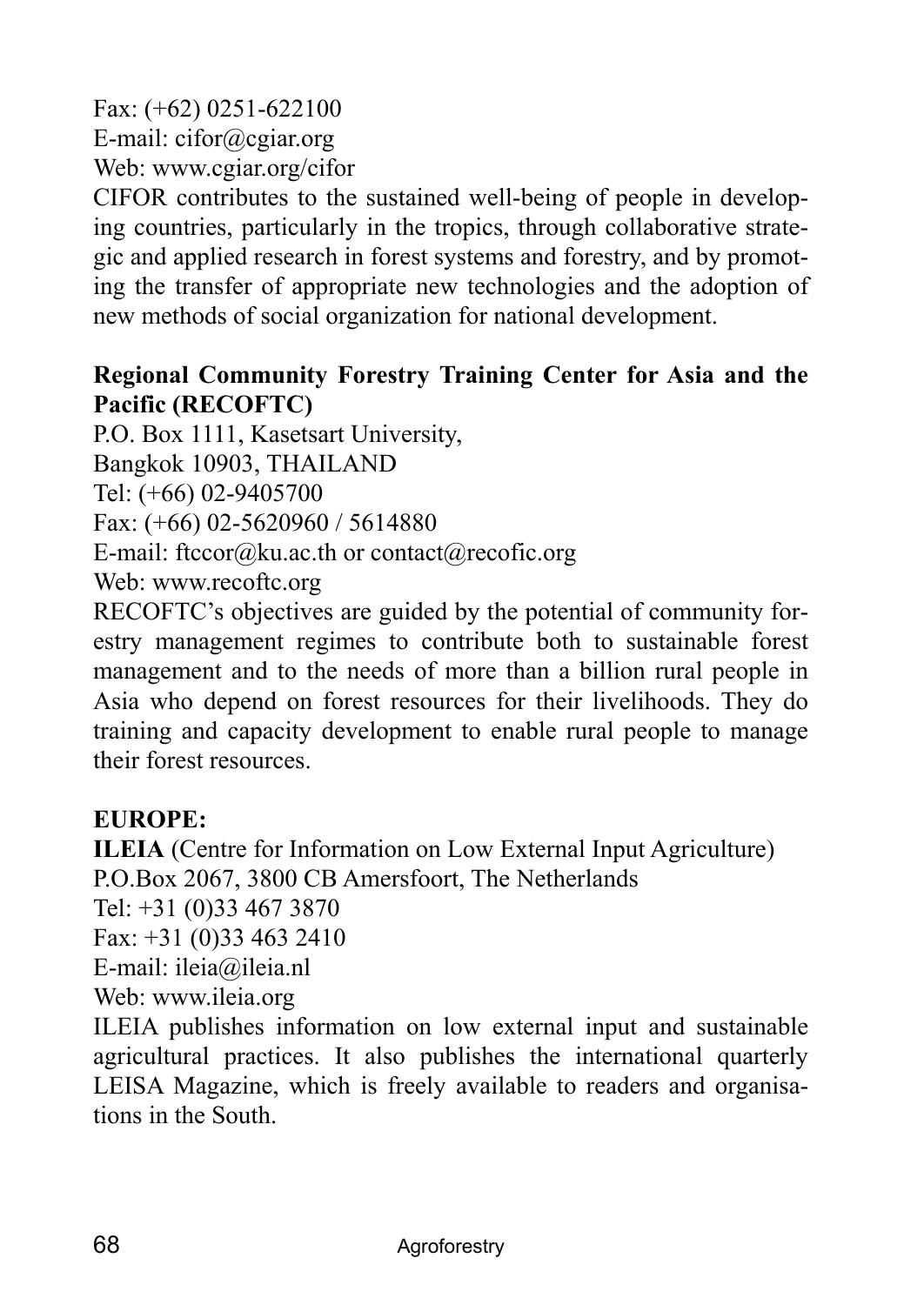## **Glossary**

- **Arid:** a climate in which potential evaporation exceeds rainfall in all months of the year. A condition that makes cropping possible only with the support of water harvesting or irrigation. Refers here to an area with an average of less than about 200 mm annual rainfall.
- **Browsing:** the feeding on buds, shoots and leaves of woody plants by livestock or wild animals. Browse is the material consumed.
- **Contour line:** an imaginary line on a field, joining all points which are at the same height above sea level.
- **Crown:** the canopy of a tree or other woody plant, which rises above the trunk or stem.
- **Deciduous tree:** a tree which stands virtually leafless for a while after shedding its leaves and before a new flush leaves out. By contrast an evergreen tree changes its leaves gradually.
- **Desertification:** process of continuous decline in the biological productivity of arid or semi-arid land. Resulting in a skeletal soil that is difficult to revitalize (a form of land degradation).
- **Erosion:** the process of wearing away soil by wind and/ or rain. Soil erosion is harmful because of the loss of fertile top soil. Where this soil is deposited it may also cause problems, e.g. silting up of waterways.
- **Evaporation:** transition of water to vapour. Usually the water evaporates from the soil or vegetation; as a result the soil gradually dries out.
- **Fallow:** land resting from cropping, which may be grazed or left unused; often colonized by natural vegetation.
- **Foliage:** the mass of leaves on plants.
- **Green manure:** green plant material used as fertilizer. See Agrodok 28, *Green manuring and other forms of soil improvement*.
- **Humid:** a climate in which rainfall exceeds potential evaporation during at least 9 months of the year. Refers here to tropical areas that receive more than about 1500 mm annual rainfall.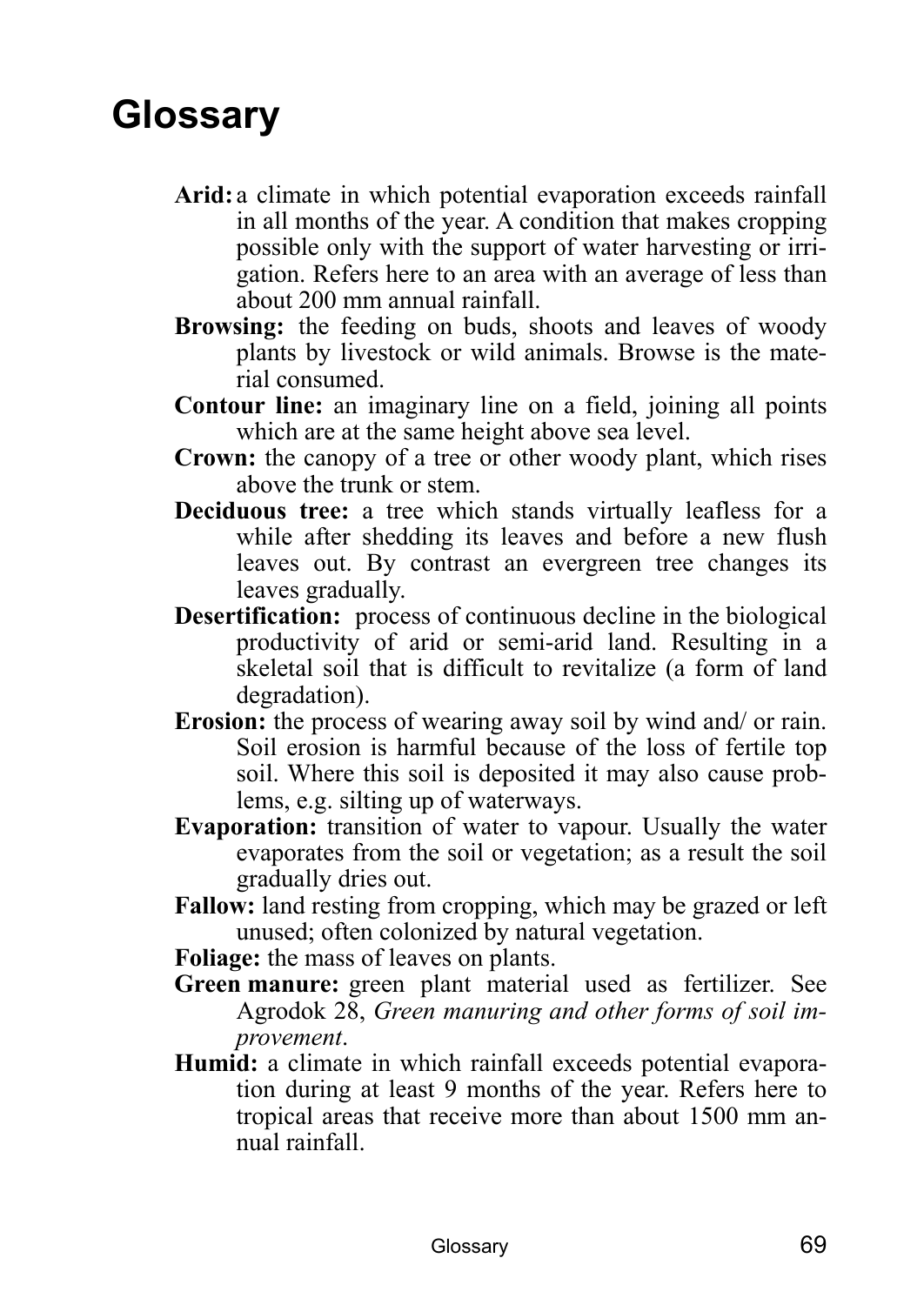**Infiltration rate:** the rate at which water can move through a soil.

- Leaching: the process by which nutrients in the soil are washed down through rain or irrigation water to a depth at which plant roots can no longer reach them. After leaching, the nutrients may be carried away by ground water movement.
- Leeward: the side of an object and its surrounding area that is sheltered from the wind.
- **Legume:** member of a large family of trees, shrubs and herbs (e.g. beans and peas), the Leguminosae. On the roots of these plants there are small nodules which contain bacteria. These bacteria convert inert nitrogen from the air into a form which the bacteria and plants can use for their growth.
- Litter: organic material on the soil surface, including leaves, twigs and flowers, freshly fallen or slightly decomposed.
- **Lopping:** a form of pruning, in which some of the branches of a tree are removed. Usually the lower branches are cut, while the upper part of the crown is allowed to continue to grow. Lopping should lead to the sprouting of new shoots near the cuts.
- **Micro-climate:** the temperature, sunlight, humidity, and other climatic conditions in a small localized area, e.g. in a field, under a tree or in the topsoil.
- **Mulch:** protective covering of the soil surface by various substances, such as green or dry matter, sand or stones, applied to prevent evaporation of moisture, moderate soil temperature and control weeds.
- **Nitrogen fixation:** the processing of inert nitrogen in the air into a form that can be used by plants. The process is performed by organisms that live in association with the roots of certain plants, e.g. legumes.
- **Nutrients:** mineral substances and nitrogen, which are absorbed by the roots to enable plants to grow.

**Orchard:** a field planted with fruit trees.

- **Perennials:** plants that (usually) live for longer than one or two years.
- **Permeability:** the capacity to allow air, water or other material to pass through. A desirable property of soils.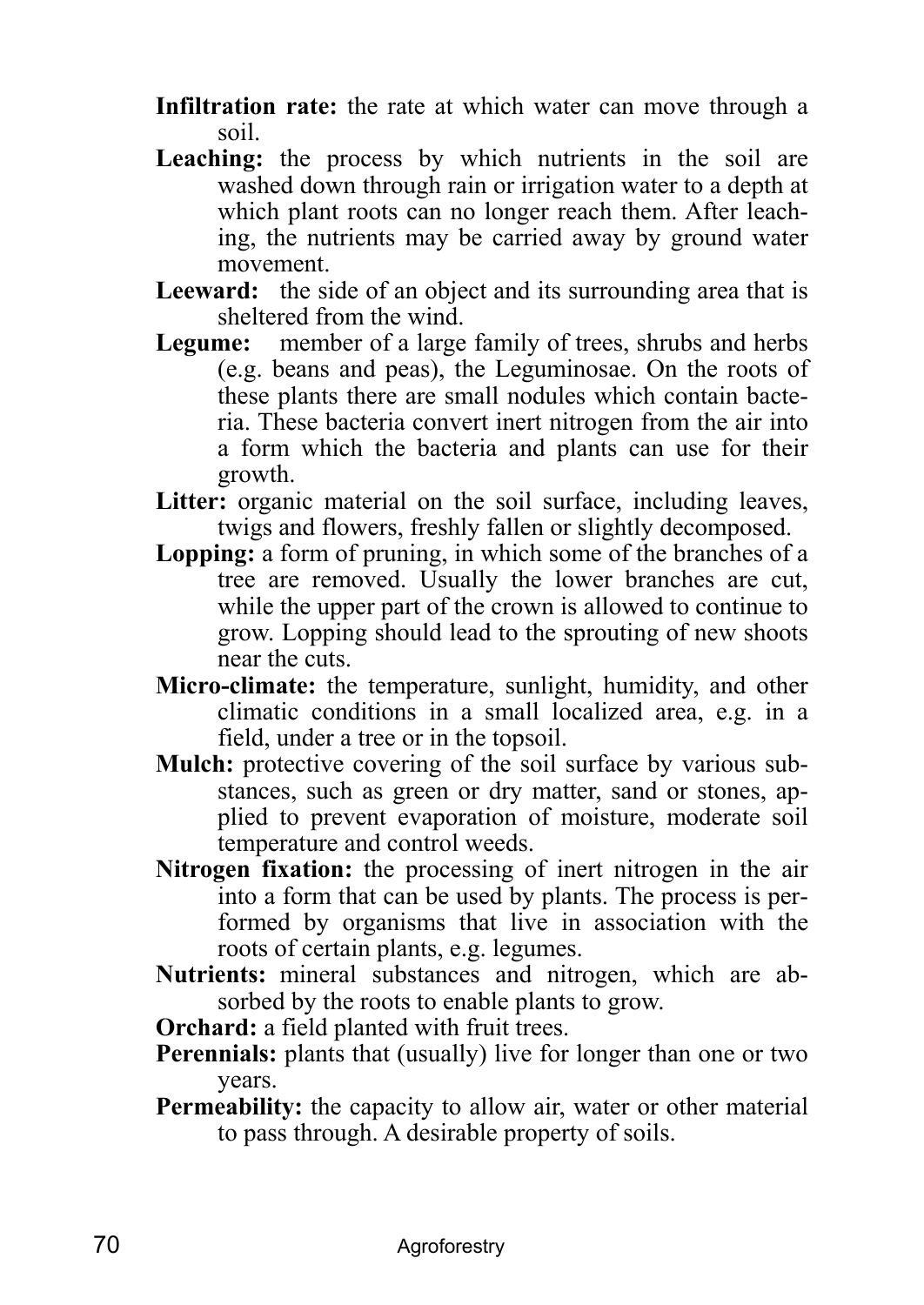- **Pollarding:** removing all the branches, including the top of the tree, leaving only the trunk. Shoots are allowed to sprout to form a new crown.
- **Pruning**: the cutting of parts of a woody plant, often to stimulate better-placed new growth.
- **Range lands:** an extensive area of land on which livestock can graze.
- **Root collar:** the point near ground level where the root system merges with the stem.
- **Rotation:** cultivation of a succession of crops, possibly including a fallow period, on the same land. One rotation cycle usually takes several years to complete.
- **Run-off:** rain or other water that flows over the soil surface and does not infiltrate into the soil.
- **Sapling:** a young tree, no longer a seedling, but not yet big enough to be used as a pole. Usually a few metres high and at most 2.5 cm in diameter at breast height.
- **Semi-arid:** a climate with an average annual rainfall of about 200-900 mm and large variations from year to year.
- **Splash erosion:** raindrops that fall on soil aggregates, causing small soil particles to splash in all directions.
- **Stake:** here refers to a wooden pole used to support climbers (e.g. yam, pumpkin); live stakes strike roots easily and are in fact very large cuttings.
- **Sub-humid:** in the tropics, a climate with an average annual rainfall of roughly 900-1500 mm
- **Sustainability:** here refers to management of resources in agriculture to satisfy changing human needs, while maintaining or enhancing the quality of the environment and productivity of the land.
- **Taproot:** the first root to emerge from the seed; usually vigorous, persistent and growing down-wards.
- **Transpiration:** loss of water in the form of vapour by living organisms to prevent overheating.
- **Turbulence:** whirling of wind after it has passed an object.
- **Wind-ward:** the side of an object and its surrounding area that is exposed to the wind.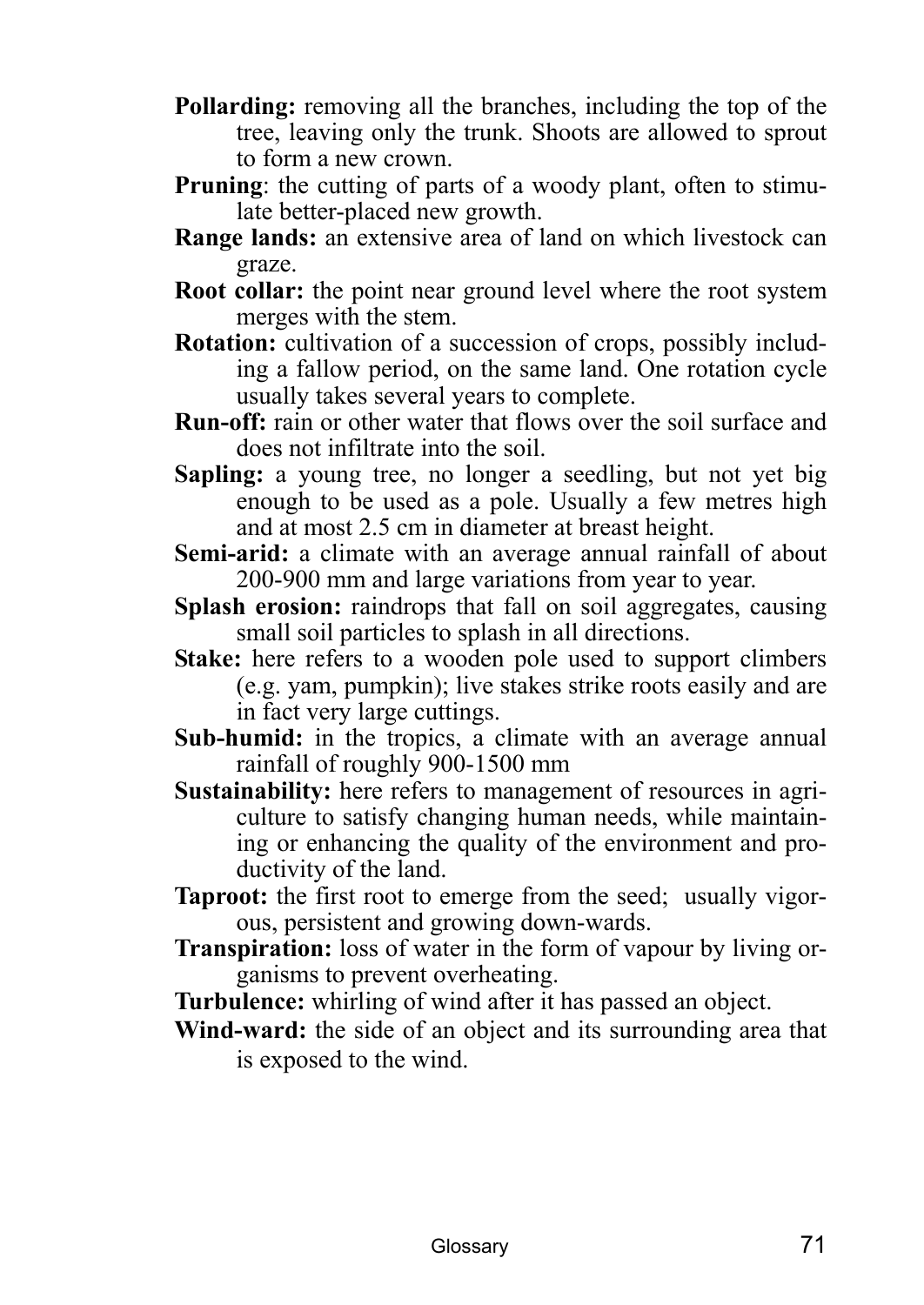# **Appendix 1: List of auxiliary species in Agroforestry**

#### **Explanatory notes**

The information in the following list has been gleaned from several published sources. Sometimes the information is incomplete, resulting in blank spaces in the list; in a few instances the information from various sources is contradictory. AGROMISA welcomes suggestions for corrections, supplementary information about species and additional species which deserve being listed.

**Botanical name: T**he species are listed alphabetically by their botanical name. The botanical name of a species may change because of new insights in its relations with similar species. If the name has changed in recent years and the species is still better known by its former name, that name is given between brackets. An asterisk (\*) behind the botanical name indicates that the species is able to convert inert nitrogen from the air into a form that can be taken up by the plant. All these N-fixing plants are legumes, except *Casuarina equisetifolia*.

**Common names:** Some species have no common English (E), French (F) or Spanish (S) name that is widely used; in that case the botanical name is used. Common names are not unique; they may differ in different parts of the world. That is why for some species several common names in one language are given.

**Origin:** The continent where the species is thought to have its origin is given, mainly because it may indicate that the chance of obtaining seed or planting material is best on that continent. However, many species have found their way across the tropical world and are readily available outside the continent of origin.

**Habit:** In this column the general appearance of the plant is given in a few words. The habit of species which occur over a wide range of eco-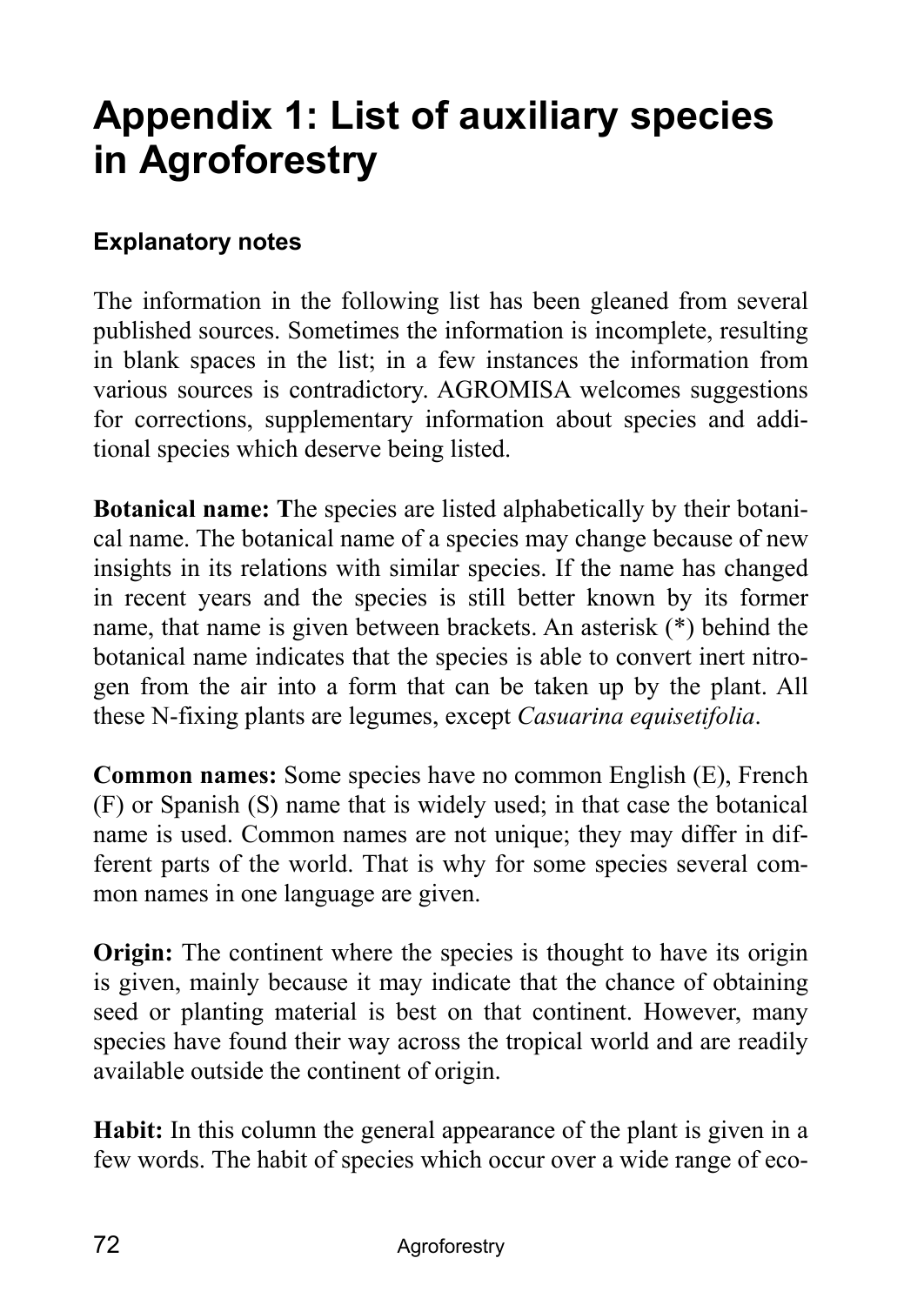logical conditions may differ substantially at the extremes of the range.

**Propagation:** Propagation methods which have found practical application are given. If several propagation methods are used, the most common method is mentioned first. If one of the methods is recommended, this method is underlined.

**Ecology:** Available information about the growing conditions a plant requires is often fragmentary; and often given in very different terms in the various sources. Moreover, within many species several types are distinguished which differ in their ecological requirements, e.g. one type being much better adapted to dry conditions than the other type. In as far as it is available, information starts with the range of altitudes at which the plant is found within the tropics. The symbol < indicates 'lower than',  $>$  indicates 'higher than'; a plus sign  $(+)$  behind a figure means that the plant is generally found up to the altitude given, but in some instances in even higher locations. Rainfall requirements are given in similar terms; however, if plants have access to ground water, e.g. along river banks or in depressions, they may thrive with less rain water than indicated. Information about soil requirements is available for only very few species.

**Uses:** Both use of products yielded by the plant  $-e.g.$  fruit, fodder, fibre  $-$  and environmental uses of the tree  $-$  e.g. green manure, shade, shelter  $-$  are listed. The principal use is listed first, but this main use may differ in various regions, e.g. in relatively wet areas the plant may be mainly used for fodder, in dry areas for its fruit and fuelwood. The limited space does not permit listing uses extensively; in a few cases the most important uses are followed by 'etc.'

**Remarks:** In this column information is presented that does not fit into other categories, but is of interest to the grower.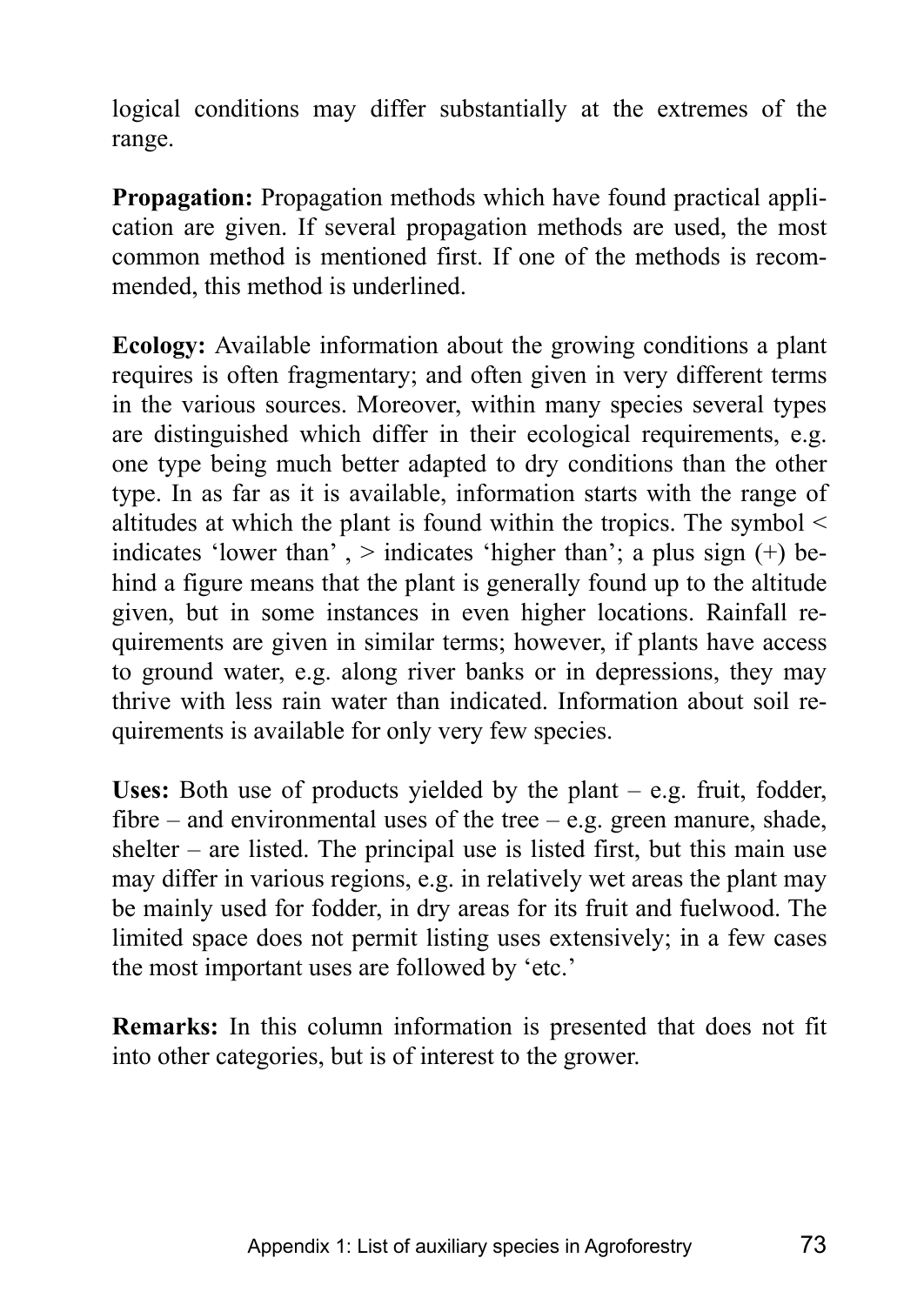| Nr | <b>Botanical name</b>        | <b>Common names</b>                                                        | Origin    | <b>Habit</b>                  |
|----|------------------------------|----------------------------------------------------------------------------|-----------|-------------------------------|
| 1  | Acacia<br>auriculiformis*    | northern black wat-<br>tle, ear-pod wattle<br>(E)                          | Australia | tall tree                     |
| 2  | Acacia mearnsii*             | black wattle (E);<br>acacia noir (F)                                       | Australia | small tree                    |
| 3  | Acacia nilotica*             | Egyptian thorn (E);<br>acacia d'Arabie,<br>gommier rouge,<br>gonakié (F)   | Africa    | small thorny tree             |
| 4  | Acacia senegal*              | gum arabic tree (E);<br>gommier blanc (F)                                  | Africa    | small thorny tree or<br>shrub |
| 5  | Acacia sieberiana*           | African laburnum,<br>white thorn (E);<br>acacia pelona (S)                 | Africa    | spiny tree                    |
| 6  | Acacia tortilis*             | umbrella thorn (E);<br>faux gommier (F)                                    | Africa    | tree                          |
| 7  | Adansonia digitata           | baobab (E,F)                                                               | Africa    | tree                          |
| 8  | Albizia adianthifolia*       | West African albizia<br>(E)                                                | Africa    | large tree with flat<br>crown |
| 9  | Albizia lebbeck*             | siris, koko (E); lan-<br>gue de femme (F)                                  | Asia      | tree                          |
| 10 | Albizia procera*             | white siris, tall al-<br>bizia (E)                                         | Asia      | tall tree                     |
| 11 | Annona senegalen-<br>sis     | wild custard apple<br>(E); pomme chan-<br>nelle du Sénégal<br>(F)          | Africa    | small tree or shrub           |
| 12 | Azadirachta indica           | neem(E,F)                                                                  | Asia      | tree                          |
| 13 | Basella alba                 | Ceylon spinach,<br>Indian spinach (E);<br>baselle, brède de<br>Malabar (F) | Asia      | perennial twining<br>herb     |
| 14 | <b>Borassus</b><br>aethiopum | borassus palm,<br>elephant palm, fan<br>palm (E); rôtnier (F)              | Africa    | robust palm                   |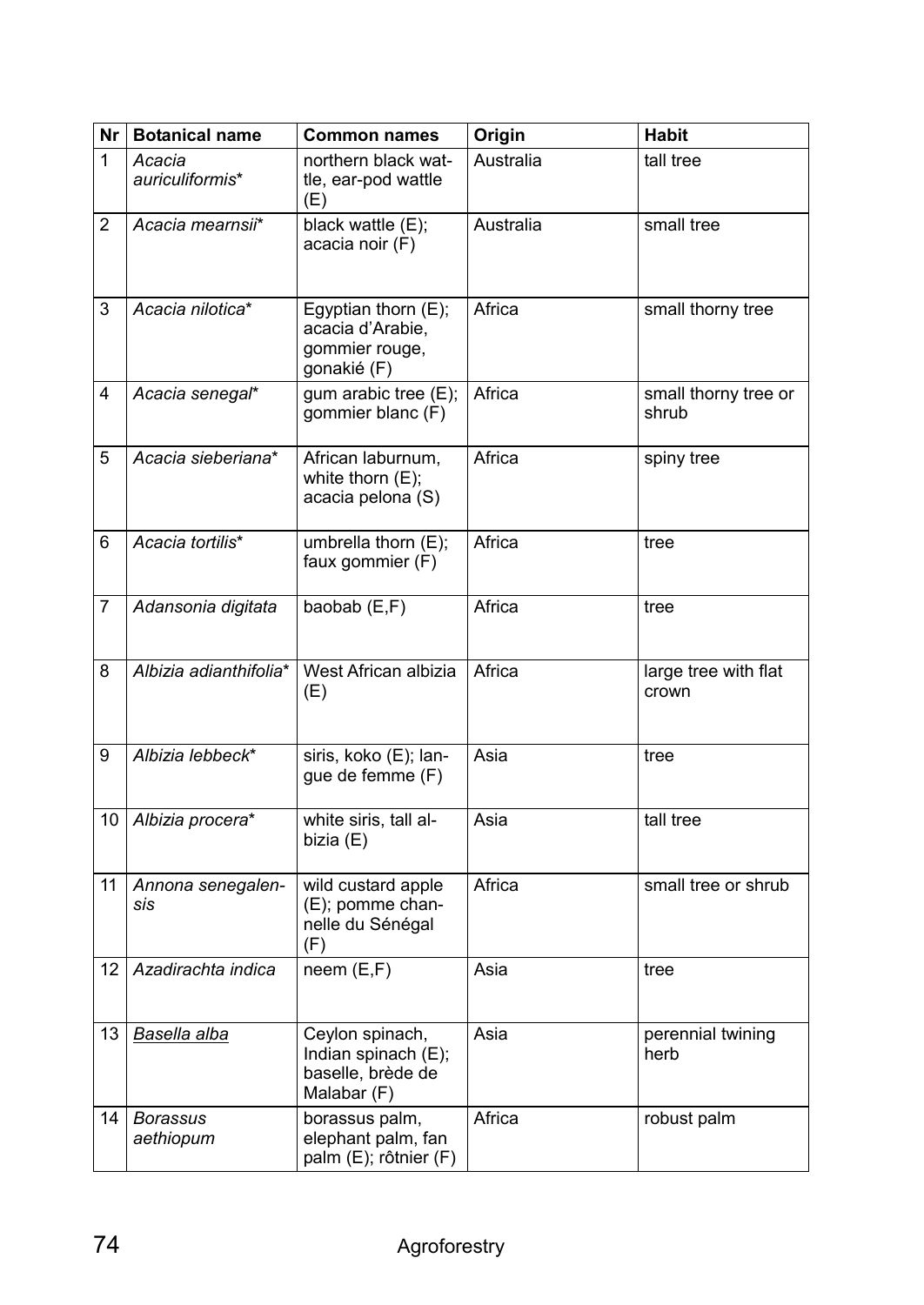| Nr             | Propagation                 | <b>Ecology</b>                                    | <b>Uses</b>                                                               | <b>Remarks</b>                                    |
|----------------|-----------------------------|---------------------------------------------------|---------------------------------------------------------------------------|---------------------------------------------------|
| 1              | seed, cuttings              | $0 - 1000 + m$ ; > 650<br>mm rain                 | fuelwood, pulp,<br>timber, shade, land<br>rehabilitation                  | grows on any type<br>of soil                      |
| $\overline{c}$ | seed, cuttings              | subhumid highlands                                | tannin (bark), fuel-<br>wood, poles, wind-<br>break, green ma-<br>nure    | rehabilitates<br>degraded land                    |
| 3              | seed                        | 0 - 1300 m; river<br>banks:<br>400 - 2300 mm rain | tannin (bark, pod),<br>gum, fodder, wood<br>(fuel, constr.)               | reclaims alkaline<br>soil                         |
| 4              | seed                        | dry savanna (< 700<br>mm rain) on sandy<br>soils  | gum (bark), fodder,<br>cordage, wood,<br>medicine                         | only stressed trees<br>yield gum                  |
| 5              | seed                        | coastal and inland<br>savanna                     | gum, forage, con-<br>struction wood,<br>medicine, honey,<br>etc.          | retains leaves far<br>into the dry season         |
| 6              | seed                        | drought-tolerant;<br>common in the<br>Sahel       | forage, sand-binder,<br>shade tree, wood,<br>fibre, medicine, etc.        | deep-rooted                                       |
| 7              | seed                        | in a belt N and S of<br>the equator in Africa     | food (leaf, fruit pulp,<br>seed, root), fibre,<br>salt (ash), etc.        | trunk stores mois-<br>ture which can be<br>tapped |
| 8              | seed                        | common in moist<br>savanna zone                   | shade tree, con-<br>struction wood,<br>fuelwood, medicine<br>(bark, root) |                                                   |
| 9              | seed                        | semi-arid to sea-<br>sonally dry tropics          | forage, hardwood,<br>honey                                                | underutilized in<br>agroforestry                  |
| 10             | seed, stake cuttings        | $0 - 1500$ m;<br>500 - 3000 mm rain               | fuelwood, timber,<br>windbreak, shade,<br>land rehabilitation             |                                                   |
| 11             | root suckers, seed          | at home in savanna                                | medicine, food<br>(fruit, leaf), fodder                                   | fire-resistant;<br>sprouts from the<br>stake      |
| 12             | seed, layers, graft-<br>ing | $0 - 1500$ m:<br>400 - 1400 mm rain               | insecticide, oil,<br>timber, fuel                                         | protects and<br>improves very poor<br>soils       |
| 13             | tip cuttings                | $0 - 500 + m$                                     | leaf vegetable,<br>medicine                                               | resistant to<br>diseases and pests                |
| 14             | seed                        | savanna palm of<br>tropical Africa                | fruit, sprouting<br>seed, palm sap,<br>cordage, logs, etc.                | fan-shaped leaves,<br>to 4 m long                 |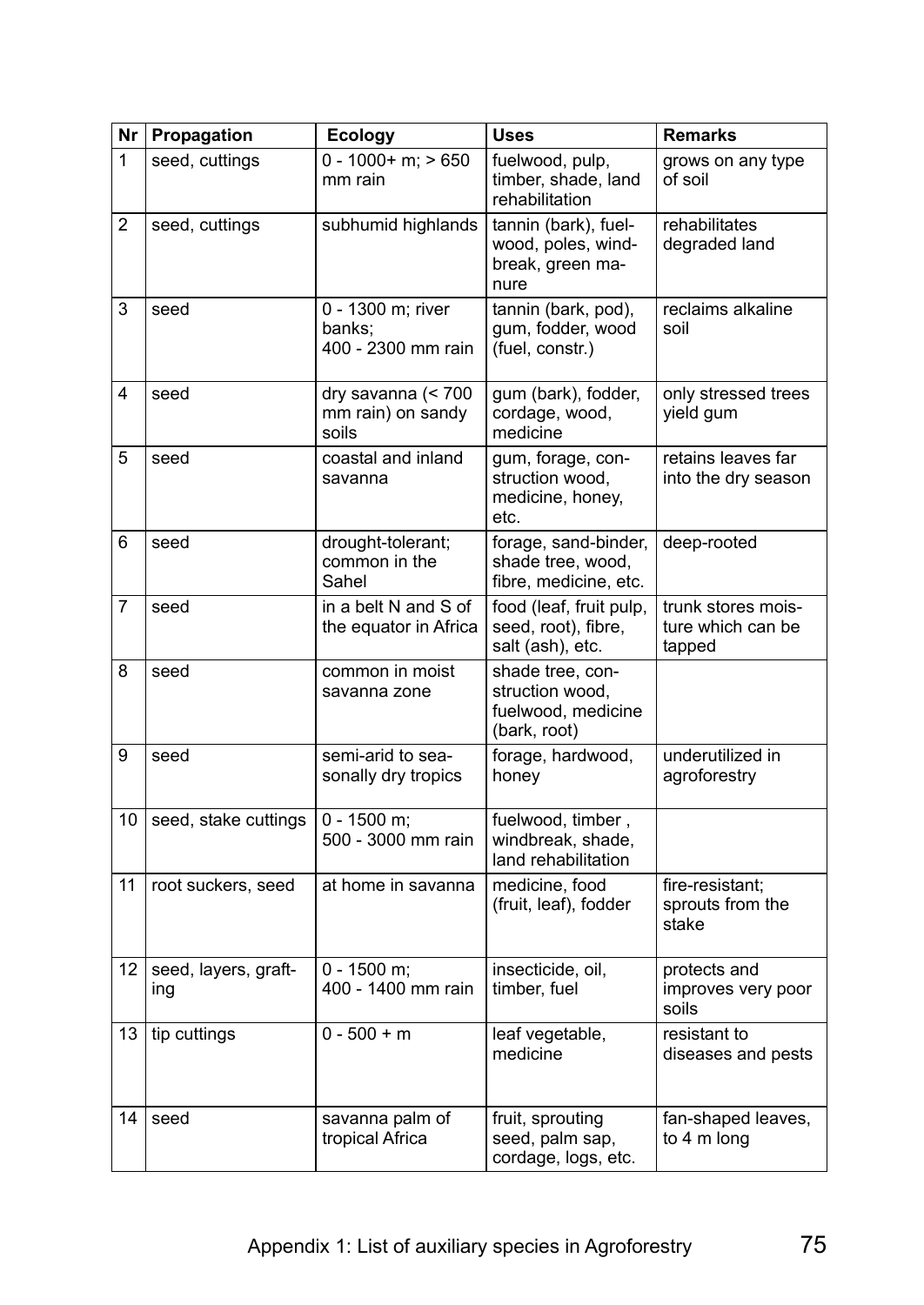| Nr | <b>Botanical name</b>                                  | <b>Common names</b>                                                            | Origin          | <b>Habit</b>                    |
|----|--------------------------------------------------------|--------------------------------------------------------------------------------|-----------------|---------------------------------|
| 15 | Byrsonima<br>crassifolia                               | nance, golden<br>spoon (E); maurissi<br>(F); manero, man-<br>teco, nancite (S) | C. + S. America | shrub or small tree             |
| 16 | Caesalpinia<br>decapetala*                             | Mauritius thorn (E)                                                            | Asia            | straggling spiny<br>shrub       |
| 17 | Cajanus cajan*                                         | pigeon pea (E); pois<br>d'Angole,<br>ambrévade (F)                             | Asia            | short-lived shrub               |
| 18 | Calliandra<br>calothyrsus*                             | $(\text{red})$ calliandra $(E)$                                                | C. America      | shrub or small tree             |
| 19 | Calligonum poly-<br>gonoides (Calli-<br>gonum comosum) | $-1$                                                                           | Africa          | shrub                           |
| 20 | Calotropis procera                                     | auricula tree, Sodom<br>apple (E); arbre à<br>soie (F)                         | Africa          | shrub                           |
| 21 | Capparis decidua                                       | salt bush, siwak<br>tree (E); caprier,<br>caprier sans feuilles<br>(F)         | Africa          | spiny bush, largely<br>leafless |
| 22 | Carissa carandas                                       | karanda, karaunda<br>(E)                                                       | Asia            | climbing shrub                  |
| 23 | Casuarina<br>equisetifolia*                            | coast she-oak.<br>ironwood, casuarina<br>$(E)$ ; filao $(F)$                   | Austr. Malesia  | large tree                      |
| 24 | Combretum<br>glutinosum                                | ratt, bois d'élèphant<br>(F)                                                   | Africa          | small tree                      |
| 25 | Combretum molle                                        | bush willow (E)                                                                | Africa          | shrub or small tree             |
| 26 | Commiphora afri-<br>cana                               | African bdellium<br>(E); bdellium<br>d'Afrique (F)                             | Africa          | shrub or small tree             |
| 27 | Cordia alliodora                                       | cordia, salmwood,<br>Spanish elm (E);<br>bois soumis, chène<br>caparo (F)      | C. + S. America | large tree                      |
| 28 | Crotalaria<br>ochroleuca*                              | sunhemp (E)                                                                    | Africa          | shrubby annual<br>herb          |
| 29 | Dactyladenia barteri                                   | monkey fruit (E)                                                               | Africa          | scandent small tree             |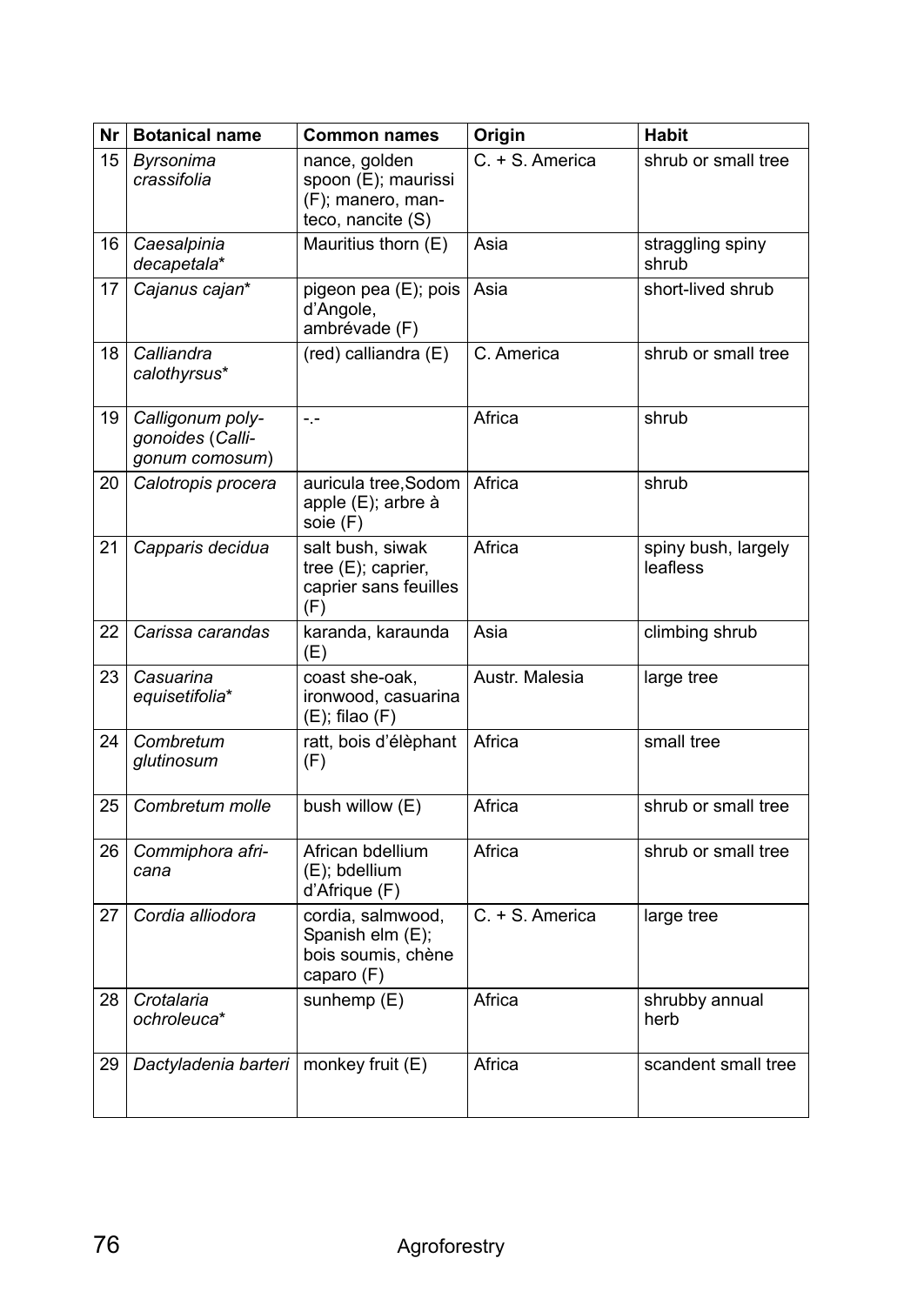| Nr | Propagation          | <b>Ecology</b>                                   | <b>Uses</b>                                                    | <b>Remarks</b>                                  |
|----|----------------------|--------------------------------------------------|----------------------------------------------------------------|-------------------------------------------------|
| 15 | seed                 | hot lowland mon-<br>soon climate; all<br>soils   | fruit, home garden                                             |                                                 |
| 16 | seed                 | lowland (< 1000 m)<br>monsoon climate            | hedge, medicine,<br>tannin                                     |                                                 |
| 17 | seed                 | $0 - 2000$ m;<br>600 - 1000 mm rain              | pulse or vegetable,<br>nurse or shade<br>crop, medicine        | versatile plant in dry<br>conditions            |
| 18 | seed, cuttings       | $0 - 850 + m$ ;<br>>1000 mm, 2 - 6 dry<br>months | fuelwood, forage,<br>land rehabilitation,<br>lac insect host   | popular auxiliary<br>shrub                      |
| 19 |                      | sandy desert areas<br>(Sahara)                   | sand binder, fodder<br>(camels), charcoal                      |                                                 |
| 20 | suckers, seed        | abundant in arid<br>conditions                   | sand binder, medi-<br>cine                                     | indicates subsoil<br>water                      |
| 21 |                      | on edges of Sa-<br>hara; drought-<br>tolerant    | spice, fodder, car-<br>pentry wood, medi-<br>cine, sand binder | forms dense thick-<br>ets                       |
| 22 | seed                 | full sun, not too<br>humid conditions            | hedge, fruit, medi-<br>cine                                    | mainly used for<br>hedges                       |
| 23 | seed, cuttings       | coast - 1200m;<br>semi-arid to sub-<br>humid     | reclaims land,<br>shelterbelts, fuel,<br>charcoal              | very fast early<br>growth                       |
| 24 | seed                 | Sahel desert tree:<br>drought-tolerant           | medicine, hard<br>wood (house posts),<br>fodder, dye           | survives where<br>grass does not                |
| 25 | seed                 | savanna forest tree                              | medicine, durable<br>wood (house posts)                        |                                                 |
| 26 | stake cuttings       | dry areas, such as<br>Sahel savanna<br>woodland  | live fence/hedge,<br>fodder, resin/qum,<br>food (root)         |                                                 |
| 27 | seed, cuttings       | 0 - 1000 (2000) m;<br>750 - 2000 mm rain         | timber, shade                                                  | pioneer plant; good<br>regeneration             |
| 28 | seed                 | widely grown in<br>moist situations              | vegetable (leaf,<br>flower, pod), green<br>manure, fibre       |                                                 |
| 29 | seed, stake cuttings | $0 - 300$ m;<br>> 1200 mm rain                   | fallow crop, forage,<br>poles                                  | thrives on poor<br>soils; popular in<br>Nigeria |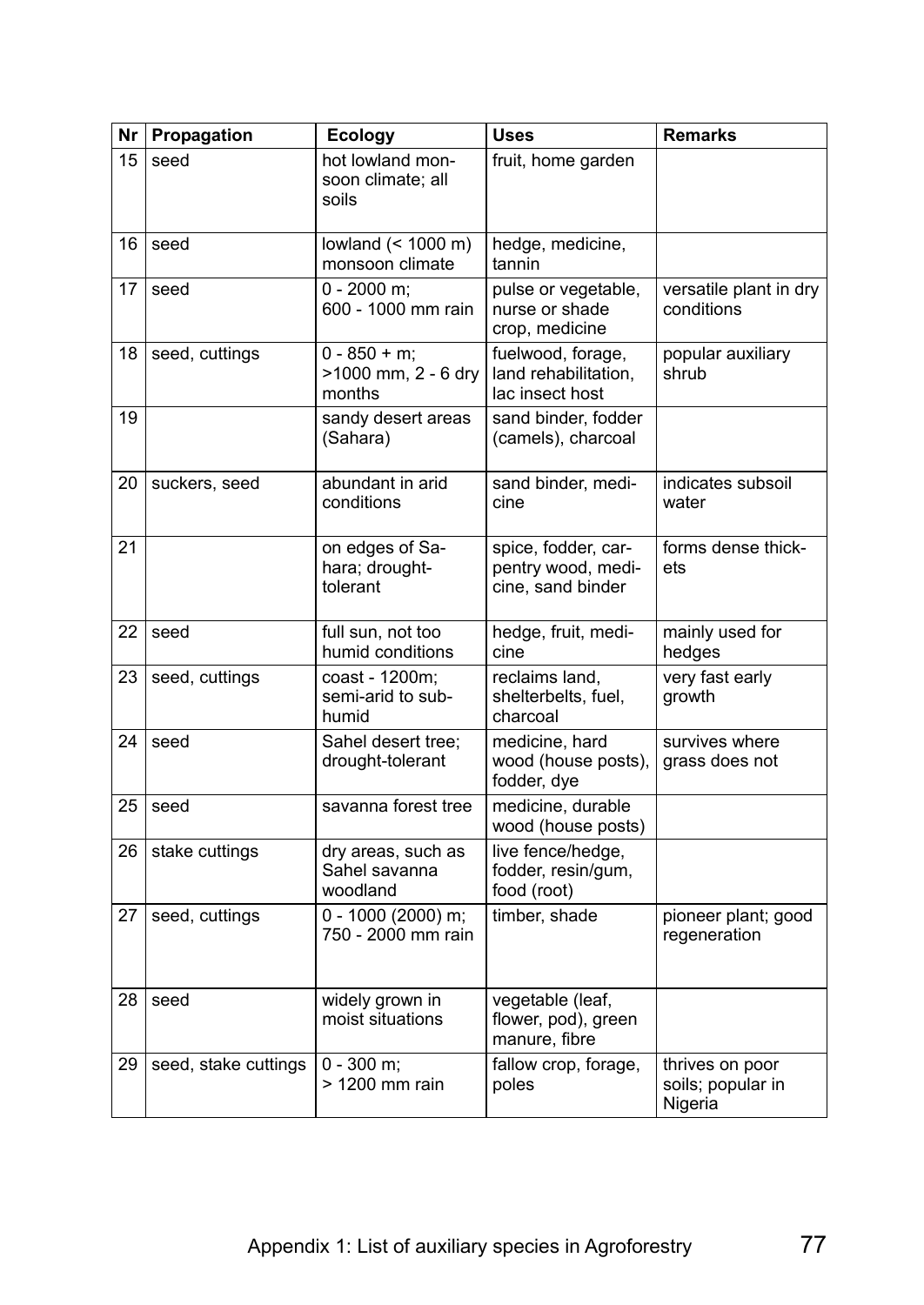| Nr | <b>Botanical name</b>        | <b>Common names</b>                                                                 | Origin       | <b>Habit</b>                 |
|----|------------------------------|-------------------------------------------------------------------------------------|--------------|------------------------------|
| 30 | Dalberghia<br>melanoxylon*   | African blackwood,<br>Senegal ebony (E);<br>ébènier du Senegal<br>(F)               | Africa       | spiny shrub or small<br>tree |
| 31 | Dalberghia sissoo*           | sissoo (E)                                                                          | Asia         | deciduous tall tree          |
| 32 | Daniellia oliveri*           | African copaiba<br>balsam, West Afri-<br>can copal (E); satan<br>(F)                | Africa       | tall tree                    |
| 33 | Dichrostachys cine-<br>rea*  | Chinese lantern<br>tree, marabou thorn<br>(E); mimosa<br>clochette (F)              | Africa       | spiny shrub or small<br>tree |
| 34 | Diospyros mespili-<br>formis | West African ebony<br>(E), ebenier de<br>l'Afrique de l'Ouest<br>(F)                | Africa       | tall tree                    |
| 35 | Dovyalis caffra              | kei apple (E)                                                                       | Africa       | small tree                   |
| 36 | Erythrina fusca*             | purple coral-tree,<br>coral bean (E); bois<br>immortelle, immor-<br>telle blanc (F) | pantropical  | tree                         |
| 37 | Erythrina poeppigi-<br>ana*  | coral tree, mountain<br>immortelle (E); bois<br>immortelle (F); poró<br>gigante (S) | S. America   | tree                         |
| 38 | Erythrina subum-<br>brans*   | December tree (E)                                                                   | Asia         | deciduous tree               |
| 39 | Erythrina variegata*         | Indian coral tree,<br>tiger's claw $(E)$ ;<br>arbreau corail (F)                    | Africa, Asia | deciduous tree               |
| 40 | Eucalyptus<br>camaldulensis  | river red gum,<br>Murray red gum (E)                                                | Austr.       | tree                         |
| 41 | Eucalyptus tereti-<br>cornis | forest red gum, blue<br>gum(E)                                                      | Austr.       | large tree                   |
| 42 | Euphorbia balsam-<br>ifera   | balsam spurge (E);<br>euphorbe de Cayor,<br>euphorbe candé-<br>labre (F)            | Africa       | erect shrub                  |
| 43 | Euphorbia tirucalli          | milk bush $(E)$ ; arbre<br>de Saint Sébastien<br>(F)                                | Africa       | shrub or small tree          |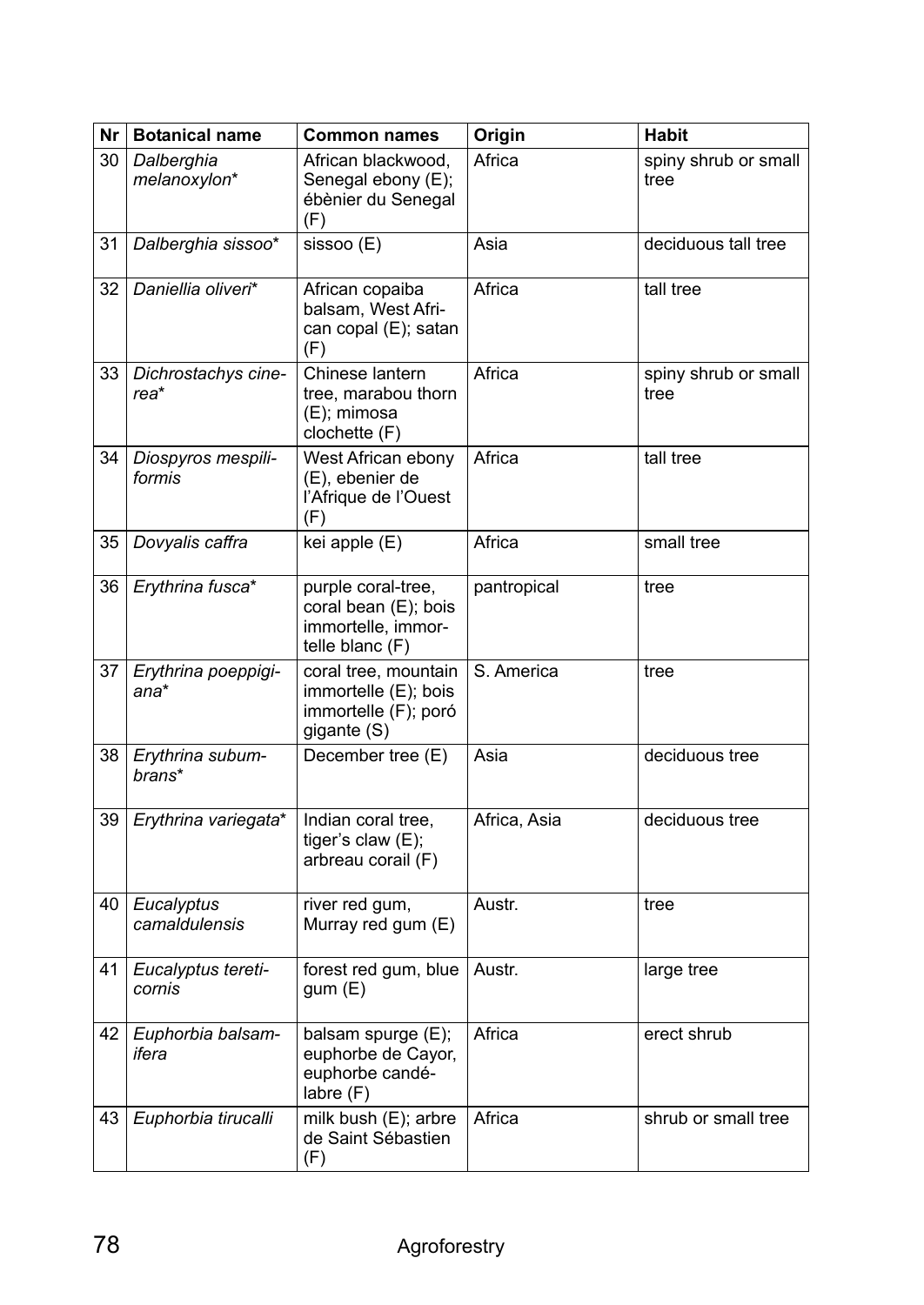| Nr | Propagation    | <b>Ecology</b>                                        | <b>Uses</b>                                                        | <b>Remarks</b>                               |
|----|----------------|-------------------------------------------------------|--------------------------------------------------------------------|----------------------------------------------|
| 30 | seed           | dry savanna                                           | hard wood for im-<br>plements, fodder,<br>medicine                 | wood resembles<br>true ebony                 |
| 31 | seed           | riverine situations                                   | timber, shade, fod-<br>der                                         | much cultivated in<br>India                  |
| 32 | seed           | savanna forest                                        | gum, construction<br>wood, medicine,<br>fodder, chew-sticks        |                                              |
| 33 | suckers        | thickets in savanna<br>and on disturbed<br>land       | barrier hedge, con-<br>struction wood,<br>fibre, medicine, etc.    | may spread like a<br>weed                    |
| 34 | seed           | in drier borders of<br>rain forest                    | timber, fruit, park-<br>land tree, fodder,<br>medicine             |                                              |
| 35 | seed           | highland monsoon<br>climate                           | fruit, hedge                                                       |                                              |
| 36 | seed, cuttings | 0 - 2000 m; 1200 -<br>3000+ mm                        | shade tree, live<br>stake, forage, or-<br>namental                 | most widespread<br>erythrina                 |
| 37 | seed, cuttings | 500 - 1500+ m;<br>>1200 mm rain                       | shade tree, live<br>stake, forage, or-<br>namental                 |                                              |
| 38 | cuttings, seed | $0 - 1500$ m; < 4<br>months with $<$ 100<br>mm rain   | shade, live stake,<br>fodder, medicine,<br>wood for canoes         | excellent live sup-<br>port for many crops   |
| 39 | seed, cuttings | 0 - 1200 m; > 1200<br>mm rain                         | live stake, shade<br>tree, vegetable,<br>green manure,<br>medicine |                                              |
| 40 | seed, cuttings | very adaptable;<br>copes with 0 - 8 dry<br>months     | wood, timber, char-<br>coal, shade, honey                          | most common tree<br>in dry tropical lands    |
| 41 | seed, cuttings | $0 - 1800$ m; $> 500$<br>mm rain; deep light<br>soils | wood, timber, char-<br>coal, shelterbelts,<br>eucalypt oil         | comparable to E.<br>camaldulensis            |
| 42 | cuttings       | southern edge of<br>Sahara; deep sandy<br>soil        | (boundary) hedge,<br>fodder (camels,<br>goats), medicine           | best hedge in dry<br>(<900 mm rain)<br>areas |
| 43 | cuttings       | drought-tolerant                                      | hedge, latex, fish<br>poison, fuelwood,<br>medicine                |                                              |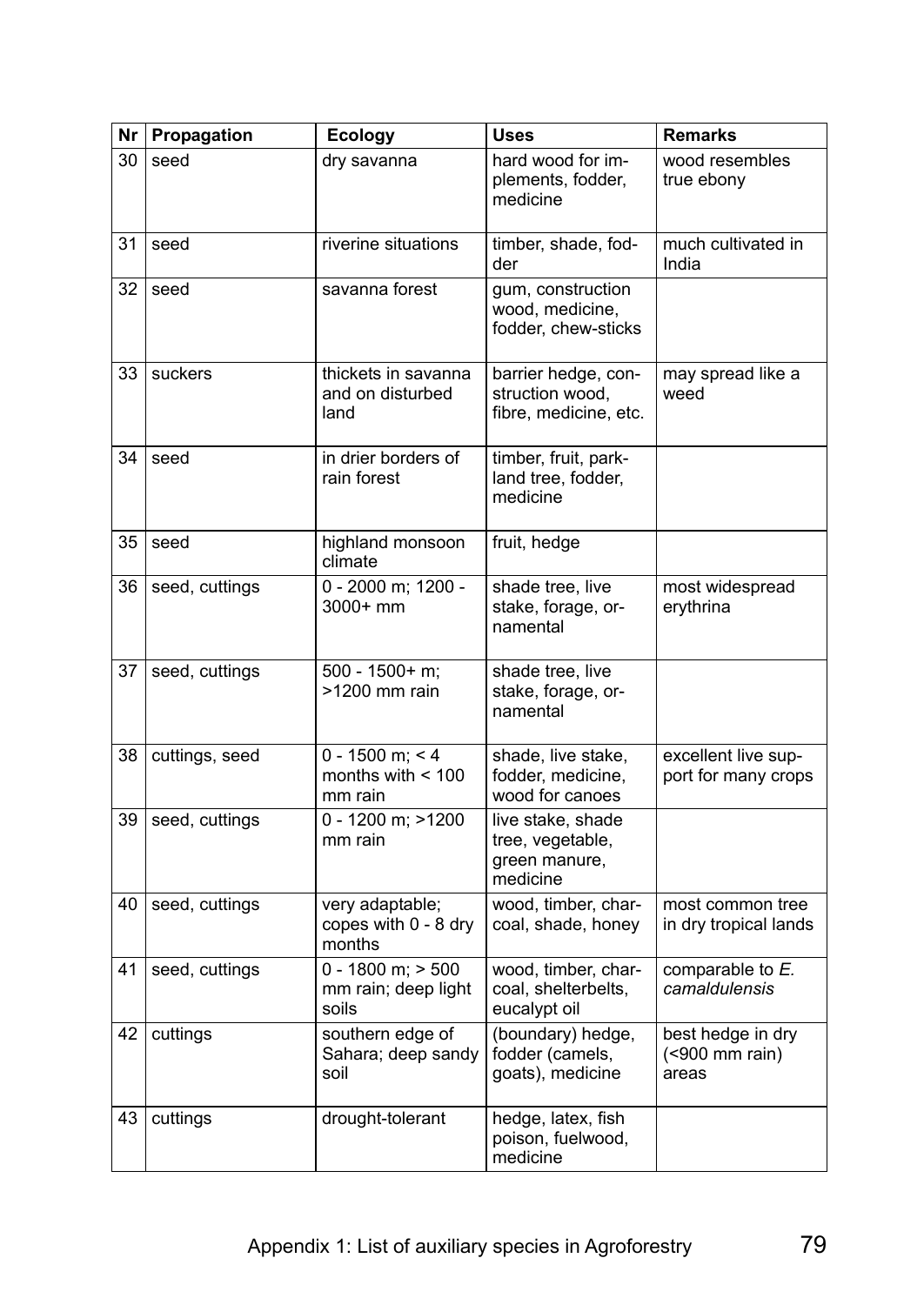| Nr l | <b>Botanical name</b>                                 | <b>Common names</b>                                      | Origin          | <b>Habit</b>     |
|------|-------------------------------------------------------|----------------------------------------------------------|-----------------|------------------|
| 44   | Faidherbia albida*<br>(Acacia albida)                 | African winterthorn<br>(E)                               | Africa          | deciduous tree   |
| 45   | Flemingia macro-<br>phylla*                           | $-1$                                                     | Asia            | semi-woody shrub |
| 46   | Gliricidia sepium*                                    | gliricidia, mother of<br>cocoa (E)                       | C. America      | small tree       |
| 47   | Grevillea robusta                                     | silky oak, silver oak<br>(E)                             | Australia       | tree             |
| 48   | Inga edulis*                                          | guamo (E); pois<br>sucre (F); guaba,<br>guama, guamo (S) | S. America      | small tree       |
| 49   | Jatropha curcas                                       | physic nut, pig nut,<br>fig nut $(E)$                    | C. America      | tall shrub       |
| 50   | Lannea coroman-<br>delica (Lannea<br>grandis)         | $-1$                                                     |                 | tree             |
| 51   | Lantana camara                                        | lantana, wild sage,<br>curse of Barbados<br>(E)          | C. + S. America | low shrub        |
| 52   | Leptadenia pyro-<br>technica                          | $-1$                                                     | Africa          | leafless shrub   |
| 53   | Leucaena diversifo-<br>lia*                           | leucaena (E)                                             | C. America      | small tree       |
| 54   | Leucaena leuco-<br>cephala*                           | leucaena (E), leu-<br>caene, faux mimosa<br>(F)          | C. America      | small tree       |
| 55   | Maesopsis eminii                                      | umbrella tree,<br>musizi (E), musizi<br>(F)              | Africa          | tree             |
| 56   | Melia azedarach                                       | Chinaberry, Persian<br>lilac, pride of India<br>(E)      | Asia            | tree             |
| 57   | Moringa oleifera                                      | horseradish tree,<br>drumstick tree (E);<br>ben ailé (F) | Asia            | small tree       |
| 58   | Paraserianthes<br>falcataria* (Albizia<br>falcataria) | paraserianthes (E)                                       | Asia            | tree             |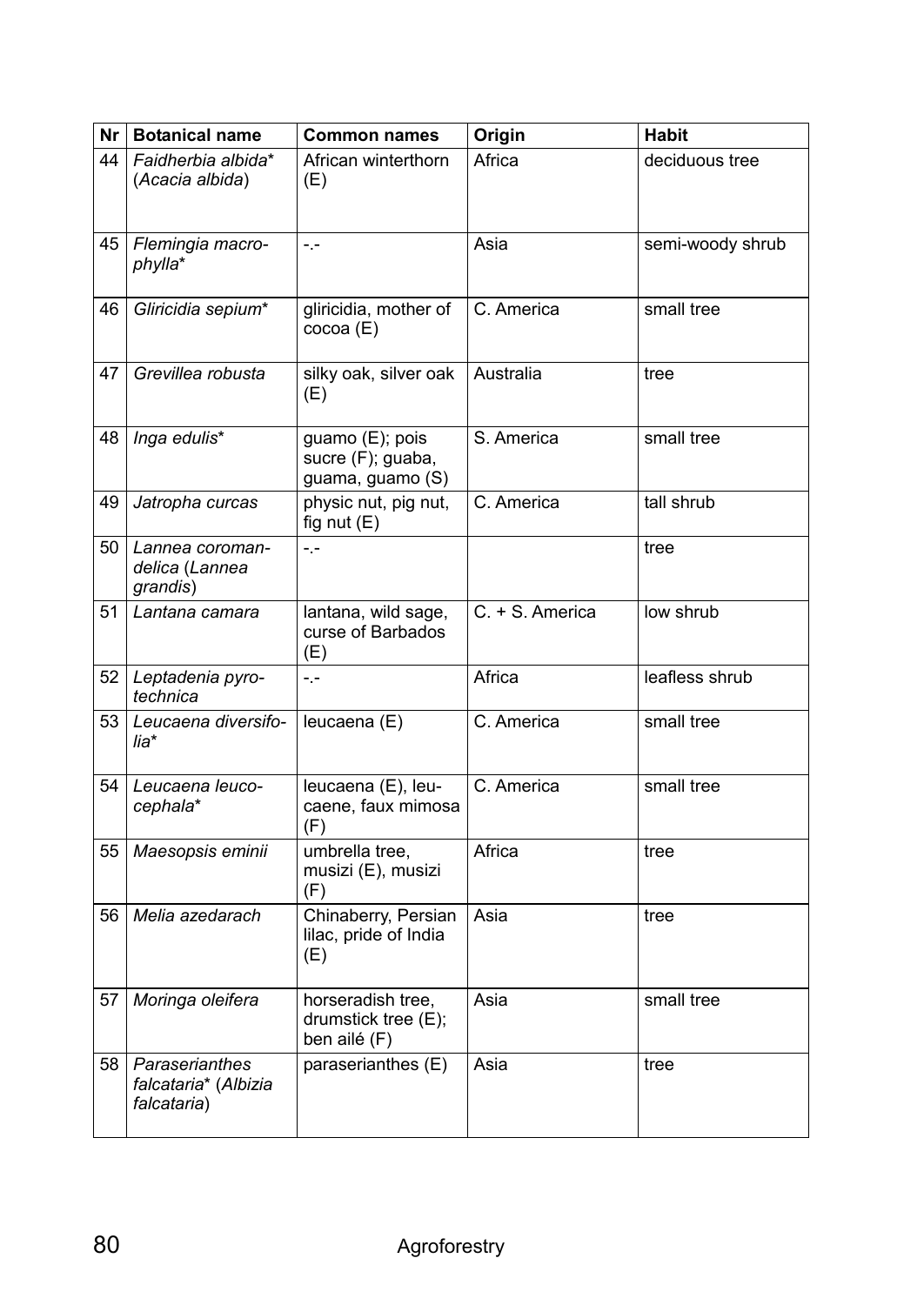| Nr | Propagation                | <b>Ecology</b>                                             | <b>Uses</b>                                                              | <b>Remarks</b>                                         |
|----|----------------------------|------------------------------------------------------------|--------------------------------------------------------------------------|--------------------------------------------------------|
| 44 | seed                       | $0 - 2500$ m;<br>dry climates                              | parkland tree, fod-<br>der, honey, fuel-<br>wood, timber, medi-<br>cine  | leafless in wet sea-<br>son; access to<br>ground water |
| 45 | seed                       | 0 - 2000 m;<br>>1100 mm rain                               | hedge/alley crop,<br>forage, cover crop,<br>mulch, fallow crop           | coppices very well                                     |
| 46 | seed, cuttings             | $0 - 1500$ m:<br>> 900 mm rain;<br>tolerates fire          | multi-purpose auxil-<br>iary crop                                        | 2nd only to leu-<br>caena                              |
| 47 | seed, cuttings             | 100 - 2300 m:<br>700 - 1700 mm rain                        | shade tree, fire-<br>wood, poles, timber,<br>forage                      | very compatible<br>with field crops                    |
| 48 | seed                       | hot, humid climate                                         | hedge, fruit                                                             | flowers/fruits all<br>vear                             |
| 49 | cuttings, seed             | drought-tolerant                                           | hedge, live support,<br>oil, medicine                                    |                                                        |
| 50 | stake cuttings             | fairly humid low-<br>lands                                 | live stake                                                               |                                                        |
| 51 | cuttings, seed             | $\overline{0}$ - 1500 m;<br>does not need<br>much moisture | hedge, ornamental                                                        | may become nox-<br>ious weed                           |
| 52 |                            | semi-desert and dry<br>sandy Sahel                         | fodder, fuelwood,<br>fibre, sand binder                                  | twigs burn slowly                                      |
| 53 | seed                       | 700 - 2500 m;<br>600 - 2800 mm rain                        | fuelwood, poles,<br>shade, fodder, re-<br>forestation                    | where psyllids at-<br>tack L. leuco-<br>cephala        |
| 54 | seed                       | $0 - 1000 + m$<br>650 - 1500+ mm                           | multi-purpose auxil-<br>iary crop, parts<br>used as vegetable            | most important<br>agroforestry spe-<br>cies            |
| 55 | seed, cuttings             | 0 - 1500+ m;<br>> 1200 mm rain; no<br>waterlogging         | shade, fodder, fuel-<br>wood, timber, ave-<br>nue tree                   | open crown and<br>long life -> good<br>shade tree      |
| 56 | seed, cuttings,<br>suckers | lowlands - frost-<br>prone highlands;<br>$>600$ mm rain    | fuelwood, shade,<br>pesticide, timber,<br>medicine, ornamen-<br>tal      | adaptable, versatile<br>tree                           |
| 57 | cuttings, seed             | 0 - 1300 m; wet to<br>fairly dry climates                  | vegetable, condi-<br>ment (bark), live<br>support, medicine              | excellent home<br>garden plant                         |
| 58 | seed, tissue culture       | 0 - 2300 m; wet<br>climate: $< 2 - 4$ dry<br>months        | land reclamation,<br>shade, fuel, wood-<br>work, forage, orna-<br>mental | fast growing pio-<br>neer species                      |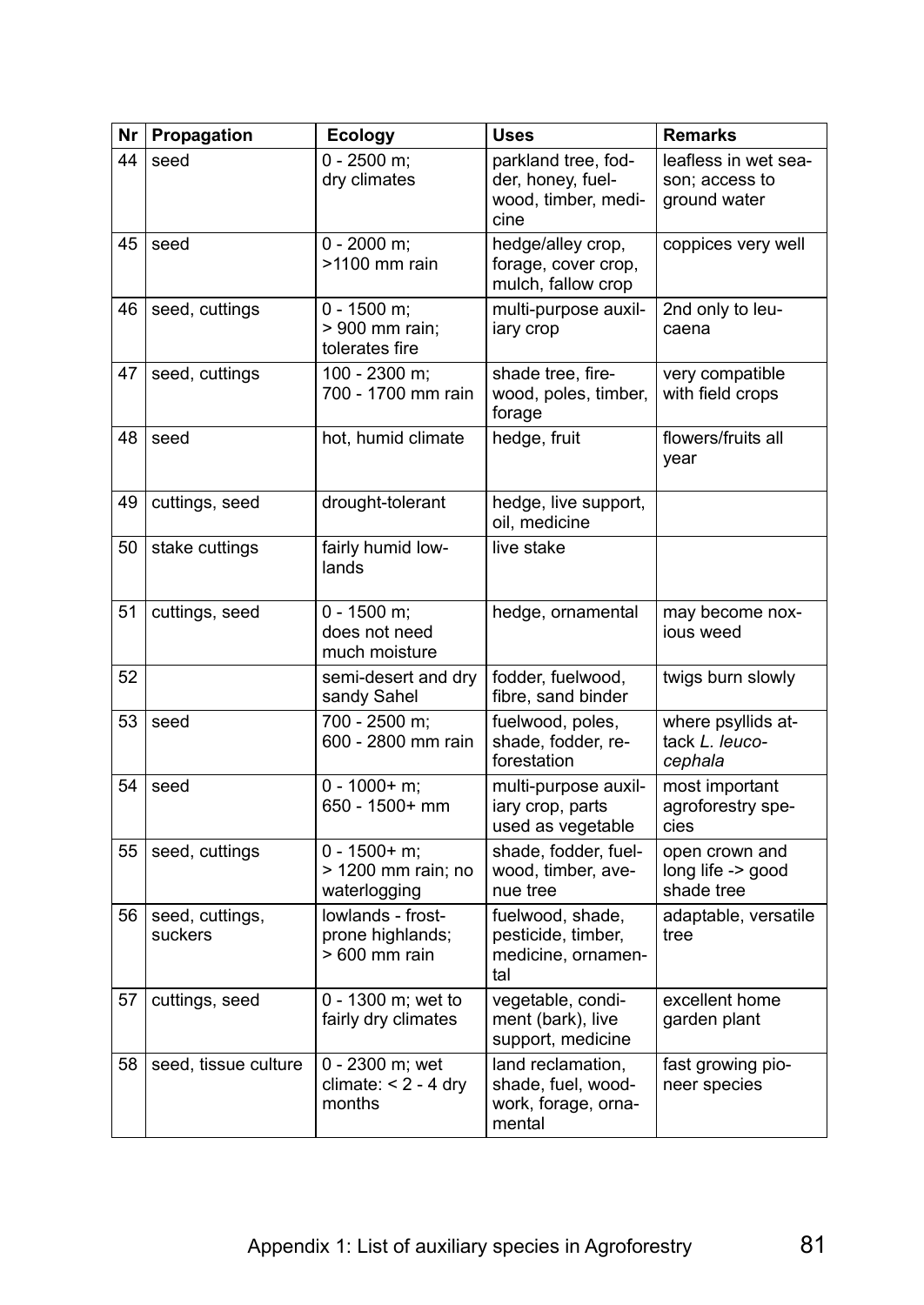| Nr | <b>Botanical name</b>                      | <b>Common names</b>                                                        | Origin          | <b>Habit</b>                      |
|----|--------------------------------------------|----------------------------------------------------------------------------|-----------------|-----------------------------------|
| 59 | Parkia biglobosa*                          | African locust bean<br>(E); arbre à farine,<br>mimosa pourpre,<br>néré (F) | Africa          | deciduous tree                    |
| 60 | Parkia speciosa*                           | $-1$                                                                       | Asia            | tall tree                         |
| 61 | Parkinsonia<br>aculeata*                   | Jerusalem thorn (E)                                                        | C. America      | small thorny tree                 |
| 62 | Pithecellobium<br>$dulce*$                 | guayamochil,<br>Manila tamarind,<br>sweet inga (E)                         | C. America      | small thorny tree                 |
| 63 | Pongamia pinnata*                          | pongame oil tree,<br>Indian beech (E);<br>arbre de pongolote<br>(F)        | Asia            | shrub/tree                        |
| 64 | Prosopis juliflora*                        | mesquite (E);<br>bayahonde (F);<br>algarrobo (S)                           | C. + S. America | shrub/tree                        |
| 65 | Saba senegalensis                          | saba (E)                                                                   | Africa          | vigorous liana                    |
| 66 | Salvadora persica                          | salt bush.<br>toothbrush tree (E);<br>arbre brosse à<br>dents $(F)$        | Africa          | treelet with trayling<br>branches |
| 67 | Sauropus<br>androgynus                     | star gooseberry (E)                                                        | Asia            | shrub                             |
| 68 | Schinus molle                              | pepper tree (E);<br>faux poivrier (F)                                      | S. America      | small tree                        |
| 69 | Schleichera oleosa                         | macassar oil tree,<br>gum-lac tree (E);<br>qennettier-rose,<br>pongro (F)  | Asia            | tree                              |
| 70 | Senna siamea*<br>(Cassia siamea)           | Siamese senna,<br>kassod tree,<br>Thailand shower (E)                      | Asia            | spreading tree                    |
| 71 | Senna spectabilis*<br>(Cassia spectabilis) | yellow cassia (E)                                                          | C. + S. America | small tree                        |
| 72 | Sesbania<br>macrantha*                     | -.-                                                                        | Africa          | biennial small shrub              |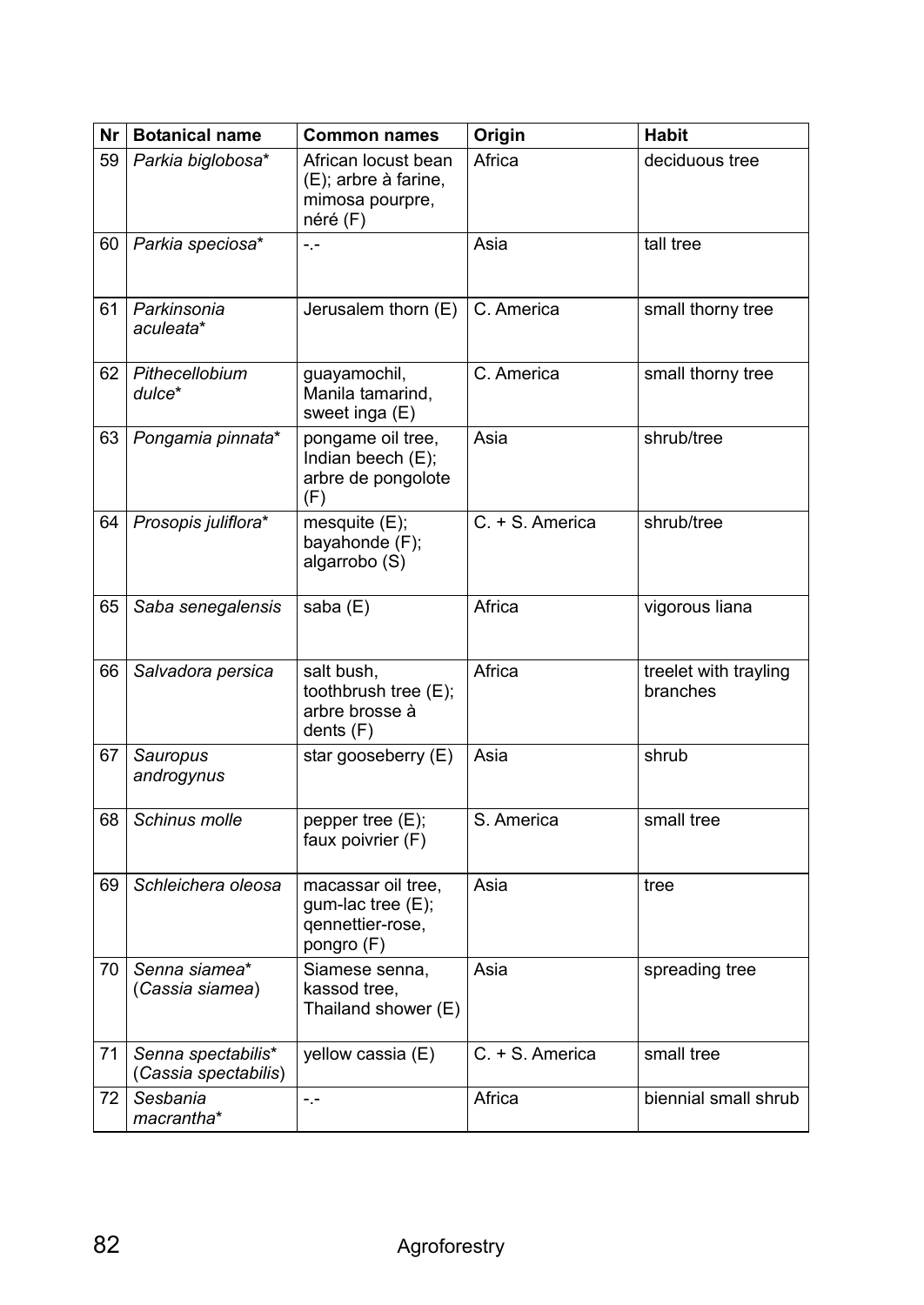| Nr | Propagation                | <b>Ecology</b>                                                         | <b>Uses</b>                                                            | <b>Remarks</b>                              |
|----|----------------------------|------------------------------------------------------------------------|------------------------------------------------------------------------|---------------------------------------------|
| 59 | seed                       | at home in savanna<br>and transition<br>woodland                       | food (leaf, pod,<br>seed), fuelwood,<br>medicine, parkland<br>tree     | very popular in<br>northern Africa          |
| 60 | seed, cuttings,<br>budding | 500 - 1000+ m;<br>neither wet nor dry<br>climates                      | seed vegetable,<br>timber, shade,<br>medicine                          |                                             |
| 61 | seed                       | deciduous, does not<br>need much mois-<br>ture                         | hedge, charcoal,<br>fibre, reforestation,<br>ornamental                |                                             |
| 62 | seed, air layering         | low - medium eleva-<br>tion; wet - dry ar-<br>eas; full sun            | hedge, fodder<br>(young shoots),<br>medicine                           | shapely pruned<br>small roadside tree       |
| 63 | seed, cuttings             | $0 - 1200$ m: $> 500$<br>mm rain, 2 - 6 dry<br>months                  | fuelwood, wood-<br>work, oil, forage,<br>medicine, wind-<br>break      | very adaptable tree,<br>reclaims poor land  |
| 64 | seed, root cuttings        | 0 - 1500 m; toler-<br>ates drought (50+<br>mm rain) and saline<br>soil | land reclamation,<br>hedges, food/forage<br>(pods), honey              | colonizes dry, saline<br>and alkaline lands |
| 65 | seed                       | tropics, fringe of<br>forest zones                                     | fruit, condiment<br>(leaves), latex,<br>medicine                       | fruit marketed in W.<br>Africa              |
| 66 | seed                       | 0 - 1000+ m; fa-<br>vours dry locations                                | fruit, chew-stick,<br>salt (wood), fodder,<br>medicine, sand<br>binder |                                             |
| 67 | cuttings, seed             | 0 - 1300 m; light<br>shade; fairly wet<br>climate                      | leaf vegetable,<br>hedge, medicine,<br>dye (leaves)                    | easy to grow, pro-<br>ductive, nutritious   |
| 68 | seed, cuttings             | high elevations; dry<br>climate                                        | roadside tree.<br>windbreak, berries<br>used as pepper                 |                                             |
| 69 | seed, root suckers         | $0 - 900 + m$ ; > 750<br>mm rain, needs dry<br>season                  | firewood, charcoal,<br>woodwork, oil,<br>food/fodder, kusum<br>lac     | grows slowly, is fire-<br>resistant         |
| 70 | seed, tissue culture       | $0 - 1300$ m; $> 700$<br>mm rain, 4 - 8 dry<br>months                  | shade, windbreak,<br>tanning,<br>food/fodder, sandal<br>wood host      | much used in agro-<br>forestry systems      |
| 71 | cuttings, seed             |                                                                        | barrier hedge, fire-<br>break, ornamental                              |                                             |
| 72 | seed                       | monsoon climate                                                        | fuelwood, green<br>manure                                              |                                             |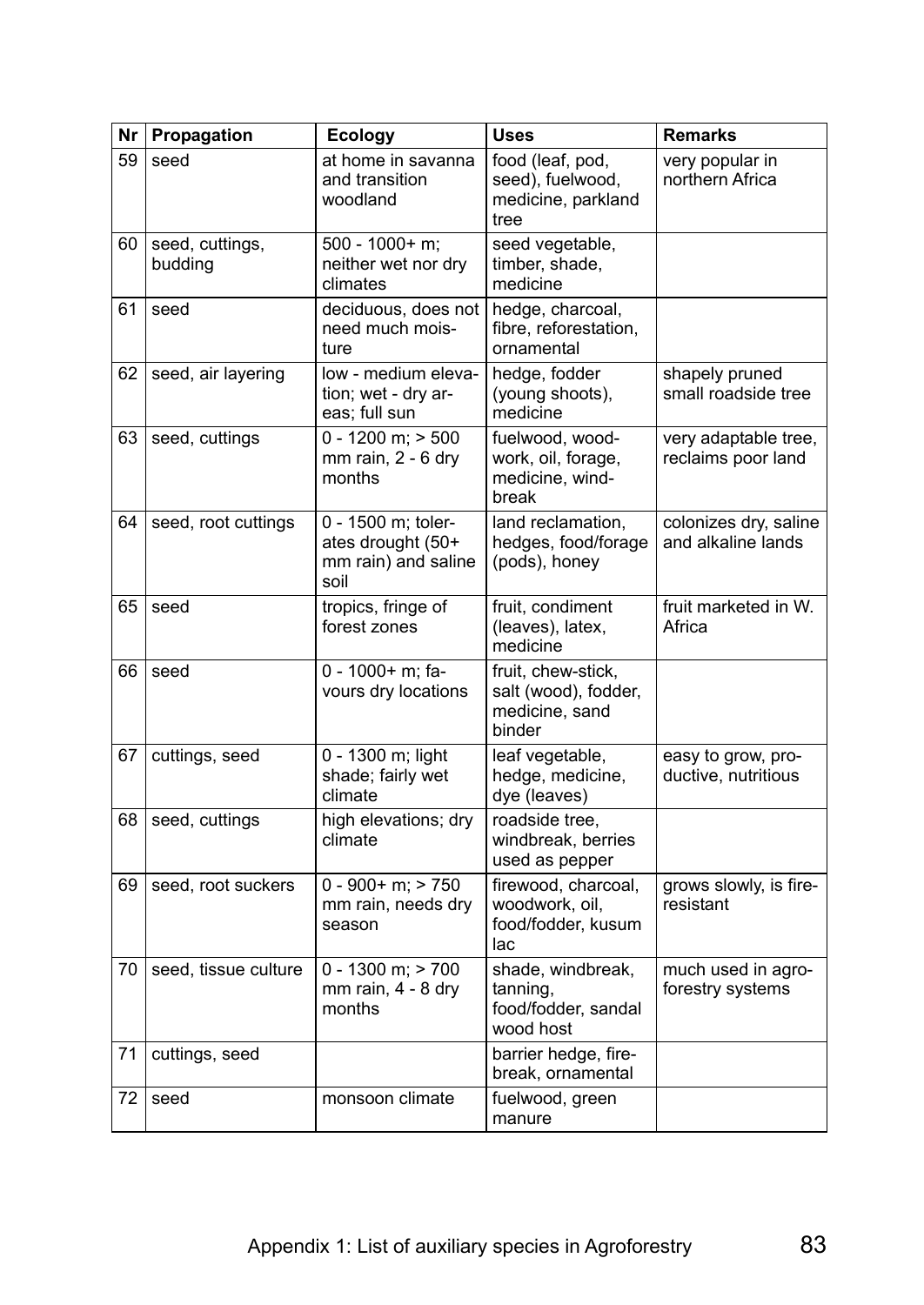| Nr l | <b>Botanical name</b>                               | <b>Common names</b>                                                 | Origin       | <b>Habit</b>                  |
|------|-----------------------------------------------------|---------------------------------------------------------------------|--------------|-------------------------------|
| 73   | Sesbania sesban*                                    | Egyptian sesban<br>(E)                                              | Africa, Asia | short-lived small<br>tree     |
| 74   | Tamarindus indica*                                  | tamarind, Indian<br>tamarind $(E)$ ; tama-<br>rinier $(F)$          | Africa       | large tree                    |
| 75   | Tamarix articulata                                  | tlaie of Morocco (E)                                                | Africa       | tree                          |
| 76   | Telfairia occidentalis                              | oyster nut, fluted<br>pumpkin (E)                                   | Africa       | vigorous liana                |
| 77   | Tephrosia candida*                                  | white tephrosia,<br>white hoary pea $(E)$ ;<br>indigo sauvage (F)   | Asia         | herb, shrub, or<br>small tree |
| 78   | Tephrosia vogelii*                                  | Vogel's tephrosia,<br>fish-poison bean (E)                          | Africa       | herb or small tree            |
| 79   | Thespesia popul-<br>nea                             | milo, Pacific rose-<br>wood, portia tree<br>(E)                     |              | tree                          |
| 80   | Tithonia diversifolia                               | Mexican sunflower<br>(E)                                            | C. America   | perennial shrub               |
| 81   | Trema orientalis                                    | (Indian) charcoal<br>tree $(E)$                                     | Asia         | shrub to large tree           |
| 82   | Vigna vexillata*                                    | wild mung bean,<br>zombi pea (E); pois<br>zombi, pois poison<br>(F) | Asia, Africa | perennial trailing<br>herb    |
| 83   | Vitellaria paradoxa<br>(Butyrospermum<br>paradoxum) | shea butter tree (E);<br>arbre à beurre,<br>karité (F)              | Africa       | small tree                    |